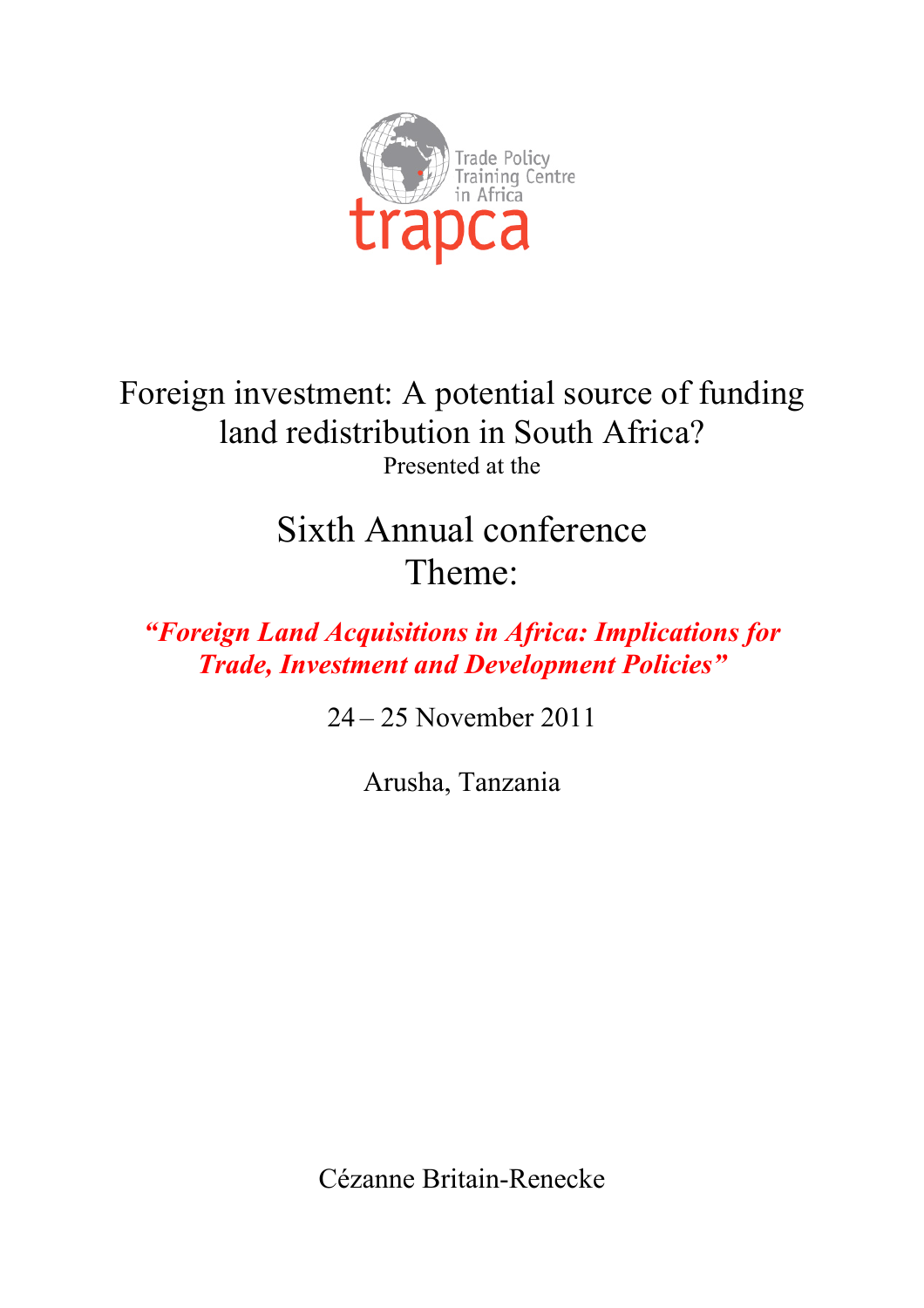## The views contained within do not necessarily represent those of **trapca** or its partners.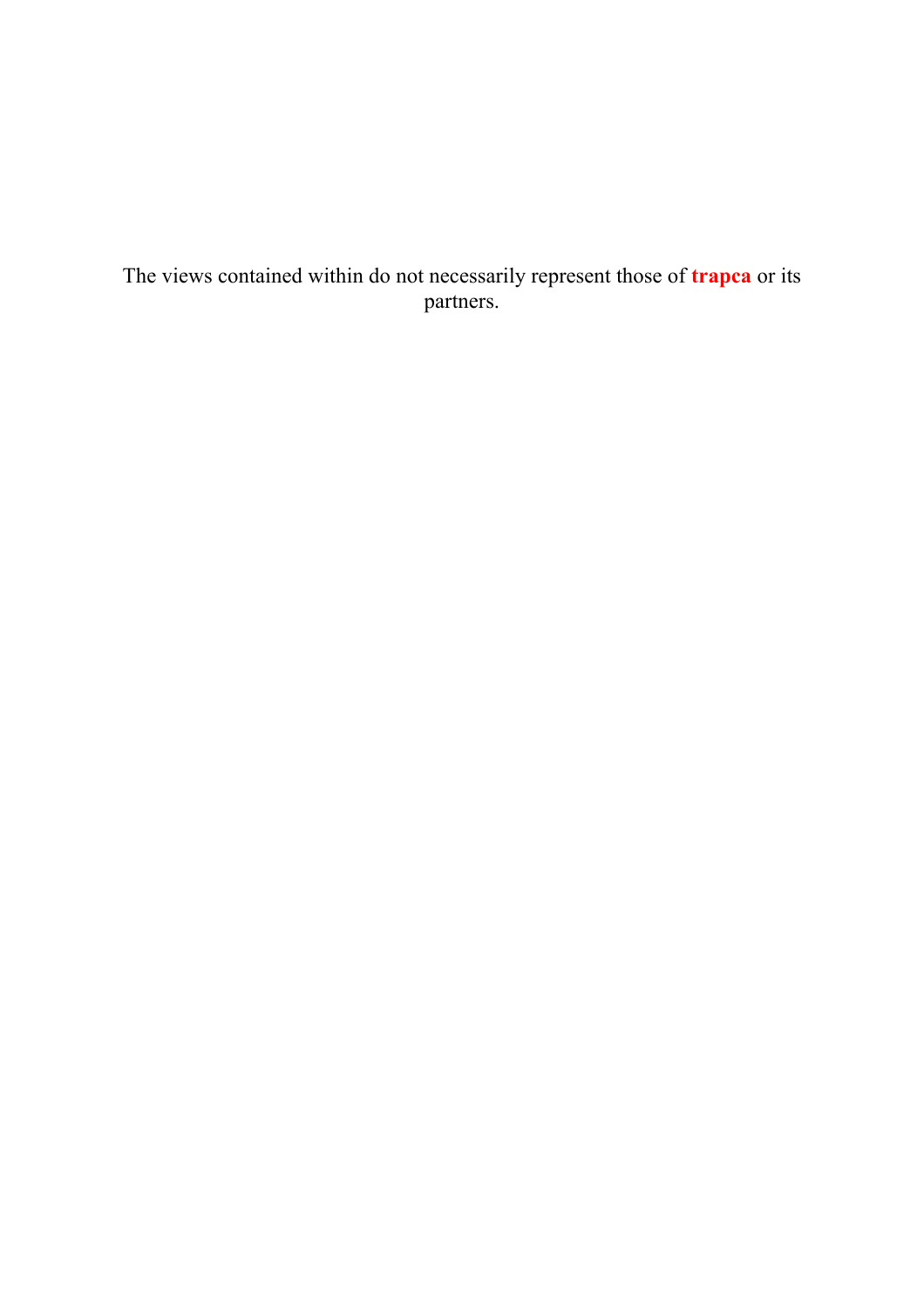## **KEY WORDS**

Agricultural Investment Black Economic Empowerment (BEE) Bi-lateral Investment Treaties (BITs) Developing Countries Foreign Direct Investment (FDI) Land redistribution Market-led agrarian reform Millennium Development Goals Willing Buyer, Willing Seller (WBWS) World Bank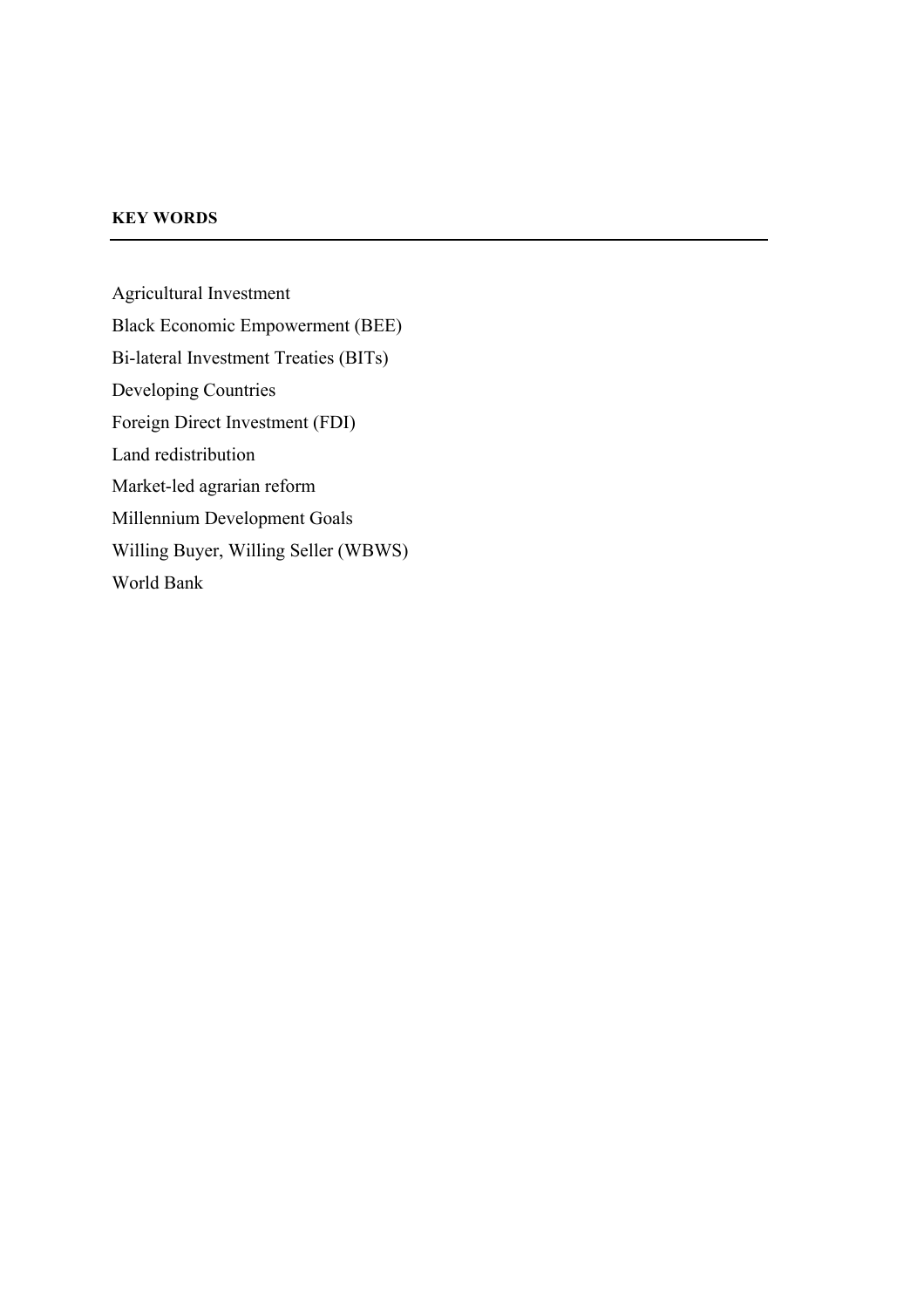## **ABBREVIATIONS**

| <b>AfDB</b>  | <b>African Development Bank</b>                            |
|--------------|------------------------------------------------------------|
| AIF          | <b>Agricultural Investment Fund</b>                        |
| <b>ANC</b>   | <b>African National Congress</b>                           |
| <b>AGRA</b>  | Alliance for a Green Revolution in Africa                  |
| Agri SA      | South African Agricultural Union                           |
| <b>BASIC</b> | Brazil, South Africa, India and China Group                |
| <b>BEE</b>   | <b>Black Economic Empowerment</b>                          |
| <b>BBBEE</b> | <b>Broad-Based Black Economic Empowerment</b>              |
| <b>BIPPA</b> | Bilateral Investment Promotion and Protection Agreement    |
| <b>BIT</b>   | <b>Bilateral Investment Treaty/Treaties</b>                |
| <b>CAADP</b> | Comprehensive Africa Agriculture Development Programme     |
| <b>CDD</b>   | <b>Community Driven Development</b>                        |
| <b>CDE</b>   | Centre for Development and Enterprise                      |
| <b>CTV</b>   | Centro Terra Viva, Mozambique                              |
| <b>DAFF</b>  | Department of Agriculture, Forestry and Fisheries          |
| DCD-DAC      | Development Cooperation Directorate-Development Assistance |
|              | Committee                                                  |
| <b>DRDLR</b> | Department of Rural Development and Land Reform            |
| EU           | European Union                                             |
| <b>FAO</b>   | Food and Agriculture Organization of the United Nations    |
| <b>FDI</b>   | Foreign Direct Investment                                  |
| <b>FTLRP</b> | <b>Fast Track Land Reform Programme</b>                    |
| <b>GDP</b>   | <b>Gross Domestic Product</b>                              |
| <b>IDC</b>   | <b>Industrial Development Corporation</b>                  |
| <b>IEG</b>   | <b>Independent Evaluation Group</b>                        |
| <b>IFAD</b>  | International Fund for Agricultural Development            |
| <b>IFC</b>   | <b>International Finance Corporation</b>                   |
| <b>IISD</b>  | International Institute for Sustainable Development        |
| <b>GAFSP</b> | Global Agriculture and Food Security Program               |
| <b>IIED</b>  | International Institute for Environment and Development    |
| <b>IMF</b>   | <b>International Monetary Fund</b>                         |
| <b>LRAD</b>  | Land Redistribution for Agricultural Development Programme |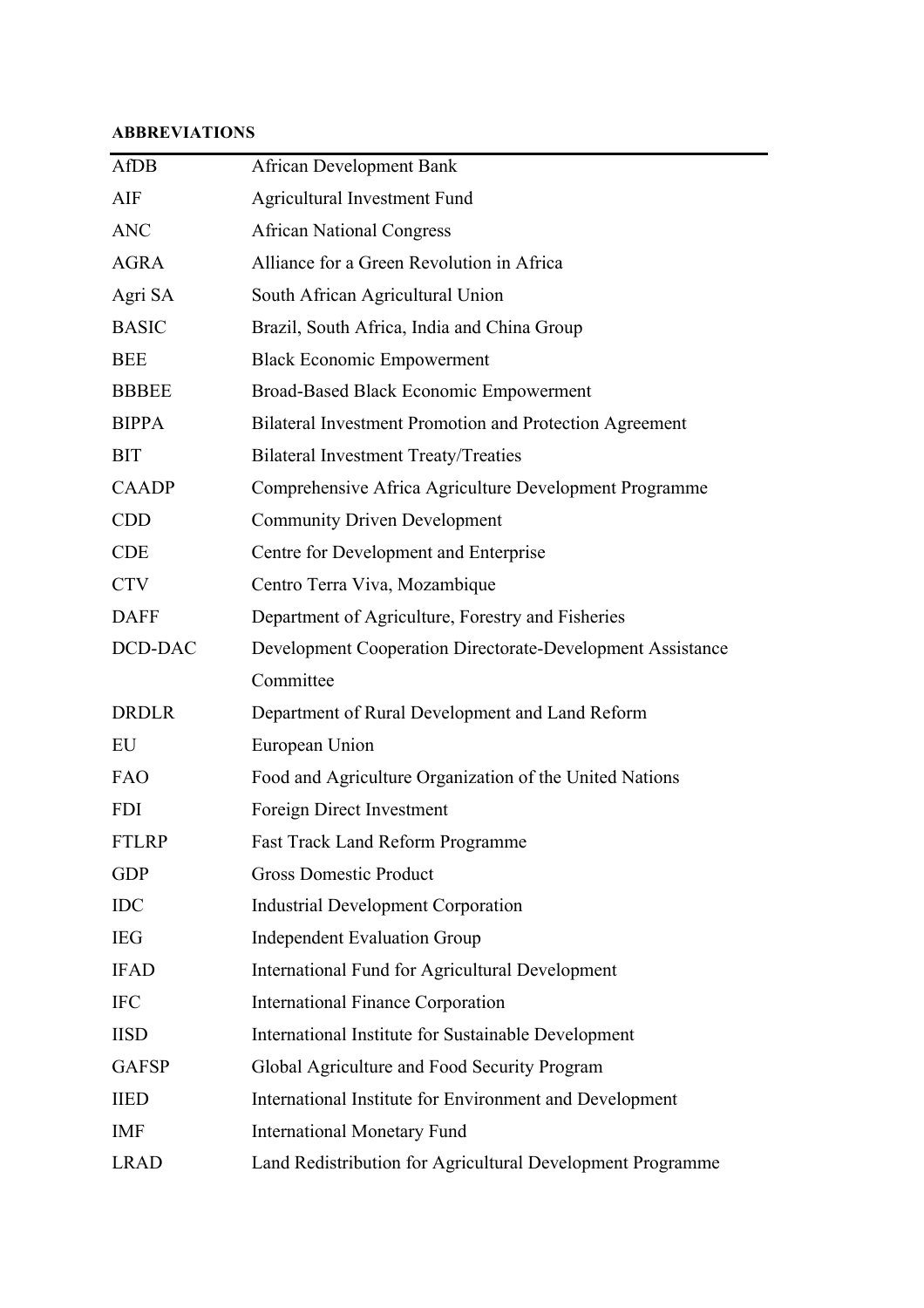| <b>MAFISA</b>  | Micro Agricultural Finance Institution                 |
|----------------|--------------------------------------------------------|
| <b>MDG</b>     | Millennium Development Goals                           |
| <b>MFN</b>     | Most-Favoured-Nation                                   |
| <b>MIGA</b>    | Multilateral Investment Guarantee Agency               |
| <b>MLAR</b>    | Market-Led Agrarian Reform                             |
| <b>NEPAD</b>   | New Partnership for Africa's Development               |
| <b>NGO</b>     | Non-Governmental Organisation                          |
| <b>NIIF</b>    | NEPAD Infrastructure Investment Facility               |
| <b>NPO</b>     | Non-Profit Organisation                                |
| NT             | <b>National Treatment</b>                              |
| <b>OECD</b>    | Organisation for Economic Co-Operation and Development |
| <b>PLAAS</b>   | Programme for Land and Agrarian Studies                |
| <b>PLAS</b>    | Proactive Land Acquisition Strategy                    |
| <b>PPP</b>     | Public-Private Partnership                             |
| <b>RADP</b>    | Recapitalisation and Development Framework             |
| <b>RDP</b>     | <b>Reconstruction and Development Programme</b>        |
| <b>SACAU</b>   | Southern African Confederation of Agricultural Unions  |
| <b>SADC</b>    | Southern African Development Community                 |
| <b>SAG</b>     | South African Government                               |
| <b>SALRP</b>   | South African Land Redistribution Programme            |
| <b>SDC</b>     | Swiss Agency for Development and Cooperation           |
| <b>SIP</b>     | <b>Small Investment Program</b>                        |
| <b>SME</b>     | Small or Medium Enterprise                             |
| <b>SSA</b>     | Sub-Saharan Africa                                     |
| <b>SOE</b>     | <b>State-Owned Enterprise</b>                          |
| <b>SPV</b>     | Special Purpose Vehicle                                |
| <b>SRLRTSF</b> | SADC Regional Land Reform Technical Support Facility   |
| <b>SWF</b>     | Sovereign Wealth Fund                                  |
| <b>UK</b>      | United Kingdom                                         |
| <b>UNCTAD</b>  | United Nations Conference on Trade and Development     |
| <b>USAID</b>   | United States Agency for International Development     |
| <b>WBWS</b>    | "Willing Seller, Willing Buyer"                        |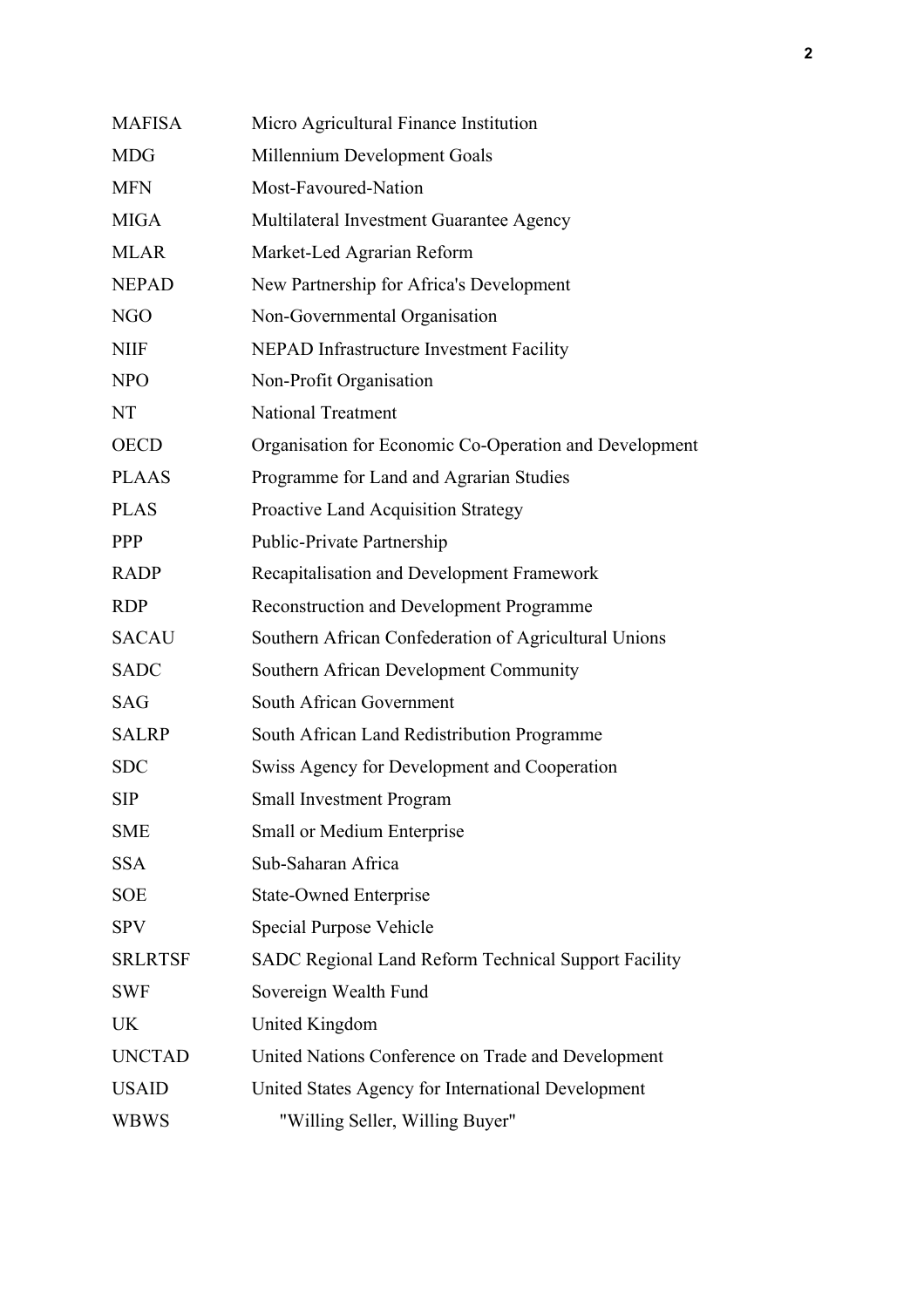## **Foreign investment: A potential source of funding land redistribution in South Africa?**

### **1 Introduction**

The South African Land Redistribution Programme (SALRP), based on the World Bank model of market-led agrarian reform (MLAR), 'Willing Buyer, Willing Seller' (WBWS) model, has been plagued by various problems since its introduction in  $2004$ <sup>1</sup>. Although there is no consensus amongst commentators as to the main constraint to the SALRP, a strong argument has been the inappropriateness of the MLAR, WBWS model, $<sup>2</sup>$  and the lack of</sup> funding.<sup>34567</sup> In South Africa specifically, this has been interpreted to mean that the South African Government's (SAG) budget has become a 'key constraint' to the successful implementation of the SALRP.<sup>8</sup> Funding constraints within land redistribution sphere is not a new problem and it has been observed, based on international evidence, that land reform, as a whole, is usually 'under-funded'.<sup>9</sup>

It has also been argued that one way to alleviate the SAG's SALRP's funding burden is through 'substantial investment', not only in acquiring land but also infrastructure and 'post-transfer support'.<sup>10</sup> Given this and the dynamics between the agricultural sector and land redistribution, the author is of the view that agriculture investment could be a potential alternative source of funding the SALRP.

It has been reported that the SAG wants to attract foreign capital investment for its food processing sectors.11 At the 5th Africa Economic Forum held in Cape Town on 9 March 2011, the sentiment that agriculture in Africa requires investment both from the private and public sector was echoed by Jorge Maia, head of the research and information department at the IDC.<sup>12</sup> NEPAD has also identified the need for investment in the African agricultural sector<sup>13</sup> and has identified agricultural productivity as one of eight priority areas for Africa.<sup>14</sup> More recently, land redistribution projects in South Africa have also been regarded as agricultural

<sup>&</sup>lt;sup>1</sup> Hall R & Lahiff E. 2004.Budgeting for land reform. Policy brief debating land reform and rural development, p13.<br><sup>2</sup> Kariuki, S. 2004. Creating the black commercial farmers in South Africa. African Studies Centre Leid

<sup>&</sup>lt;sup>3</sup> Hall, R. 2010. Two Cycles Of Land Policy In South Africa: Tracing The Contours. (In Anseeuw, W & Alden, C (eds.) The Struggle Over Land In Africa Conflicts, Politics & Change, p181.<br><sup>4</sup> Hall, R. & Lahiff, E. 2004. Budg

<sup>&</sup>lt;sup>5</sup> Hall, R. 2004. A political economy of land reform in South Africa. Review of African Political Economy. 31, 219 - 220.<br><sup>6</sup> Department of Rural Development & Land Reform strategic plan 2010 – 2013. [Online]. Available: http://www.info.gov.za/view/DownloadFileAction?id=123854 [30 August 2010].<br>
The Centre for Development and Enterprise. 2008. Land reform in South Africa: Getting back on track. 16, p 23.

<sup>&</sup>lt;sup>8</sup> Hall, R., Ntsebeza, L. & others. 2007. Transforming rural South Africa? Taking stock of land reform. (in Ntsebeza, L. & Hall R (eds.) The Land Ouestion in South Africa. The Challenge of Transformation and Redistributi

<sup>&</sup>lt;sup>9</sup> Van den Brink, R. (ed), Thomas, G. & Binswanger, H. & others. 2006. Consensus, Confusion and Controversy. Selected Land Reform Issues in Sub-Saharan Africa. Washington D.C.: The International Bank for Reconstruction and Development / The World Bank. p29.

<sup>&</sup>lt;sup>10</sup> Hall, R. 2004. A political economy of land reform in South Africa. Review of African Political Economy. 31, p220.<br><sup>11</sup> Carey, G. 2010. South Africa, Mozambique seek Saudi infrastructure, agriculture investment. [Onli http://www.bloomberg.com/news/2010-12-04/south-africa-mozambique-seek-saudi-agriculture-food-investment.html. [18 March 2011].

<sup>&</sup>lt;sup>12</sup> Mannak, M. 2011.Food price hikes 'may trigger farming investment' [Online]. Available: http://www.businesslive.co.za/incoming/2011/03/09/food-price-hikes-may-trigger-farming-investment. [18 March 2011].<br><sup>13</sup> [Online]. Available: http://www.nepad.org/foodsecurity/agriculture/about. [9 March 2011].<br><sup>14</sup> The In

Available: http://siteresources.worldbank.org/EXTASSAGRISUBSAHAFR/Resources/mr\_text.pdf. [9 March 2011].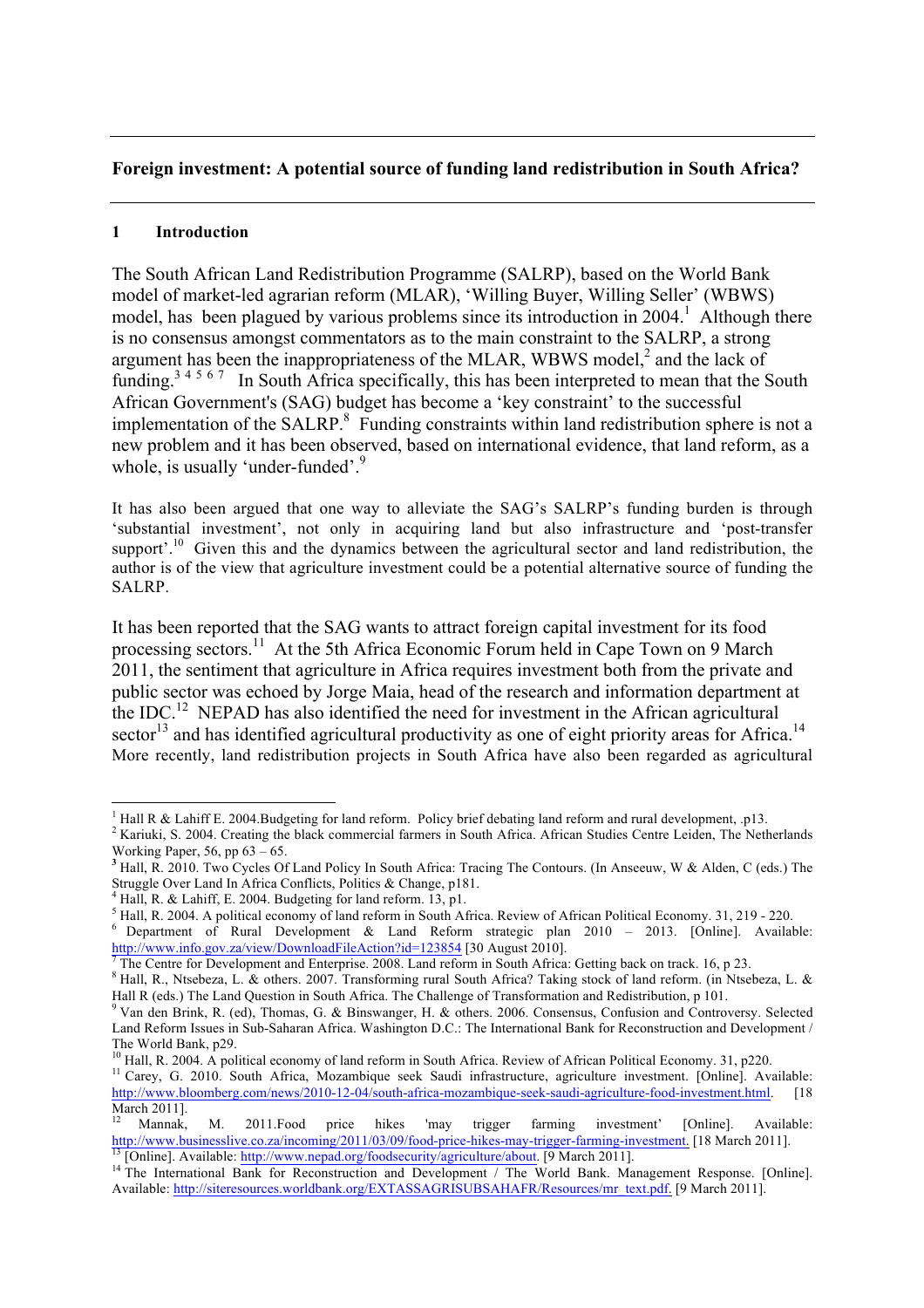investment opportunities.<sup>15</sup>

Recent literature has taken the view that land redistribution transactions are agricultural investment opportunities.<sup>16</sup>

Recent agricultural investment trends show that there has been an increase in agricultural investment<sup>17</sup> centred on foreign direct investment in land.<sup>18</sup>

This raises the question, whether foreign investment could be a potential source of funding land redistribution in South Africa?

Without delving into the detail of the historical context and legal framework of the SALRP, nor proposing that foreign investment is necessarily the sole answer to the funding problem experienced with the SALRP, and without disregarding that there are other potential alternative sources of funding, this paper will explore foreign agricultural investment as a potential alternative source of funding the SALRP. The paper will further, albeit in a limited manner, assess two problems relevant in the South African context that may hinder the introduction of foreign agricultural investment into the SALRP.

#### **2 Funding of the SALRP and legal framework**

!!!!!!!!!!!!!!!!!!!!!!!!!!!!!!!!!!!!!!!!!!!!!!!!!!!!!!!

The legal framework of the SALRP is built on the *White Paper on South African Land Policy* of 1991. In terms of this *White Paper on South African Land Policy* of 1991, the SAG promulgated the Abolition of Racially Based Land Measures Act 108 of 1991, which repealed the land and related acts in existence in order to abolish the restrictions these pieces of legislation represented.<sup>19</sup>

Land reform is entrenched in the Constitution of the Republic of South Africa, 1996 and is captured in section 25 of the Constitution.<sup>20 21</sup> <sup>22</sup> <sup>23</sup>

The Constitution also empowers the SAG to expropriate property,<sup>24</sup> provided that a 'just and equitable amount' of money is given as compensation.<sup>25</sup> The procedural aspects of expropriation are regulated by the Expropriation Act 63 of 1975.

<sup>&</sup>lt;sup>15</sup> Vermeulen, S. & Cotula, L. 2009. Making the most of agricultural investment: A survey of business models that provide opportunities for smallholders. [Online]. Available: http://pubs.iied.org/pdfs/12561IIED.pdf. [28 March 2011].<br><sup>16</sup> Vermeulen, S. & Cotula, L. 2009. Making the most of agricultural investment: A survey of business models t

opportunities for smallholders. [Online]. Available: http://pubs.iied.org/pdfs/12561IIED.pdf. [28 March 2011].<br><sup>17</sup> Kugelman, M. & Levenstein, S.L. (eds.) & others. 2009. Land Grab? The Race for the World's Farmland. Washi

D.C.: Woodrow Wilson International Center for Scholars.

<sup>&</sup>lt;sup>18</sup> Miller, C. Richter, S. & McNellis, P. & others. 2009. 'Agricultural investment funds for developing countries. [Online]. Available:

http://www.ruralfinance.org/servlet/BinaryDownloaderServlet/71360\_Investment\_fund\_pape.pdf?filename=1270826402324  $\frac{1}{19}$  De Klerk, M. 1991. Rural aspects of the White Paper on land reform and four accompanying Bills. Transformation i15,

p104. [Online]. Available:

http://archive.lib.msu.edu/DMC/African%20Journals/pdfs/transformation/tran015/tran015008.pdf. [27 January 2011]. De Klerk observed that the White Paper on South African Land Policy of 1991 recorded the consensus reached between the then National Party and the ANC, but He also pointed out that one of the areas that consensus was not reached on was the need for the SALRP and compensation for present or past owners of land <sup>20</sup> This section 25 of the Constitution is commonly referred to as 'the property clause'.

<sup>&</sup>lt;sup>21</sup>  $s25(5)$  states: 'The state must take reasonable legislative and other measures, within its available resources, to foster conditions which enable citizens to gain access to land on an equitable basis.'.

<sup>&</sup>lt;sup>22</sup> Rugege, S. 2004. Land reform in South Africa: An overview. [Online]. Available: http://ccs.ukzn.ac.za/files/LandreforminSouthAfrica.pdf. [1 August 2010]. This section has been interpreted as: imposing a 'positive obligation' on the SAG to 'enhance accessibility to land' and creating a socio-economic right for those in need of land to call on the SAG to act and make land accessible.

 $^{23}$  Lahiff, E. & Rugege, S. 2002. A critical assessment of land redistribution policy in the light of the Grootboom judgment. 6 Law, Democracy and Development 6, p280.

<sup>&</sup>lt;sup>24</sup> In terms of s25(4)(b) Constitution of the Republic of South Africa, 1996 'property' is not limited to land. <sup>25</sup> s25(2) and s25(3) Constitution of the Republic of South Africa, 1996.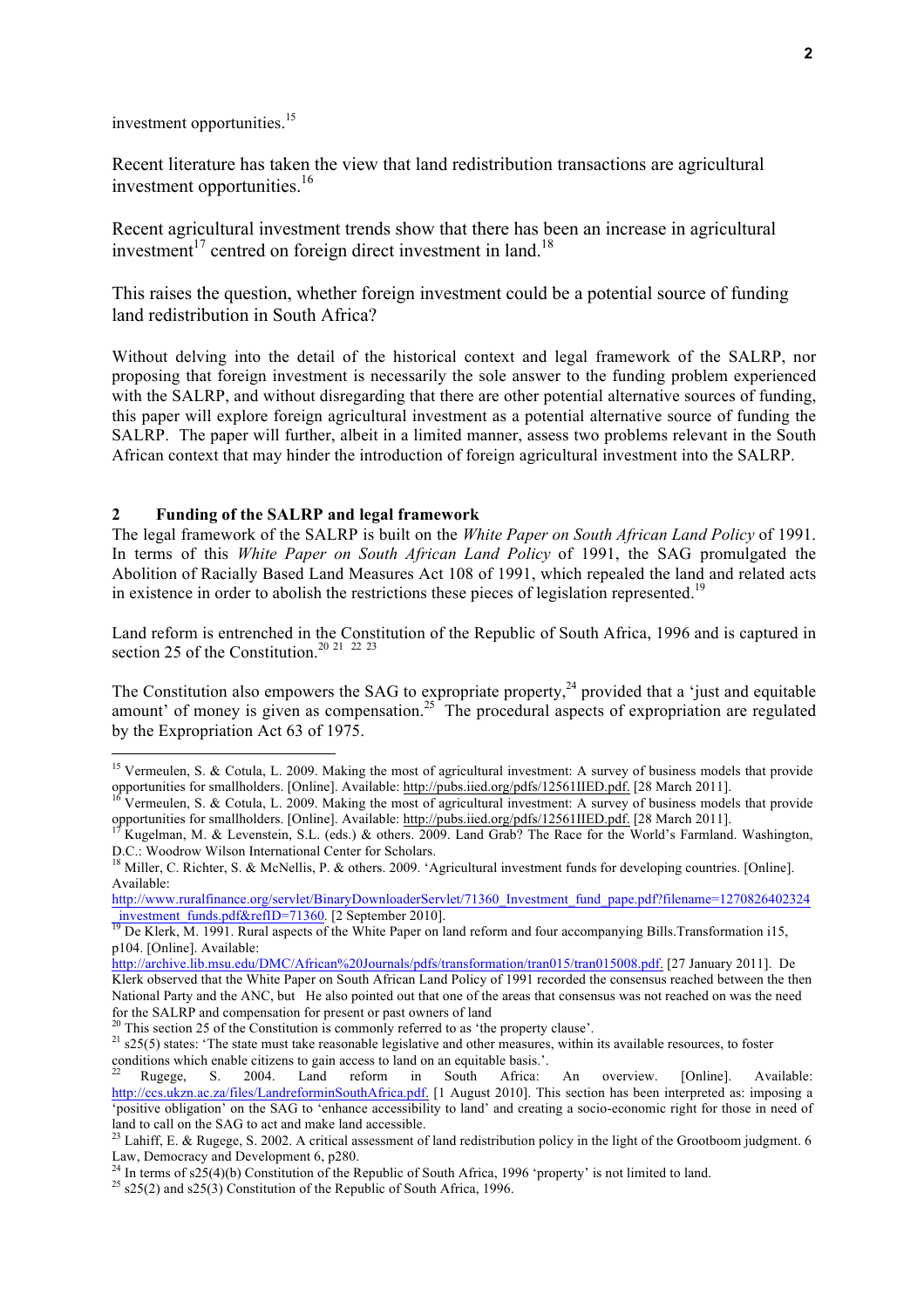There are various other pieces of legislation that form part of the legal framework. Without considering each and everyone, notably these include the Provision of Land and Assistance Act 126 of 1993, which can be regarded as the enabling legislation<sup>26</sup> and the BBBEE Act.<sup>27</sup>

There is currently a draft Green Paper before parliament which is intended to culminate in a new land policy framework and an 'omnibus of legislation' which should see the consolidation of all landrelated laws<sup>28</sup>

#### **3 Funding of the SALRP**

The SALRP is heavily reliant on grant funding<sup>29</sup> and the current mechanism is the Framework for Recapitalisation and Development Programme (RADP). The RADP is however a departure from the traditional grant funding and the funding model of the RADP is, however, not only grant-based and a combination of grants and private sector investments is envisaged.<sup>30</sup>

The manner in which the SALRP is funded in South Africa is tied to the manner in which the individual projects are designed and how it is structured. This structuring is generally referred to as 'business models'. The author submits that the business models are merely commercial legal principles applied to structure a commercial transaction; thus, a business model is the end product of a commercial structuring exercise.

Notwithstanding this, the business model types in South Africa can generally be grouped into the following main categories:  $3132$ 

- 3.1 individual production with 'individuals, families or small groups obtaining farms and farming them as a single commercial entity';
- 3.2 group access to land for large-scale agriculture, with 'large groups obtaining farms and farming collectively'; and
- 3.3 joint ventures and contractual arrangements which include 'large groups obtaining farms and farming collectively as a single commercial entity' and variations thereof.

In addition, the author submits that, based on commercial principles, variations or hybrids of the three categories above could constitute a fourth category.

#### **4 Dynamics between SALRP and Agricultural sector**

The SALRP cannot be viewed in isolation from agriculture and one of the main answers to the

<sup>&</sup>lt;sup>26</sup> Section 10 of the Provision of Land and Assistance Act 126 of 1993 specifically provides for the rendering of financial assistance by the SAG to implement the SALRP.<br><sup>27</sup> Lahiff, E. 2008. Land Reform in South Africa: A Status Report. PLAAS Research Report, 38, p8.

<sup>&</sup>lt;sup>28</sup> Speech by the Minister of Rural Development and Land Reform, Mr G Nkwinti. 2010. Debate on the budget vote of the Department of Rural Development and Land Reform. [Online]. Available: http://www.pmg.org.za/briefing/20100324 minister-rural-development-and-land-reform-budget-speech [4 February 2011].<br><sup>29</sup> Vote 32 Rural Development and Land Reform 661 [Online]. Available:

http://www.treasury.gov.za/documents/national%20budget/2010/ene/vote32.pdf. [22 March 2011].<br><sup>30</sup> Department: Rural Development and Land Reform. 2011. Policy Framework for the Recapitalisation and Development

Programme of the Department of Rural Development and Land Reform. para 7.<br><sup>31</sup> Hall, R. (ed) & others. 2009. Land reform for what? Land use, production, and livelihoods. (In Another Countryside? Policy Options for Land and Agrarian Reform in South Africa). Bellville: (PLAAS) Institute for Poverty, Land and Agrarian

Studies, School of Government, University of the Western Cape, p25.<br><sup>32</sup> Lahiff E. 2007. Business models in Land Reform. PLAAS (Programme for Land and Agrarian Studies) Research Report 27.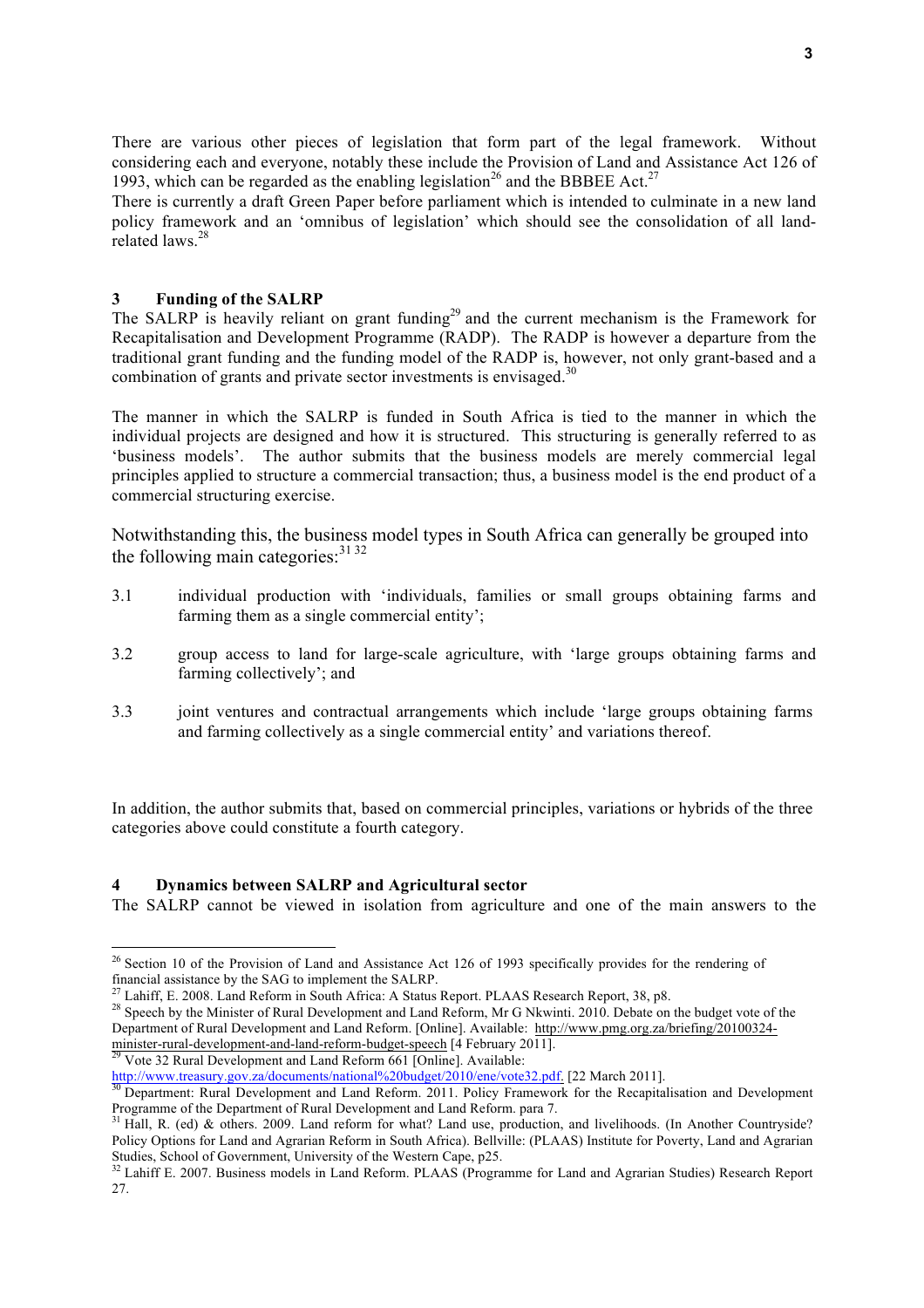question posed in this paper lies in the link between SALRP and the agriculture sector. Overtime, and in particular since 1913, Black people were dispossessed of the 'best' agricultural land..<sup>33</sup> <sup>34 35</sup> <sup>36 37</sup><sup>38</sup> It has also been asserted that the dispossession was used as a means to reduce competition within the agricultural sector and to create a pool of cheap labour to support this industry and others.<sup>39</sup>

It has been said that the significance of the SALRP is rooted in the dualistic agricultural sector, comprising of large-scale commercial farming on the one hand and small-scale, generally subsistence-oriented farming on the other, created as a result of the dispossession discussed above. $40$ 

The significance of both the SALRP and the agricultural sector in South Africa is based on their role in the economy.<sup>41</sup> The 'agro-industrial sector' comprises about 12 percent of GDP.<sup>42-43</sup>

Both the SALRP and the agricultural sector are also important because of their contribution to employment in South Africa.<sup>44</sup> Aside from the creation of employment and poverty alleviation, the SALRP and the South African agricultural sector is also geared towards addressing food security concerns.45 <sup>46</sup> <sup>47</sup> <sup>48</sup>

The Department of Agriculture has also recognised the relationship between the agricultural sector and land redistribution and have noted that 'the process of economic empowerment in

<sup>&</sup>lt;sup>33</sup> The most significant of these were the Native Trust and Land Act 68 of 1936 which extended the 'reserves' allocated; the Natives Laws Amendment Act 46 of 1937 which prohibited Africans from buying land in urban areas; the Group Areas Act 41 of 1950; the Blacks Resettlement Act 19 of 1954 which empowered the then SAG to remove black people from any area in Johannesburg and adjacent areas; the Prevention of Illegal Squatting Act 52 of 1951; the Reservation of Separate Amenities Act 49 of 1953; the Promotion of the Bantu Self-Government Act 49 of 1959; the Bantu Homelands Citizens Act 26 of 1970; and the National States Constitution Act 27 of 1971.

<sup>34</sup> Our land…Our life. [Online]. Available: http://www.sahistory.org.za/pages/governence-projects/land- $\frac{dissposesson/01\_intro.html}{35}$  [Online]. Available:

http://www.google.co.za/search?q=history+of+land+dispossession+in+south+africa&hl=en&sa=X&biw=1126&bih=449&tb s=tl:1,tl\_num:35,tll:1900,tlh:1949&prmd=ivns&ei=PxdBTeSDM4ruuAOtrYzBAw&ved=0CL8BEMkBKAY [27 January 2011].

<sup>&</sup>lt;sup>36</sup> Kariuki, S. 2004. Creating the black commercial farmers in South Africa. African Studies Centre Leiden, The Netherlands

Working Paper 56, p6.<br><sup>37</sup> Baldwin, A. 1975. Mass removals and separate development. Journal of Southern African Studies, 1, pp215 – 227.<br><sup>38</sup> Rugege, S. 2004. Land reform in South Africa: An overview. [Online]. Available

http://ccs.ukzn.ac.za/files/LandreforminSouthAfrica.pdf. [1 August 2010].<br><sup>39</sup> Thwala, W. 2006. Land and agrarian reform in South Africa. (In Rosset, P., Pate,l R. & Courville, M. (eds.) Promised

Land: Competing Visions of Agrarian Reform. Oakland, California: Food First Books, p 59.<br><sup>40</sup> Hall, R. 2004. A political economy of land reform in South Africa. Review of African Political Economy. 31, 219 – 220, p213.

<sup>&</sup>lt;sup>41</sup> World Development Indicators. 2009. [Online]. Available: http://www.google.com/publicdata?ds=wb-

wdi&met=nv agr totl zs&idim=country:zaf&dl=en&hl=en&q=south+african+agriculture+gdp [21 April 2011].<br><sup>42</sup> [Online]. Available<u>: http://www.southafrica.co.za/about-south-africa/environment/agriculture-forestry-and-land/. [2</u> 2011].

<sup>&</sup>lt;sup>43</sup> Hall, R (ed) & others. 2007. Dynamics in the commercial farming sector. (In Ntsebeza, L. & Hall, R. (eds.) The Land Question in South Africa. The Challenge of Transformation and Redistribution Cape Town: Human Sciences Research Council Press, p121.<br><sup>44</sup> The agricultural sector accounts for 8 percent of South Africa's total employment. South Africa Online. [Online].

Available: http://www.southafrica.co.za/about-south-africa/environment/agriculture-forestry-and-land/. [21 April 2011].<br><sup>45</sup> South Africa Online. [Online]. Available: http://www.southafrica.co.za/about-south-africa/environ

<sup>&</sup>lt;sup>46</sup> The White Paper on South African Land Policy of 1997 para 4.3.  $^{47}$  Binswanger-Mkhize, H.P., Bourguignon, C., Van den Brink, R. (eds.) & others. 2009. Agricultural Land Redistribution: Towards a Greater Consensus. Washington D.C.: The International Bank for Reconstruction and Development / The World Bank pp  $7 - 14$ .<br><sup>48</sup> Aliber, M., Reitzes, M. & Roefs, M. 2006.Assessing the alignment of South Africa's land reform policy to people's

aspirations and expectations: A policy - oriented report based on a survey in three provinces. pp19 - 20. A study conducted by the HSRC regarding people's expectations of the SALRP; and an important finding was that of those people who wanted to own land, being able to grow food for own consumption, that is food security, is the main reason for wanting to own land.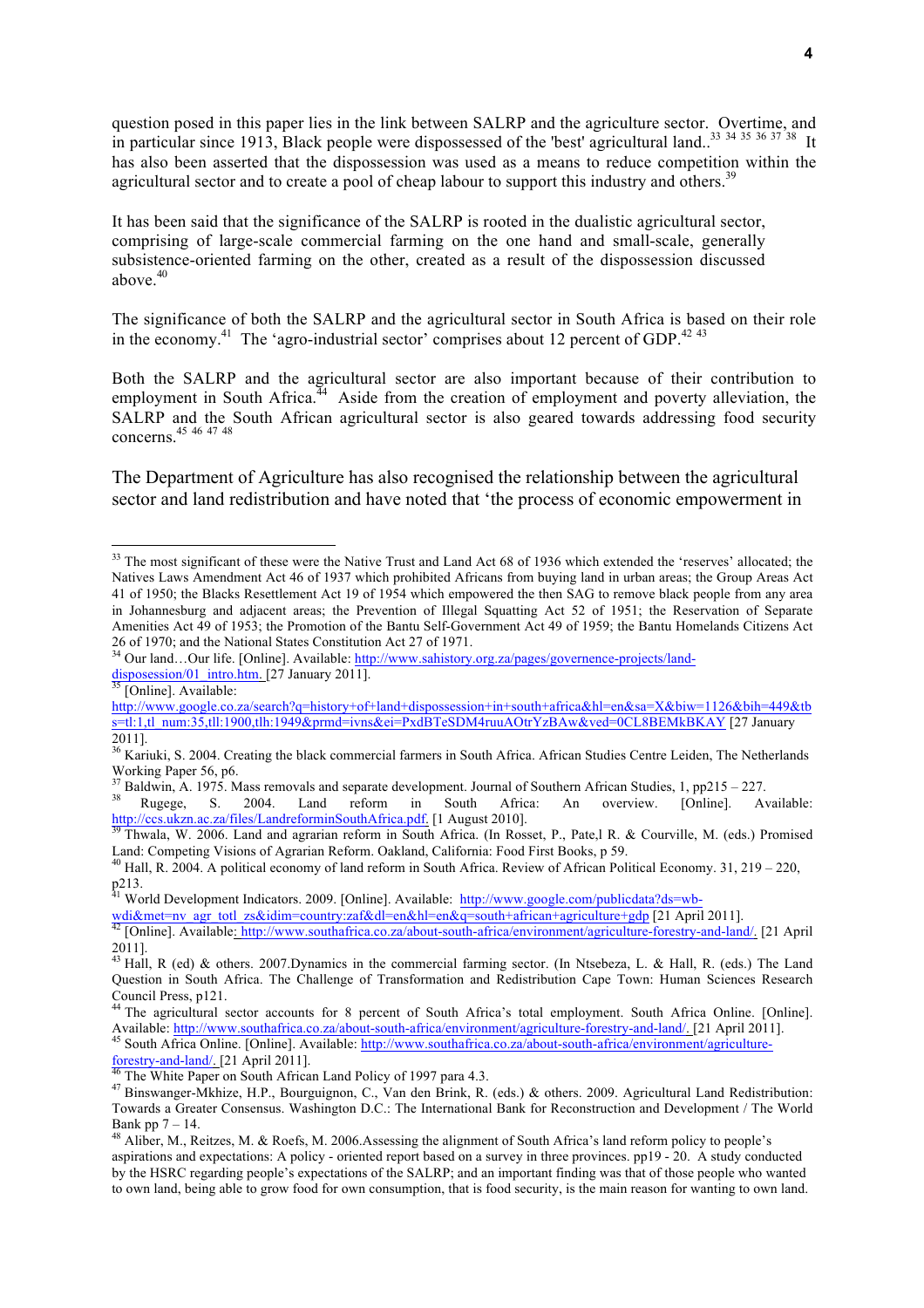## South African agriculture starts with improved access to land ...<sup>49</sup>

Lahiff and Cousins argue that land redistribution, enhanced state support to existing black smallholders and reform of agricultural markets and land reform, as a whole, have 'the potential to underpin a revitalised system of smallholder production, in tandem with a transformation of the agricultural sector in ways that would promote economic development and reduce poverty in the rural areas'.<sup>50</sup> This again illustrates that progress of the agricultural sector as a whole could hold value for land redistribution.

The relationship between agriculture and land reform has also been recognised at the level of the African Union and recorded in the Maputo Declaration on Agriculture and Food Security in Africa (Maputo Declaration).<sup>51 52</sup> Pursuant to the resolutions of revitalising the agricultural sector and targeting small scale and traditional farmers in rural areas and the creation of enabling conditions for private sector participation<sup>53</sup> and accelerating the establishment of the African Investment Bank and investment in agricultural production, the Maputo Declaration could hold potential alternative sources of funding for the SALRP, depending on how the SAG implements its commitment to the Maputo Declaration<sup>54</sup>

#### **5 Alternative sources of funding to grant funding**

#### **5.1 Subsidies**

Pre-1994 white farmers received considerable agricultural subsidies, which were removed by the late 1990s.

The *White Paper on South African Land Policy* of 1997 records that land reform beneficiaries expected the SAG to raise subsidised finance and interest subsidies as was made available to commercial farmers' pre-1994. At the time, the SAG was of the view that such subsidies would place a strain on the fiscus; moreover that it would increase the demand for land, increasing the market price of land without the productive worth.<sup>55</sup>

Thus new emerging commercial black farmers borne out of the SALRP are not given the same state support as their white counterparts had enjoyed, making the task more challenging. Of course, land grants, constituting financial assistance from the SAG to the beneficiaries, are also a type of subsidy. However, this is not without problems and can become expensive <sup>56</sup>

There has reportedly been a shift from ''anti-agriculture bias'' to governments being encouraged to play a stronger role in supporting 'policy and economic conditions to support the growth of agriculture along a more equitable path'.<sup>57</sup> According to PLAAS, pursuant thereto, subsidies for small farmers

<sup>&</sup>lt;sup>49</sup> The strategic plan for South African agriculture para 5.1.

<sup>&</sup>lt;sup>50</sup> Lahiff, E. & Cousins, B. 2005. Smallholder agriculture and land reform in South Africa. IDS Bulletin, 36, p127.<br><sup>51</sup> Phillips, L. 2007. Zuma – 'Agricultural investment in Africa a necessity. Farmers Weekly. [Online]. http://www.farmersweekly.co.za/index.php?p[IGcms\_nodes][IGcms\_nodesUID]=c71f2b8d66d1297930aeceb59f3e8749. [24 April 2011].

 $52$  Assembly of the African Union Second Ordinary Session 10 - 12 July 2003 Maputo, Mozambique Assembly/AU/Decl.7

<sup>(</sup>II) 1. <sup>53</sup> Assembly of the African Union Second Ordinary Session 10 - 12 July 2003 Maputo, Mozambique Assembly/AU/Decl.7

<sup>(</sup>II) resolution 1 1.<br><sup>54</sup> Assembly of the African Union Second Ordinary Session 10 - 12 July 2003 Maputo, Mozambique Assembly/AU/Decl.7<br>(II) resolution 7 1.

The White Paper on South African Land Policy of 1997 para 4.5.6.<br><sup>56</sup> Borras, S. & McKinley, T. 2006. The unresolved land reform debate: Beyond state-led or market-led models. International<br>Poverty Centre Policy Research

 $57$  Hall, R. (ed) & others. 2009. Land reform for what? Land use, production, and livelihoods. (In Another Countryside? Policy Options for Land and Agrarian Reform in South Africa). Bellville: (PLAAS) Institute for Poverty, Land and Agrarian Studies, School of Government, University of the Western Cape, p48.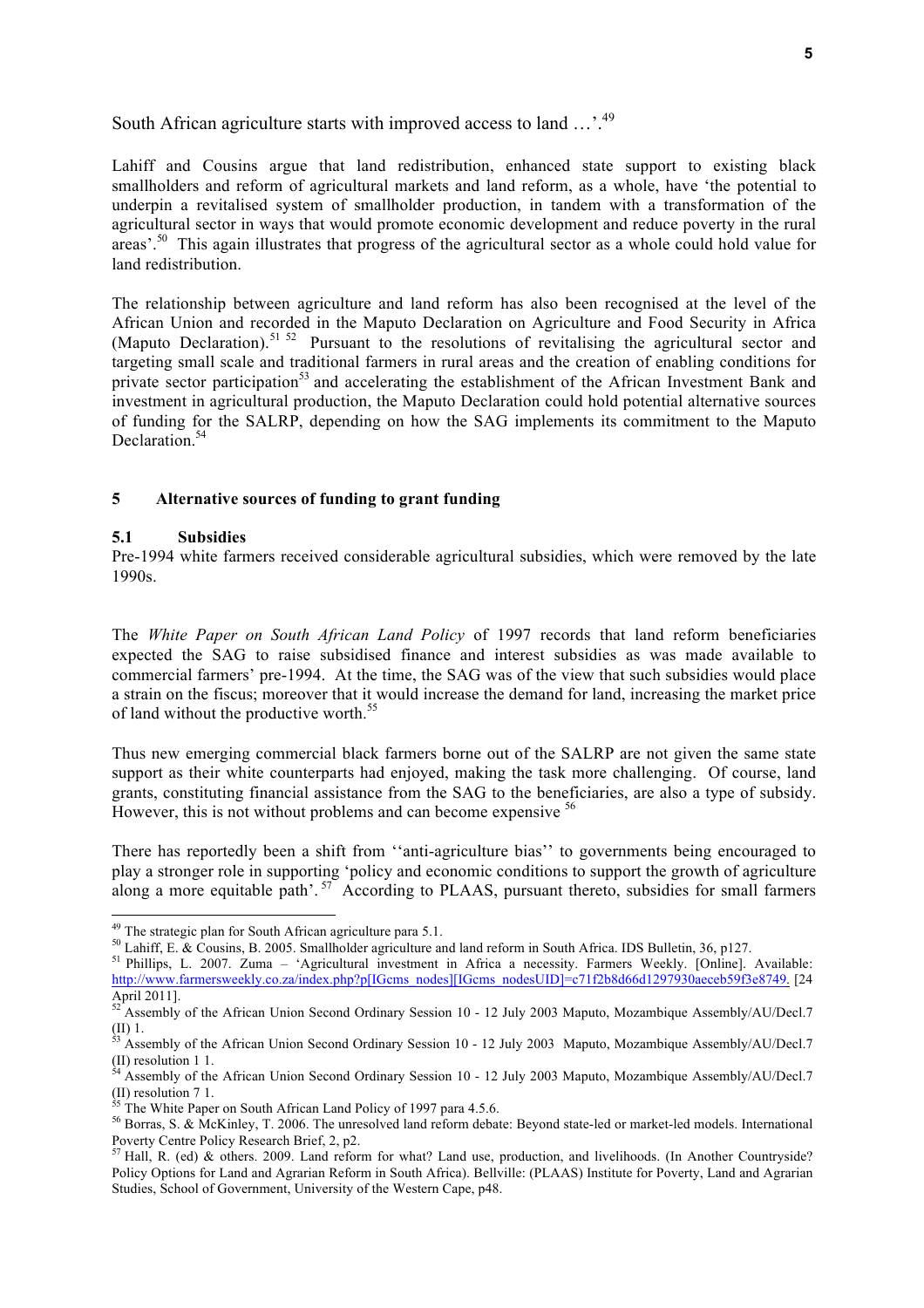are 'back on the agenda for states concerned with rural poverty'.<sup>58</sup>

This links to the relationship between land redistribution and agriculture. However, notwithstanding this shift, subsidies in agriculture are generally accepted as being quite controversial, especially because of the potentially trade distorting effects it can have.

The author submits that, unless these agricultural subsidies come from a source other than the SAG's coffers, the burden on the SALRP's budgetary constraints would not necessarily be alleviated by subsidies.

### **5.2 Subdividing agricultural land**

Lahiff argues that one of the reasons that the WBWS model is the most contentious problem for South Africa is because of its failure to subdivide large holdings.<sup>59</sup> However, although the Subdivision of Land Act 70 of 1970 places restrictions on the subdivision of agricultural land, land reform projects are exempted from these restrictions.<sup>60</sup> This exemption essentially provides for the 'fast tracking' of the SALRP through making more land available for redistribution.

It has been argued that subdivision of land would assist in making land available in smaller parcels suited to the needs of potential beneficiaries, either by land owners subdividing their land and selling smaller parcels of land or the SAG itself acquiring large tracts of land and subdividing it so that smaller parcels of land can be redistributed.<sup>61</sup> The difficulty is, though, that smaller land parcels may mean 'small projects', which means 'little money'.<sup>62</sup> However, this could potentially dampen the market price of land for redistribution, alleviating the budget pressures of the SAG. Thus, even though the subdivision of agricultural land does not constitute a potential source of alternative funding in the strict sense, it could alleviate the SALRP's budgetary constraints because of smaller pockets of land being redistributed at lesser cost.

#### **5.3 Expropriation**

!!!!!!!!!!!!!!!!!!!!!!!!!!!!!!!!!!!!!!!!!!!!!!!!!!!!!!!

Although not necessarily a direct source of funding, it has been argued that expropriation could alleviate the burden on government to fund land redistribution.<sup>63</sup> It is also a 'well-known' option of financing land redistribution in East Asia.64

Some commentators maintain that expropriation below market value is one way that land owners can contribute to land reform.<sup>65</sup> Lahiff argues that one of the reasons that the WBWS model is the most contentious problem for South Africa is because it failed to initiate expropriation as an element to

 $58$  Hall, R. (ed) & others. 2009. Land reform for what? Land use, production, and livelihoods. (In Another Countryside? Policy Options for Land and Agrarian Reform in South Africa). Bellville: (PLAAS) Institute for Poverty, Land and Agrarian Studies, School of Government, University of the Western Cape, p48.

<sup>&</sup>lt;sup>59</sup> Binswanger-Mkhize, H.P., Bourguignon, C., Van den Brink, R. (eds.) & others. 2009. Agricultural Land Redistribution: Towards a Greater Consensus. Washington D.C.: The International Bank for Reconstruction and Development / The World Bank, p178.<br><sup>60</sup> S10(3) Provision of Land and Assistance Act 126 of 1991.

 $61$  Hall, R. (ed) & others. 2009. Land reform for what? Land use, production, and livelihoods. (In Another Countryside? Policy Options for Land and Agrarian Reform in South Africa). Bellville: (PLAAS) Institute for Poverty, Land and Agrarian Studies, School of Government, University of the Western Cape, p39.<br><sup>62</sup> Hall, R. (ed) & others. 2009. Land reform for what? Land use, production, and livelihoods. (In Another Countryside?

Policy Options for Land and Agrarian Reform in South Africa). Bellville: (PLAAS) Institute for Poverty, Land and Agrarian Studies, School of Government, University of the Western Cape, p39.

<sup>&</sup>lt;sup>63</sup> Deininger, K. 2004. Land Policies for Growth – poverty reduction: key issues and challenges ahead. Proceedings of the UN, F19 PC Idea Inter-regional Special Forum on the Building of Land Information Policies in the Americas, Agila Scalientes, Mexico, 26 – 27 October 2004, p17.<br><sup>64</sup> Borras, S. & McKinley, T. 2006. The unresolved land reform debate: Beyond state-led or market-led models. International

Poverty Centre Policy Research Brief, 2, p2.<br><sup>65</sup> Van den Brink, R. (ed), Thomas, G. & Binswanger, H. & others. 2009. Consensus, Confusion and Controversy. Selected

Land Reform Issues in Sub-Saharan Africa Washington D.C.: The International Bank for Reconstruction and Development / The World Bank, p40.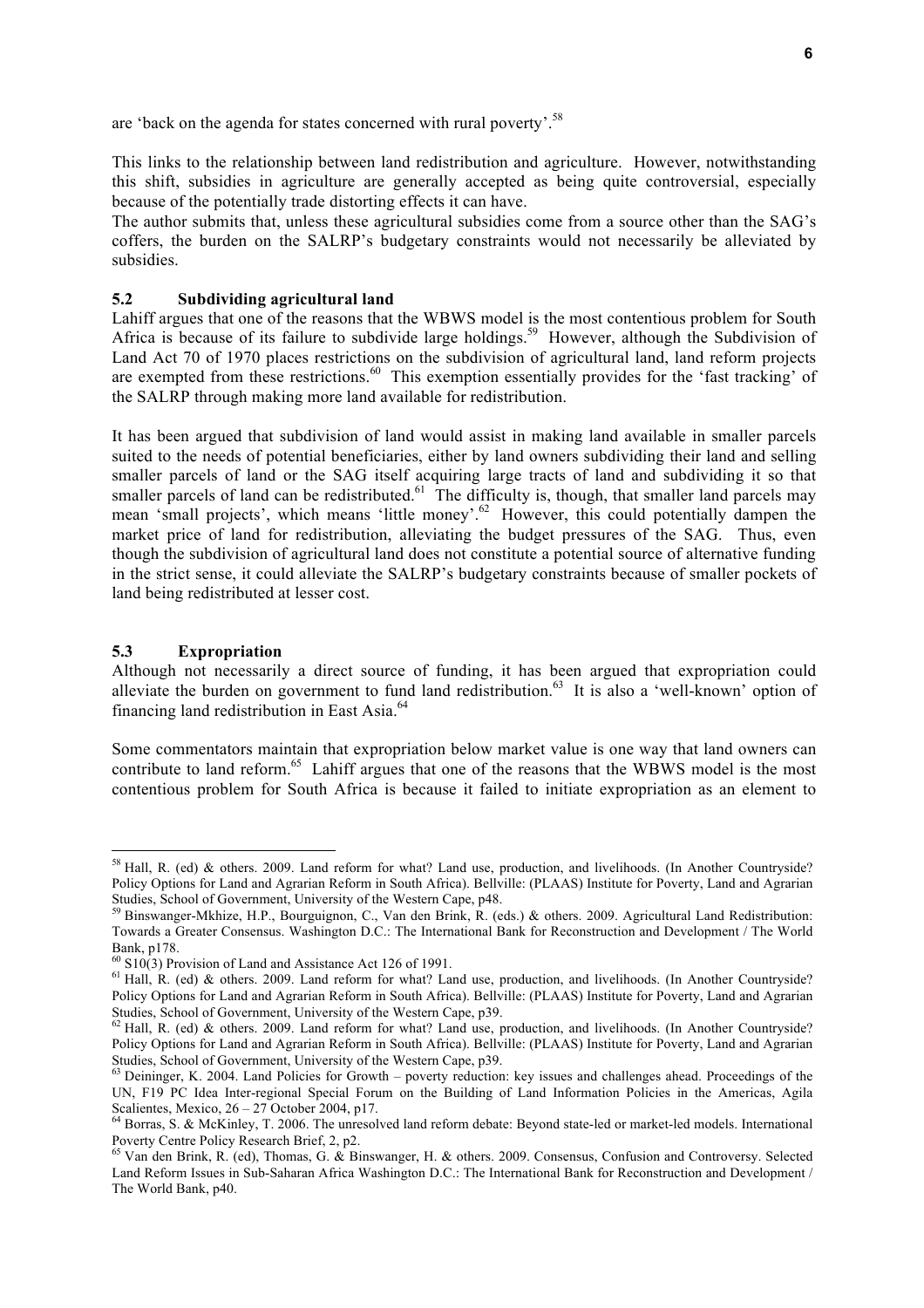balance the acquisition of land.<sup>66</sup>

!!!!!!!!!!!!!!!!!!!!!!!!!!!!!!!!!!!!!!!!!!!!!!!!!!!!!!!

The author, however, is not convinced of this argument and submits that whether expropriation could alleviate a government's burden of funding land redistribution programme is debateable as it will depend on how the expropriation is compensated and how the ancillary costs such as legal process costs are funded. As some commentators have pointed out, the legal process can be 'lengthy and costly', which adds to the costs of expropriation.<sup>67</sup> Case in point is the way Zimbabwe went about its expropriation; resulting in legal battles that outweighed the value of the process and resulted in scaring  $\overline{\text{off}}$  investors  $\overline{68}$ 

Others, like Hall, echo this reservation and have argued that even if the SAG implemented non-market methods of land acquisition, or expropriation at below market value along with private sector commitments and resources, additional government funding would still be required in order for the SAG to afford the SALRP.<sup>69</sup>

In South Africa expropriation would require compensation that is 'just and equitable, reflecting an equitable balance between the public interest and the interests of those affected<sup>70</sup> and should be 'agreed to by those affected or decided or approved by a court'.<sup>71</sup>

A formula has been suggested which acts as a guideline for the manner in which 'just and equitable compensation' could be determined.<sup>72</sup> The formula fundamentally suggests that historical factors such as subsidies should be deducted from the market value of the property. There is a debate as to whether 'just and equitable compensation', using this formula, would result in a market value of the property<sup>73</sup> or whether it would be below market value.<sup>74</sup>

This formula holds various challenges, least of all how past agricultural subsidies are to be deducted. Further, if past agricultural subsidies are taken into account, what about other issues, such as the value that has been lost as a result of dispossessing black commercial farmers? A full analysis of this debate is beyond the scope of this paper. What is important is if 'just and equitable' compensation is interpreted to mean compensation at market value, it would not serve the purpose of alleviating the pressure on the SAG's budget unless, for example, the Constitution was amended to expressly provide otherwise.<sup>75</sup> If, however, 'just and equitable' compensation was interpreted as being below market value, expropriation could alleviate the SALRP budgetary constraints.

<sup>66</sup> Binswanger-Mkhize, H.P., Bourguignon, C., Van den Brink, R. (eds.) & others. 2009. Agricultural Land Redistribution: Towards a Greater Consensus. Washington D.C.: The International Bank for Reconstruction and Development / The World Bank, p178.

<sup>67</sup> Van den Brink, R. (ed), Thomas, G. & Binswanger, H. & others. 2009. Consensus, Confusion and Controversy. Selected Land Reform Issues in Sub-Saharan Africa Washington D.C.: The International Bank for Reconstruction and Development / The World Bank, p33.

<sup>&</sup>lt;sup>68</sup> Van den Brink, R. (ed), Thomas, G. & Binswanger, H. & others. 2009. Consensus, Confusion and Controversy. Selected Land Reform Issues in Sub-Saharan Africa Washington D.C.: The International Bank for Reconstruction and Development / The World Bank, p33.

<sup>69</sup> Hall, R, Ntsebeza, L & others. 2007.Dynamics in the commercial farming sector. (In Ntsebeza, L. & Hall, R. (eds.) The Land Question in South Africa. The Challenge of Transformation and Redistribution Cape Town: Human Sciences Research Council Press, p102.<br><sup>70</sup> South Africa. 1996. s25(3) Constitution of the Republic of South Africa, 108 of 1996.<br><sup>71</sup> South Africa. 1996. s25(2)(b) Constitution of the Republic of South Africa, 108 of 1996.<br><sup>72</sup> Hall, R, N

<sup>(</sup>eds.) The Land Question in South Africa. The Challenge of Transformation and Redistribution Cape Town: Human Sciences Research Council Press, p122. This view is based on the 'Gildenhuys formula' devised by Judge Gildenhuys.<br><sup>73</sup> Hall, R., Ntsebeza, L. & others. 2007. Land redistribution in South Africa: The property clause revis

<sup>&</sup>amp; Hall, R. (eds.) The Land Question in South Africa. The Challenge of Transformation and Redistribution Cape Town: Human Sciences Research Council Press, p122.<br><sup>74</sup> Hall, R., Ntsebeza, L. & others. 2007. Transforming Rural South Africa? Taking stock of land reform. (In Ntsebeza, L. &

Hall, R, (eds.) The Land Question in South Africa. The Challenge of Transformation and Redistribution Cape Town: Human Sciences Research Council Press, p100.

<sup>75</sup> Borras, S.M. & Franco, J.C. 2008. How land policies impact land-based wealth and power transfer. *Oslo Governance Centre Brief* 3, p1.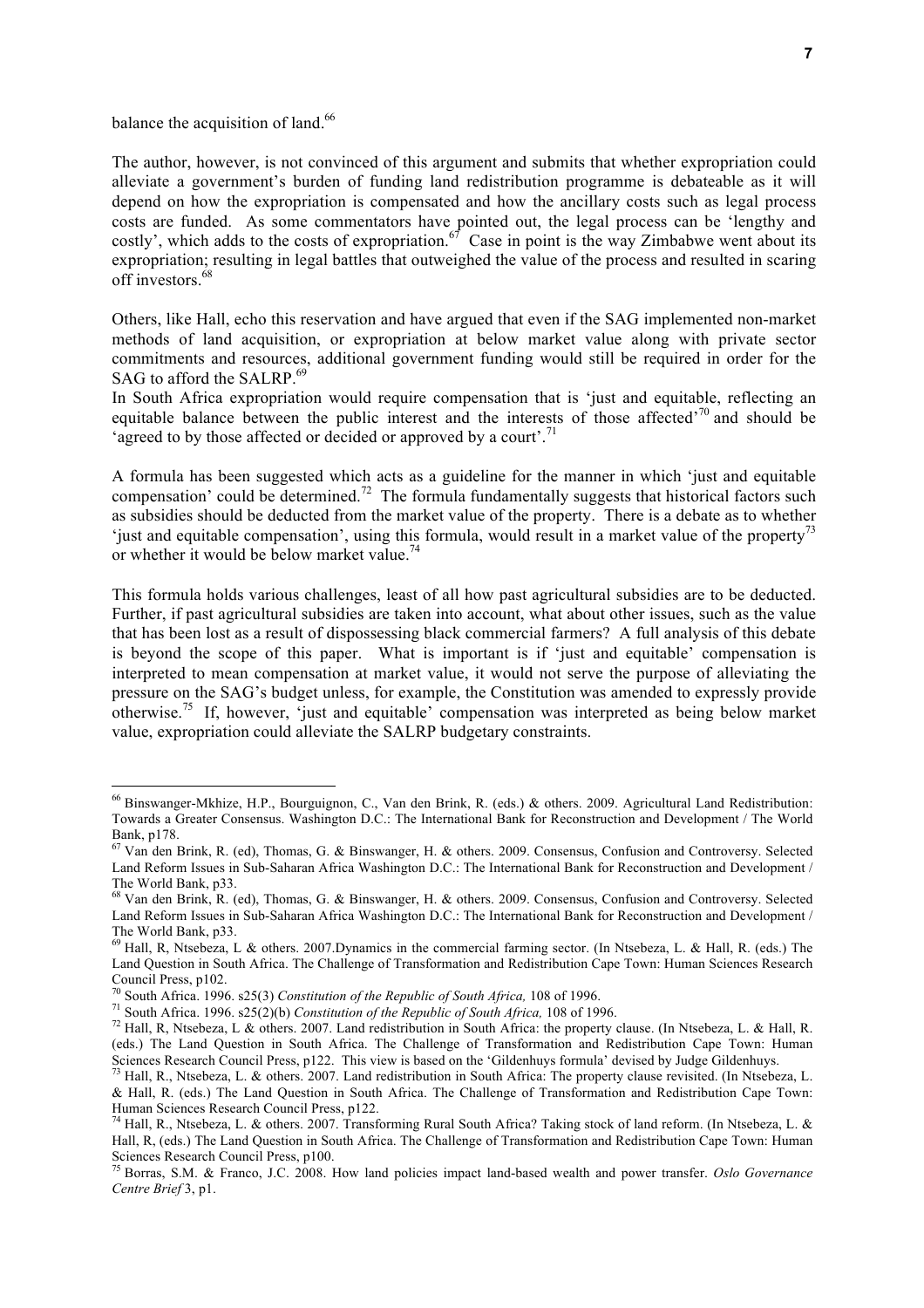If the property expropriated belongs to foreigners, it would not only be governed by local legislation but also by BITs and the compensation would not only be for the loss of land but could also be for the loss of operational income.<sup>76</sup> Expropriation in an environment where foreign investors have made agricultural investments in land could mean that the SAG would be facing more compensation than the market value of land which they would have budgeted for, which can have a negative impact on the already challenged budget. The SAG would have to ensure that they put the necessary plans in place for such an eventuality.

Implementing expropriation is a difficult political decision. Movements in this direction would be hamstrung by tensions between AgriSA and the SAG and the debates about nationalisation, threats of expropriation at no compensation<sup>77</sup> and fears that the SALRP would end up like Zimbabwe's.<sup>78</sup> If South Africa considers this as an option, as part of its SALRP funding strategy, the SAG must ensure that it obtains the buy-in of all stakeholders, in particular organised agriculture.

#### **5.4 Land Tax**

!!!!!!!!!!!!!!!!!!!!!!!!!!!!!!!!!!!!!!!!!!!!!!!!!!!!!!!

A land tax imposed on land owners by government has been suggested as another means of governments funding their land redistribution programmes.<sup>79 80</sup> South Africa considered the introduction of a land tax but, this was never implemented. $81$ 

As an alternative to his argument that expropriation can alleviate government's burden in respect of funding land redistribution, Deininger suggests the introduction of a land tax to address a government's lack of adequate sources of revenue that hinders their ability to respond to land issues.<sup>82</sup> He also argues that a land tax has the following advantages: it causes minimal distortions, encourages more intensive land use and can strengthen the accountability of local government to the public.<sup>82</sup>

Lahiff argues that another reason that the WBWS model is the most contentious problem for South Africa is because it failed to introduce a land tax to discourage speculation and bring down land

http://www.news24.com/SouthAfrica/News/Agri-SA-slams-Malema-over-land-call-20100827. [14 April 2011].<br><sup>78</sup> Cousins, B. (undated). Why land invasion will happen here too. [Online. Available:

<sup>76</sup> Smaller, C. & Mann, H. 2009. A thirst for distant lands: Foreign investment in agricultural land and water. [Online]. Available: http://www.iisd.org/pdf/2009/thirst\_for\_distant\_lands.pdf. [28 March 2011].<br>
<sup>77</sup> SAPA. 2010. 'Agri SA slams Malema over land call. Mail & Guardian Online. [Online]. Available:

www.oxfam.org.uk/resources/learning/**land**rights/downloads/saziminv.rtf. [21 February 2011].<br><sup>79</sup> Borras, S. & McKinley, T. 2006. The unresolved land reform debate: Beyond state-led or market-led models. International<br>Pove

<sup>&</sup>lt;sup>79</sup> The International Bank for Reconstruction and Development / The World Bank. Agriculture Investment Sourcebook. 2010. [Online]. Available: www.worldbank.org/agsourcebook. [30 August 2010].<br><sup>79</sup> Deininger, K. 2004. Land Policies for Growth – poverty reduction: key issues and challenges ahead. Proceedings of the

UN, F19 PC Idea Inter-regional Special Forum on the Building of Land Information Policies in the Americas, Agila<br>Scalientes, Mexico, 26 – 27 October 2004, p17.<br><sup>79</sup> Deininger K, 2004, Land Policies for Growth, powerty red

Deininger, K. 2004. Land Policies for Growth – poverty reduction: key issues and challenges ahead. Proceedings of the UN, F19 PC Idea Inter-regional Special Forum on the Building of Land Information Policies in the Americas, Agila Scalientes, Mexico, 26 – 27 October 2004, p12.<br><sup>79</sup> Deininger, K. 2004. Land Policies for Growth – poverty reduction: key issues and challenges ahead. Proceedings of the

UN, F19 PC Idea Inter-regional Special Forum on the Building of Land Information Policies in the Americas, Agila

Scalientes, Mexico, 26 – 27 October 2004, p19.<br><sup>79</sup> Borras, S. & McKinley, T. 2006. The unresolved land reform debate: Beyond state-led or market-led models. International Poverty Centre Policy Research Brief, 2, p2.<br><sup>80</sup> Van den Brink, R. (ed), Thomas, G. & Binswanger, H. & others. 2009. Consensus, Confusion and Controversy. Selected

Land Reform Issues in Sub-Saharan Africa Washington D.C.: The International Bank for Reconstruction and Development / The World Bank, p40.<br><sup>81</sup> Karumbidza, B.J. 2002. 'Redistributionist' versus 'Productionist' land reform: Contested priorities in donor funded land

reform in South Africa with comparisons to Zimbabwe. [Online]. Available:<br>  $\frac{http://www.networkides.org/feathm/may2002/donor_13.pdf}{\sqrt{82} \text{ Doinipger } V_12004 \text{ J} \text{ rad } P_1111}$ .

Deininger, K. 2004. Land Policies for Growth – poverty reduction: key issues and challenges ahead. Proceedings of the UN, F19 PC Idea Inter-regional Special Forum on the Building of Land Information Policies in the Americas, Agila

Scalientes, Mexico,  $26 - 27$  October 2004, p12.<br><sup>83</sup> Deininger, K. 2004. Land Policies for Growth – poverty reduction: key issues and challenges ahead. Proceedings of the UN, F19 PC Idea Inter-regional Special Forum on the Building of Land Information Policies in the Americas, Agila Scalientes, Mexico, 26 – 27 October 2004, p19.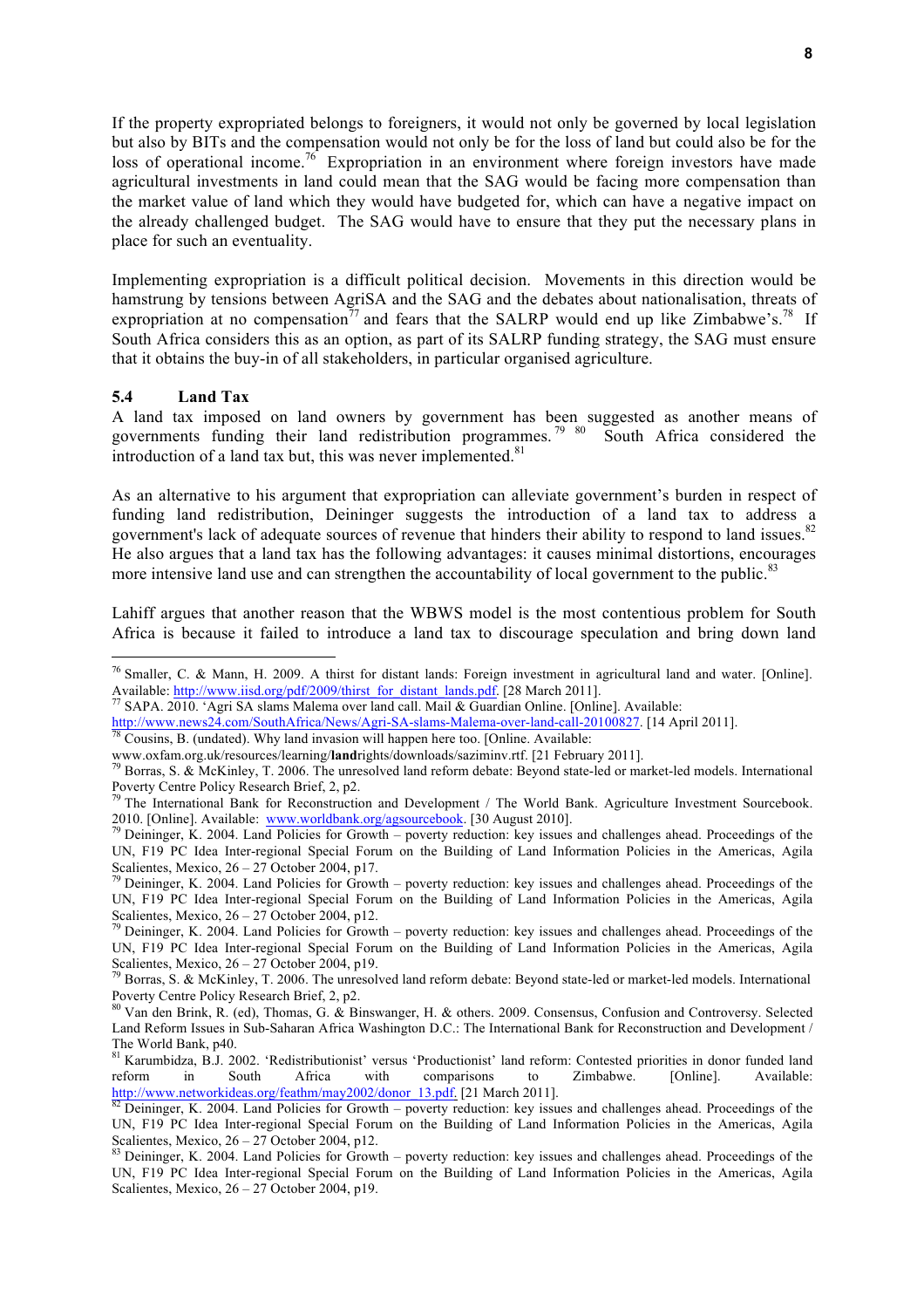prices.<sup>84</sup>

Even though a land tax can be a good source of revenue for a government, implementing a land tax is a difficult political decision<sup>85</sup> and, if not administered correctly and not dealt with adequately from a political point of view, it would serve no purpose. Deininger recommends that the land tax mechanism be designed properly in order for it to be beneficial and to work optimally.<sup>86</sup>

The author is of the view that a land tax would need to be considered with much of the same sensitivity as expropriation. In the author's view, with the current political tensions regarding land issues in South Africa<sup>87</sup> and the changes of the SALRP grant structure encouraging private sector investment, with the introduction of the RADP, the climate is still not yet ripe for a land tax to be implemented.

#### **5.5 Stakeholder contributions and donor funding**

Moyo notes that internationally the WBWS model typically relies on government grants and/or loan funding to help beneficiaries purchase land through voluntary sales.<sup>88</sup>

Although they maintain that government's own fiscal resources should be the primary source of funding, Van den Brink, Thomas, Binswanger, Bruce and Byamugisha note that donor funding is another source of funding.89

Borras and McKinley also argue that multilateral and bilateral donors can make a big contribution to land redistribution. They note that these were 'prominent features' of the success stories of Japan, the Republic of Korea and Taiwan'.<sup>90</sup>

Karumbidza has raised some concerns with donor funding. In advancing his argument, he points out that foreign aid in development usually leads to the donor countries having 'leverage' on the policy direction and discourse of the recipient countries, and much of the time with 'deleterious effects'.<sup>91</sup> He, however, concludes that the donor negotiated land reforms have ensured adequate financial compensation for current land owners who transfer whole and subdivided farms to resettlement

<sup>84</sup> Binswanger-Mkhize, H.P., Bourguignon, C., Van den Brink, R. (eds.) & others. 2009. Agricultural Land Redistribution: Towards a Greater Consensus. Washington D.C.: The International Bank for Reconstruction and Development / The World Bank, p178.

<sup>&</sup>lt;sup>85</sup> The International Bank for Reconstruction and Development / The World Bank. Agriculture Investment Sourcebook. 2010. [Online]. Available: www.worldbank.org/agsourcebook. [30 August 2010].<br><sup>86</sup> Deininger, K. 2004. Land Policies for Growth – poverty reduction: key issues and challenges ahead. Proceedings of the

UN, F19 PC Idea Inter-regional Special Forum on the Building of Land Information Policies in the Americas, Agila Scalientes, Mexico,  $26 - 27$  October 2004, p19.

 $^{17}$  De Lange, D. 2011. Malema: White people are criminals. Independent Online News. [Online]. Available: http://www.iol.co.za/news/politics/malema-white-people-are-criminals-1.1065708. [8 May 2011].<br><sup>88</sup> Binswanger-Mkhize, H.P., Bourguignon, C., Van den Brink, R. (eds.) & others. 2009. Agricultural Land Redistribution:

Towards a Greater Consensus. Washington D.C.: The International Bank for Reconstruction and Development / The World Bank, p353.<br><sup>89</sup> In Kenya and Algeria former land owners were compensated for their farms by British and French governments. The

World Bank also funded the Kenyan land reform programme with loan financed complementary investments and the land reform is hailed as 'highly successful', as well as the land reform programmes in Brazil, Guatemala, India, Malawi and the Philippines. Van den Brink, R. (ed), Thomas, G. & Binswanger, H. & others. 2009. Consensus, Confusion and Controversy. Selected Land Reform Issues in Sub-Saharan Africa Washington D.C.: The International Bank for Reconstruction and Development / The World Bank, p41.

<sup>&</sup>lt;sup>90</sup> Borras, S. & McKinley, T. 2006. The unresolved land reform debate: Beyond state-led or market-led models. International Poverty Centre Policy Research Brief, 2, p3.<br><sup>91</sup> Karumbidza, B.J. 2002. 'Redistributionist' versus 'Productionist' land reform: Contested priorities in donor funded land

reform in South Africa with comparisons to Zimbabwe. [Online]. Available: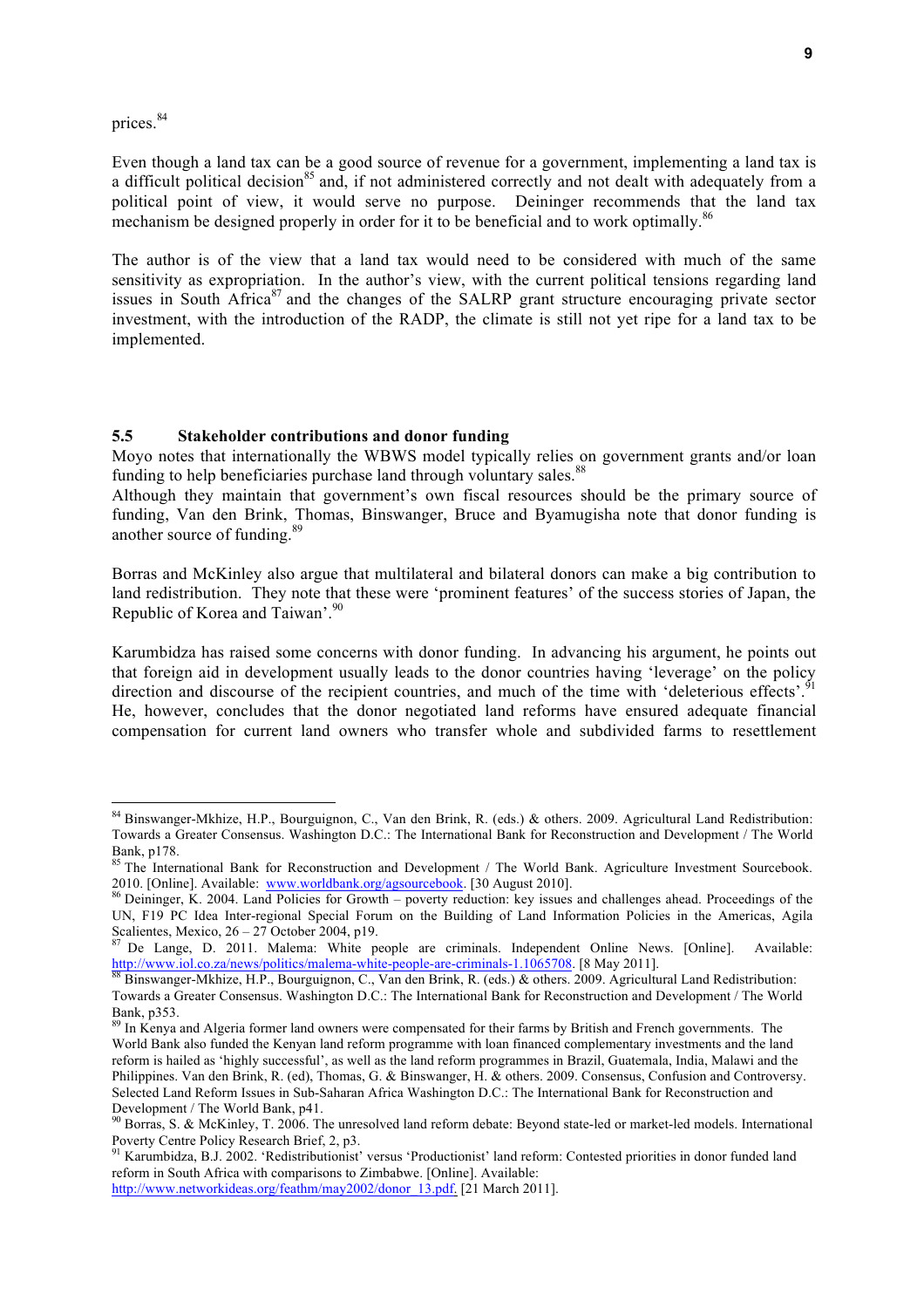programmes, at the expense of increasing public debt incurred to finance such transfers.<sup>92</sup> On balance, though, he highlights that the policy direction taken by the SAG was not a result of force by the donors or lenders, but a result of its policy direction towards creating conditions conducive for attracting foreign investment.<sup>93</sup>

Thus, notwithstanding the concerns raised, if the SAG continues to hold its position of not allowing its policies to be influenced by donors, this could still remain a viable way for the SAG to complement its budget available for the SALRP.

#### **5.6 Bilateral and Multilateral donors**

According to the Independent Evaluation Group (IEG), agriculture in Africa has been supported by multilateral donors such as the World Bank, IFAD, FAO and African Development Bank (AfDB) and bilateral donors such as Development Co-operation Directorate (DCD – DAC).<sup>94</sup>

However, the Organization for Economic Co-Operation and Development (OECD), under which the DCD-DAC falls, does not grant funds or advance loans.<sup>95</sup> Accordingly, the DCD-DAC would not constitute a potential donor funder of the SALRP.

The World Bank's assistance to the agricultural sector in Africa has been driven by the aim of alleviating rural poverty and promoting rural development.<sup>96</sup> The World Bank<sup>97</sup> is acutely aware that if Africa is to achieve the MDGs, agriculture must be used more effectively for development.<sup>98</sup> Pursuant to this commitment, the World Bank has developed a separate strategy for agriculture in Africa, namely its Africa Action Plan for 2010-12, in recognition of the agricultural sector as a potential driver of growth<sup>99</sup>. SSA is one of the priority areas, with 'raising agricultural productivity for smallholders' being a key focus.<sup>100</sup>

The main focus of the World Bank in relation to land related investments has been formalising land rights through registration and improving access to land.101 The World Bank recognises that land redistribution is important to promote competition in agriculture.<sup>102</sup>

<sup>&</sup>lt;sup>92</sup> Karumbidza, B.J. 2002. 'Redistributionist' versus 'Productionist' land reform: Contested priorities in donor funded land reform in South Africa with comparisons to Zimbabwe. [Online]. Available: http://www.networkideas.org/feathm/may2002/donor\_13.pdf. [21 March 2011].<br><sup>93</sup> Karumbidza, B.J. 2002. 'Redistributionist' versus 'Productionist' land reform: Contested priorities in donor funded land

reform in South Africa with comparisons to Zimbabwe. [Online]. Available:

http://www.networkideas.org/feathm/may2002/donor\_13.pdf. [21 March 2011].<br><sup>94</sup> The International Bank for Reconstruction and Development / The World Bank. World Bank Assistance to Agriculture in Sub-Saharan Africa: An IEG Review. [Online]. Available: http://stuffedandstarved.org/drupal/files/ag\_africa\_eval.pdf. [9 March 2011].

<sup>95</sup> OECD Budget. [Online]. Available: http://www.oecd.org/pages/0,3417,en\_36734052\_36761854\_1\_1\_1\_1\_1,00.html. [20 March 2011].

<sup>96</sup> The International Bank for Reconstruction and Development / The World Bank. World Bank Assistance to Agriculture in Sub-Saharan Africa: An IEG Review. [Online]. Available: http://stuffedandstarved.org/drupal/files/ag\_africa\_eval.pdf. [9 March 2011].

 $97$  The World Bank includes the following five agencies: International Bank for Reconstruction and Development (IBRD), International Development Association (IDA), International Finance Corporation (IFC), Multilateral Investment Guarantee Agency (MIGA) and International Centre for Settlement of Investment Disputes (ICSID)).

<sup>98 [</sup>Online]. Available: http://siteresources.worldbank.org/EXTASSAGRISUBSAHAFR/Resources/mr\_text.pdf. [9 March 2011].

<sup>&</sup>lt;sup>99</sup> The International Bank for Reconstruction and Development / The World Bank. World Bank Assistance to Agriculture in Sub-Saharan Africa: An IEG Review. [Online]. Available: http://stuffedandstarved.org/drupal/files/ag\_africa\_eval.pdf. [9 March 2011].

<sup>&</sup>lt;sup>100</sup> The International Bank for Reconstruction and Development / The World Bank. World Bank Agriculture Acton Plan for 2010 – 2012. [Online]. Available:

http://web.worldbank.org/wbsite/external/topics/extard/0,,contentmdk:22330055~menupk:1307965~pagepk:210058~pipk:21

<sup>&</sup>lt;sup>101</sup> The International Bank for Reconstruction and Development / The World Bank. Agriculture Investment Sourcebook. 2010. [Online]. Available: www.worldbank.org/agsourcebook. [30 August 2010].<br><sup>102</sup> The International Bank for Reconstruction and Development / The World Bank. Agriculture Investment Sourcebook.

<sup>2010. [</sup>Online]. Available: www.worldbank.org/agsourcebook. [30 August 2010].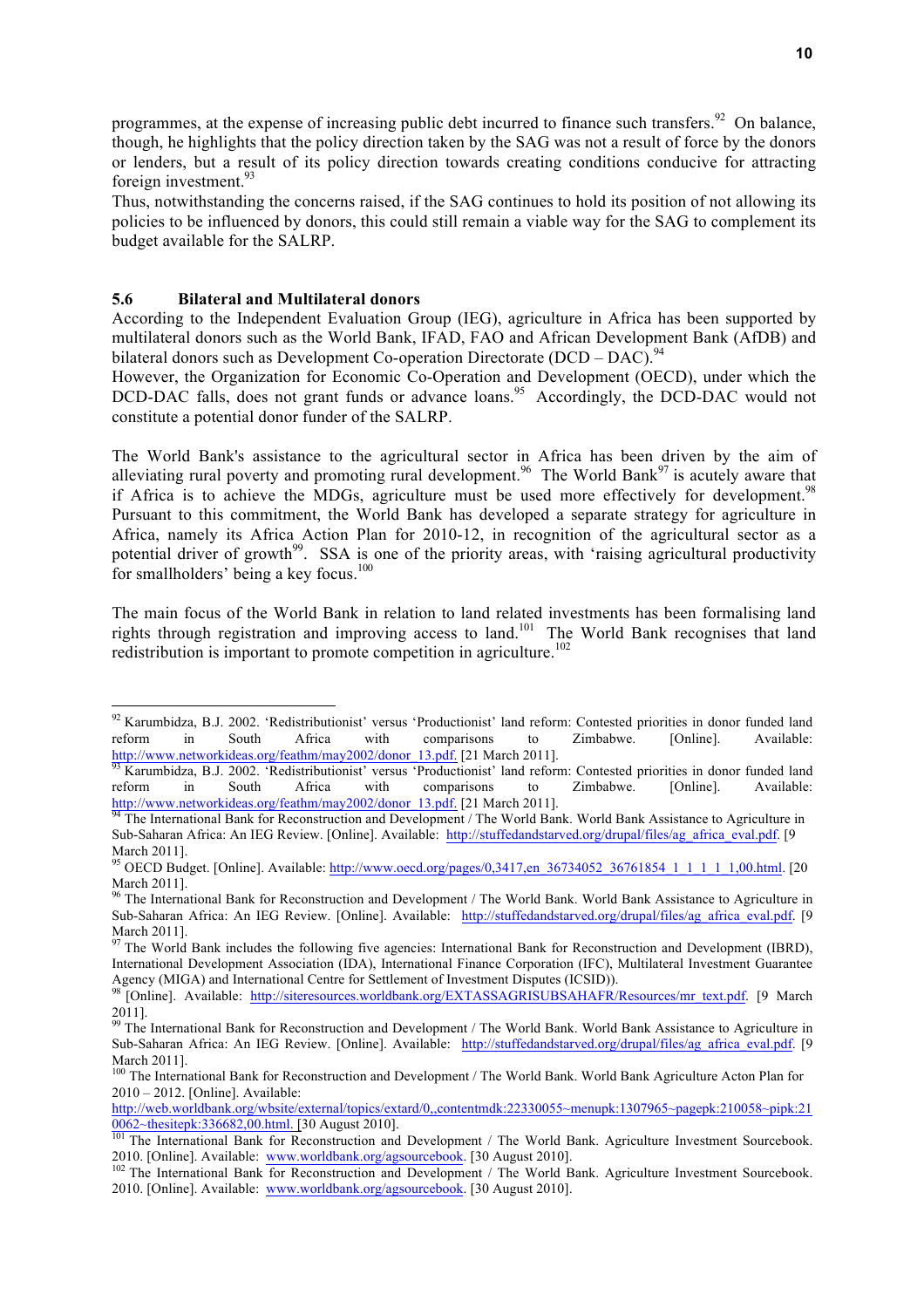The World Bank identified that, amongst other issues, 'incomplete land reform' was a key constraint to developing agriculture in Africa.<sup>103</sup> The World Bank is open to supporting MLAR, the development of viable 'productive' agricultural enterprises, and well-conceived and executed land reform programmes based on compulsory acquisition of land or redistribution.<sup>104</sup> Thus, aside from supporting agriculture in Africa, the World Bank could be a potential source of funding land reform.<sup>105</sup>

The World Bank has three kinds of financing options for land reform. The land reform financing options include: grant funding; loan funding; or a combination of the two. Grant funding is preferred to loan funding to acquire land purchases and investments.<sup>106</sup> It is also able to disburse funds against land purchases as well as credit for technical assistance or grants to fund business plans.<sup>107</sup>

Until recently, because of policy constraints, the World Bank's financial contribution to MLAR has been limited to supporting the 'non land acquisition costs'.<sup>108</sup> Recent policy changes allow the World Bank to fund land acquisition for land reform purposes if: i) it can be demonstrated that the land purchase is an efficient means of acquiring land; ii) the land is purchased by beneficiaries in terms of MLAR; iii) the program results in increased productivity; iv) there is a strategy to deal with market distortions; and v) there are plans in place to make management arrangements covering the use of funds, monitoring and evaluation, and analysis of political risk.<sup>109</sup> India and Malawi are among the first countries in which the World Bank has funded the acquisition of land. <sup>110</sup>

In addition, those losing land can be compensated according to the Bank's Safeguard Policy on Involuntary Resettlement. Brazil has made use of this mechanism, with the Federal Government being funded by the World Bank, enabling it to acquire large blocks of land compulsorily for its state land reform program.111 Thus the World Bank could also fund land redistribution by means of providing expropriation compensation finance.

Another way of attracting FDI through the World Bank is with the Multilateral Investment Guarantee Agency (MIGA). Under its Small Investment Program (SIP), MIGA is able to provide guarantees to investments in the non-financial sector, provided the investment relates to the establishment of a small or medium enterprise (SME), or made into an existing SME, in a developing member country. The terms are that the SME must fulfil two out of three of the following criteria: no more than 300 employees; total annual sales should not be more than US\$15 million; and/or total assets should not be

<sup>&</sup>lt;sup>103</sup> The International Bank for Reconstruction and Development / The World Bank. World Bank Assistance to Agriculture in Sub-Saharan Africa: An IEG Review. [Online]. Available: http://stuffedandstarved.org/drupal/files/ag\_africa\_eval.pdf. [9 March 2011].

<sup>&</sup>lt;sup>104</sup> The International Bank for Reconstruction and Development / The World Bank. Agriculture Investment Sourcebook. 2010. [Online]. Available: www.worldbank.org/agsourcebook. [30 August 2010]. <sup>105</sup> In Kenya and Algeria former land owners were compensated for their farms

by British and French governments. The World Bank also funded the Kenyan land reform programme with loan financed complementary investments and the land reform is hailed as 'highly successful', as well as the land reform programmes in Brazil, Guatemala, India, Malawi and the Philippines. Van den Brink, R. (ed), Thomas, G. & Binswanger, H. & others. 2009. Consensus, Confusion and Controversy. Selected Land Reform Issues in Sub-Saharan Africa Washington D.C.: The International Bank for Reconstruction and Development / The World Bank, p41.

<sup>&</sup>lt;sup>106</sup> The International Bank for Reconstruction and Development / The World Bank. Agriculture Investment Sourcebook.<br>2010. [Online]. Available: www.worldbank.org/agsourcebook. [30 August 2010].

<sup>&</sup>lt;sup>107</sup> The International Bank for Reconstruction and Development / The World Bank. Agriculture Investment Sourcebook. 2010. [Online]. Available: www.worldbank.org/agsourcebook. [30 August 2010].<br><sup>108</sup> The International Bank for Reconstruction and Development / The World Bank. World Bank Assistance to Agriculture in

Sub-Saharan Africa: An IEG Review. [Online]. Available: http://stuffedandstarved.org/drupal/files/ag\_africa\_eval.pdf. [9 March 2011].

<sup>&</sup>lt;sup>109</sup> The International Bank for Reconstruction and Development / The World Bank. Agriculture Investment Sourcebook. 2010. [Online]. Available: www.worldbank.org/agsourcebook. [30 August 2010].<br><sup>110</sup> Van den Brink, R. (ed), Thomas, G. & Binswanger, H. & others. 2009. Consensus, Confusion and Controversy. Selected

Land Reform Issues in Sub-Saharan Africa Washington D.C.: The International Bank for Reconstruction and Development / The World Bank, p41.

<sup>&</sup>lt;sup>111</sup> The International Bank for Reconstruction and Development / The World Bank. Agriculture Investment Sourcebook. 2010. [Online]. Available: www.worldbank.org/agsourcebook. [30 August 2010].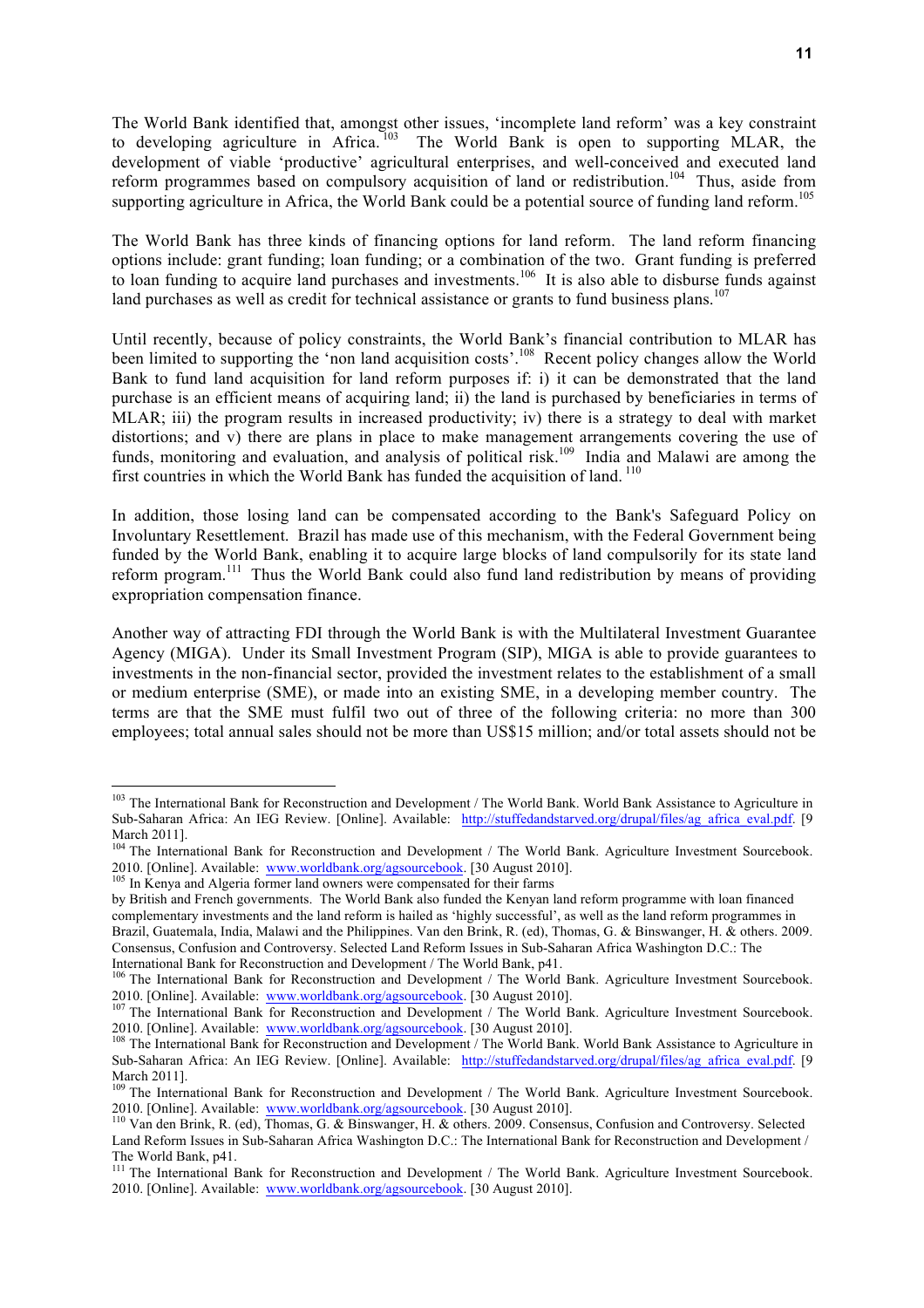more than US\$15 million.<sup>112</sup>

MIGA guarantees have also been granted in respect of investments into South African agricultural products. One such project is the investment by MKV Holdings LLC of the United States in Kanu Vineyards (Pty) Ltd in South Africa, a wine-making and export company. MKV Holdings LLC received a MIGA guarantee of US\$7.86 million for a period of up to ten years, guaranteeing its investment in Kanu Vineyards (Pty) Ltd against the risks of transfer restriction, expropriation, and war and civil disturbance.<sup>113</sup>

#### **5.7 Agricultural investment**

There is no formal definition for agricultural investment as such. Agricultural investment is defined with reference to land acquisition but also varying levels of equity acquisition in agricultural operating companies or land owning companies. For purposes of this paper, 'land acquisition' refers to both land purchases and alternative means of acquiring land.

Some commentators are of the view that agricultural investment can be divided into two broad categories: investing in agricultural funds available on the market; and investing directly into agricultural land.<sup>114</sup>

Eventhough, agricultural investments has been regarded as "risky",<sup>115</sup> it has been observed that the private sector is leading these investments (funded by government or sovereign wealth funds (SWFs)) as well as government to government investments and investments by SWFs (to a lesser degree).<sup>116 117</sup> The main institutional private sector investors comprise SWFs in partnership with private firms, as well as state owned enterprises (SOEs), microfinance providers and investment managers (which include pension funds, hedge funds, private equity and banking institutions and financial institutions).<sup>118</sup>

There are a number of factors that have triggered the increase in foreign investment in developing country agriculture. The growing phenomenon has been attributed to the recovery in respect of FDI generally after the economic crisis.<sup>119</sup> Other reasons for increased foreign agricultural investment include the perceived availability of land in Africa, $120$  the need for investors to diversify their investment strategies and seek out other assets and opportunities to invest in,<sup>121</sup> growing interest in

<sup>&</sup>lt;sup>112</sup> Multilateral Investment Guarantee Agency. Investment Guarantees. Guarantee Overview. [Online]. Available:<br>  $\frac{http://www.miga.org/guarantees/index_sv.cfm?stid=1661}{115 March 2011}.$ http://www.miga.org/guarantees/index\_sv.cfm?stid=1661. [15 March 2011].<br><sup>113</sup> Multilateral Investment Guarantee Agency. Sectors. Agribusiness, Manufacturing, Services. [Online]. Available

http://www.miga.org/sectors/index\_sv.cfm?stid=1536&sectid=1. [15 March 2011].<br><sup>114</sup> Garner, D. 2010. The best agricultural investment of 2010? Ezine Articles. [Online]. Available:

http://ezinearticles.com/?The-Best-Agricultural-Investment-of-2010?&id=3663197. [8 March 2011].<br><sup>115</sup> Miller, C. Richter, S. & McNellis, P. & others. 2009. Agricultural investment funds for developing countries. [Online].

Available:

http://www.ruralfinance.org/servlet/BinaryDownloaderServlet/71360\_Investment\_fund\_pape.pdf?filename=1270826402324\_investment\_funds.pdf&refID=71360. [2 September 2010].

\_investment\_funds.pdf&refID=71360. [2 September 2010]. <sup>116</sup> Hallam, D. 2009. International investments in agricultural production. (In Kugelman, M. & Levenstein, S. (eds.) *Land*  Grab? The Race for the Worlds' Farmland. Washington, D.C.: Woodrow Wilson International Center for Scholars, p30.<br><sup>117</sup> Highquest Partners United States. 2010. Private financial sector investment in farmland and agricultur

OECD Food, Agriculture and Fisheries Working Paper 33, p1.

<sup>&</sup>lt;sup>118</sup> McNellis P. 2008. Foreign investment in developing country agriculture – the emerging role of private sector finance. FAO Working Paper 28, p5.

<sup>&</sup>lt;sup>119</sup> United Nations Conference on Trade and Development. 2010. World Investment Report 2010: Investing in a low-carbon economy. [Online]. Available: http://www.unctad.org/en/docs/wir2010\_en.pdf. [23 March 2011].<br><sup>120</sup> Cotula, L., Vermeulen, S. & Leonard, R. 2009. Land grab or development opportunity? Agricultural investment and

international land deals in Africa. [Online]. Available: http://pubs.iied.org/pdfs/12561IIED.pdf. [28 March 2011].<br><sup>121</sup> Highquest Partners United States. 2010. Private financial sector investment in farmland and agricultu

OECD Working Paper 33, p5.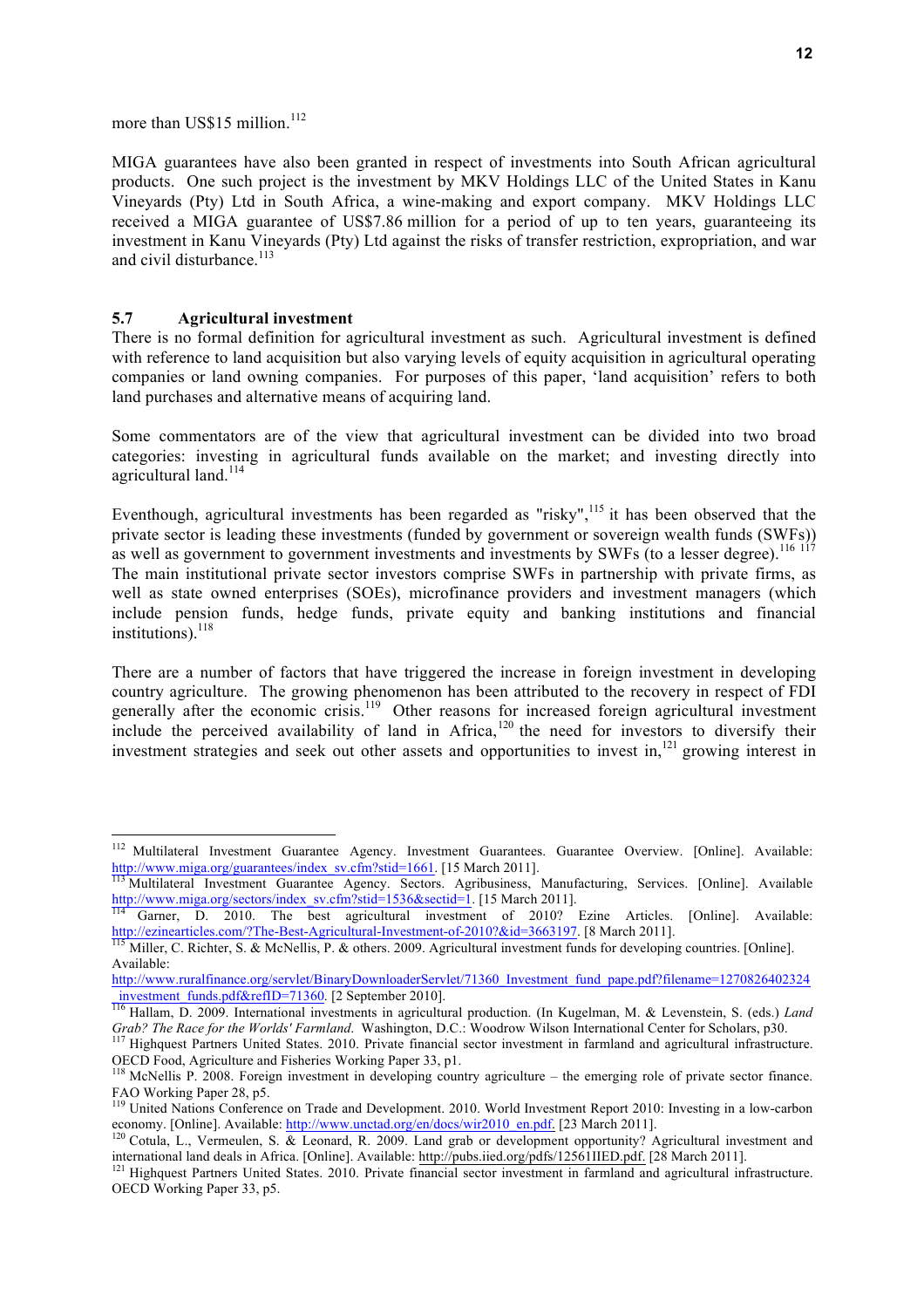biofuels<sup>122</sup> and alternative energy sources,<sup>123</sup> return on investment generally,<sup>124 125</sup> return on investment on emerging carbon markets,  $^{126}$  population growth,  $^{127}$  increasing rates of urbanisation,  $^{128}$  and developmental reasons.<sup>129</sup> The widely held view is that the trend can be attributed to food security concerns of investor countries who have limited water and arable land to maintain agricultural production in their own countries.<sup>130 131</sup> <sup>132</sup> <sup>133</sup> <sup>134</sup> <sup>135</sup> <sup>136</sup> <sup>137</sup> <sup>138</sup>

From the host developing country's perspective, foreign agricultural investment has been encouraged in the hope that the FDI will build infrastructure, bring new technology, create employment, and give smallholder farmers more choice, access and control, and support local systems.<sup>139</sup>

These investments are however a catch-22. The reason for this is because the food insecure countries are leasing or selling land to rich countries to alleviate their future food security challenges, while at the same time the host countries often have food security concerns of their own.<sup>140</sup>

 $\frac{1008 \text{cm} \text{cm}}{132 \text{Mhlanga}}$ , N. 2010. Private sector agribusiness investment in Sub-Saharan Africa. Agricultural management. [Online]. Available: www.fao.org/ag/ags/publications/docs/AGSF.../K7443e.pdf *updated to* 

<sup>&</sup>lt;sup>122</sup> Mhlanga, N. 2010. Private sector agribusiness investment in Sub-Saharan Africa. Agricultural management. [Online]. Available: www.fao.org/ag/ags/publications/docs/AGSF.../K7443e.pdf updated to<br>http://www.fao.org/fileadmin/user\_upload/ags/publications/K7443e.pdf. [2 September 2010].

<sup>&</sup>lt;sup>123</sup> Smaller, C. & Mann, H. 2009. A thirst for distant lands: Foreign investment in agricultural land and water. [Online]. Available: http://www.iisd.org/pdf/2009/thirst for distant lands.pdf [28 March 2011].

<sup>&</sup>lt;sup>124</sup> McNellis, P. 2009. Foreign investment in developing country agriculture – the emerging role of private sector finance.FAO Working Paper 28, p10.<br><sup>125</sup> Mhlanga, N. 2010. Private sector agribusiness investment in Sub-Saharan Africa. Agricultural management. [Online].

Available: www.fao.org/ag/ags/publications/docs/AGSF.../K7443e.pdf updated to

http://www.fao.org/fileadmin/user\_upload/ags/publications/K7443e.pdf. [2 September 2010].<br><sup>126</sup> Cotula, L., Vermeulen, S. & Leonard, R. 2009. Land grab or development opportunity? Agricultural investment and

international land deals in Africa. [Online]. Available: http://pubs.iied.org/pdfs/12561IIED.pdf. [28 March 2011].<br><sup>127</sup> Vermeulen, S. & Cotula, L. 2009. Making the most of agricultural investment: A survey of business mod

opportunities for smallholders. [Online]. Available: http://pubs.iied.org/pdfs/12561IIED.pdf. [28 March 2011].<br><sup>128</sup> Vermeulen, S. & Cotula, L. 2009. Making the most of agricultural investment: A survey of business models

or manufacture of the manufacture of the theorem. The substitution of the two states induces that provide the<br>
<sup>129</sup> Miller, C. Richter, S. & McNellis, P. & others. 2009. Agricultural investment funds for developing countr

Available:

http://www.ruralfinance.org/servlet/BinaryDownloaderServlet/71360\_Investment\_fund\_pape.pdf?filename=1270826402324<br>investment\_funds.pdf&refID=71360 [2 September 2010].

<sup>&</sup>lt;sup>130</sup> McNellis, P. 2009. Foreign investment in developing country agriculture – the emerging role of private sector finance.FAO Working Paper 28, p5.<br><sup>131</sup> Miller, C. Richter, S. & McNellis, P. & others. 2009. Agricultural investment funds for developing countries. [Online].

Available:

http://www.ruralfinance.org/servlet/BinaryDownloaderServlet/71360\_Investment\_fund\_pape.pdf?filename=1270826402324\_investment\_funds.pdf&refID=71360. [2 September 2010].

http://www.fao.org/fileadmin/user\_upload/ags/publications/K7443e.pdf. [2 September 2010].<br><sup>133</sup> Hallam, D. 2009. International investments in agricultural production. (In Kugelman, M. & Levenstein, S. (eds.) *Land* Grab? The Race for the Worlds' Farmland. Washington, D.C.: Woodrow Wilson International Center for Scholars, p27.<br><sup>134</sup> Spieldoch, A. & Murphy, S. 2009. Agricultural land acquisitions: Implications for food security and po

<sup>(</sup>In Kugelma,n M. & Levenstein, S. (eds.) *Land Grab? The Race for the Worlds' Farmland.* Washington, D.C.: Woodrow

Wilson International Center for Scholars, p42.<br><sup>135</sup> Cotula, L., Vermeulen, S. & Leonard, R. 2009. Land grab or development opportunity? Agricultural investment and<br>international land deals in Africa. [Online]. Available:

<sup>&</sup>lt;sup>136</sup> Vermeulen, S. & Cotula, L. 2009. Making the most of agricultural investment: A survey of business models that provide

or mallholders. [Online]. Available: http://pubs.iied.org/pdfs/12561IIED.pdf. [28 March 2011].<br><sup>137</sup> Smaller, C. & Mann, H. 2009. A thirst for distant lands: Foreign investment in agricultural land and water. [Online].<br>Ava

<sup>&</sup>lt;sup>138</sup> Zvomuya, F. 2006. Agricultural investment: The key to food security. Farmers Weekly. [Online]. Available: http://www.farmersweekly.co.za/index.php?p[IGcms\_nodes][IGcms\_nodesUID]=b9af7a1dcc1a216292f58f2de9ce6344. [24 April 2011].

<sup>139</sup> Spieldoch, A. & Murphy, S. 2009. Agricultural land acquisitions: Implications for food security and poverty alleviation. (In Kugelma,n M. & Levenstein, S. (eds.) *Land Grab? The Race for the Worlds' Farmland.* Washington, D.C.: Woodrow

<sup>&</sup>lt;sup>140</sup> Hallam, D. 2009. International investments in agricultural production. (In Kugelman, M. & Levenstein, S. (eds.) *Land Grab? The Race for the Worlds' Farmland*. Washington, D.C.: Woodrow Wilson International Center for Scholars, p27.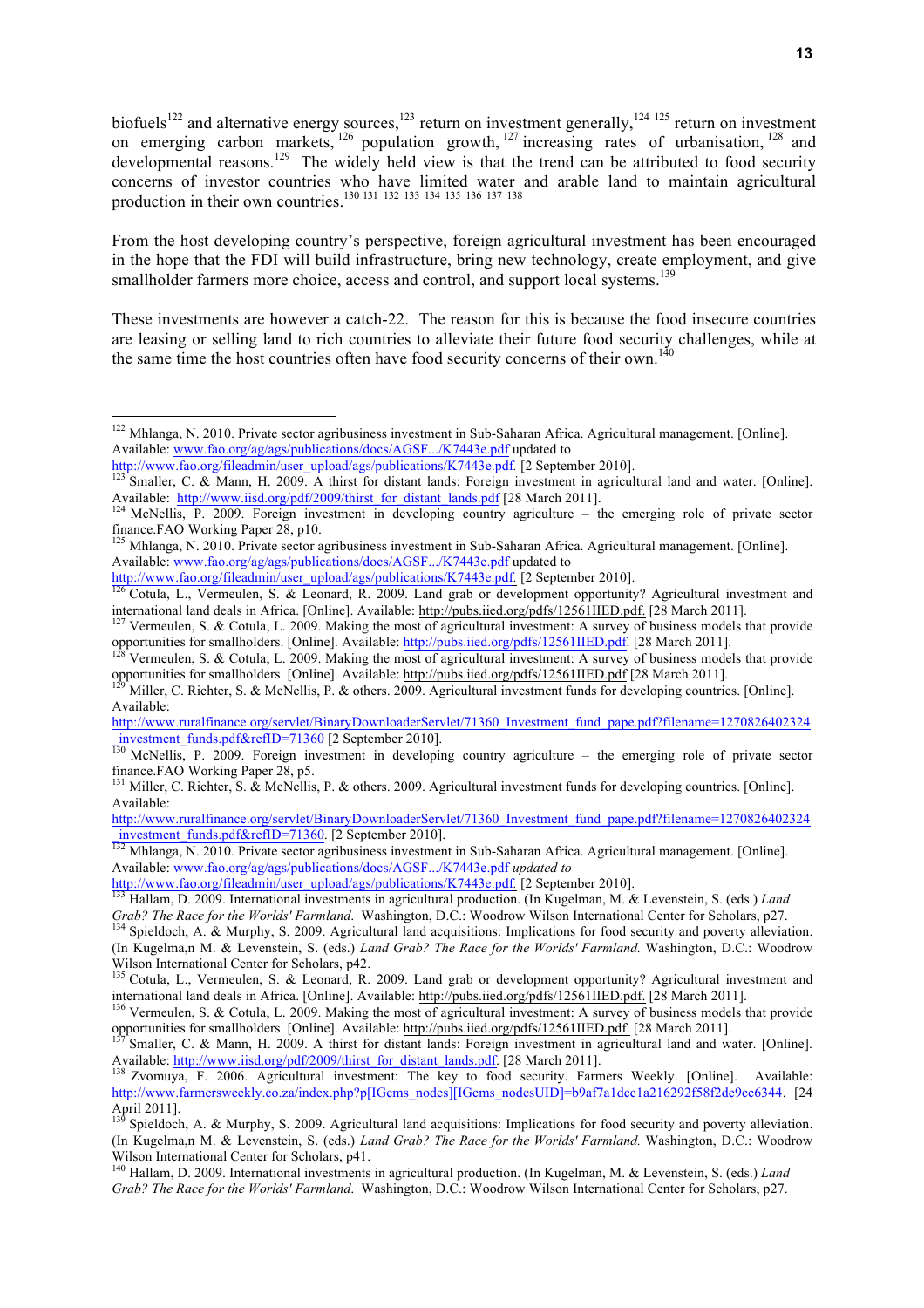In Africa it has been found that it is not only 'market forces' that have given rise to this trend in agricultural investment and the large-scale land acquisitions that are coupled with it, but rather that governments in countries with 'high agricultural potential' and 'competitive advantage' are encouraging renewed commercial investment from domestic and foreign investors. One such example is the government of Ethiopia, who reportedly in July 2009 marked out 1.6 million hectares of land, extendable to 2.7 million hectares, for investors willing to develop commercial farms.<sup>141</sup> Other examples include Ghana, Malawi, Mozambique, Malawi, Nigeria, Tanzania and Uganda, which have actively encouraged foreign private sector participation in agriculture, even in the production of their staple crops.<sup>142</sup>

#### **5.7.1 Agricultural investment sources**

Agricultural investment trends also reveal that SWF's are taking to investing in agriculture.<sup>143</sup> The structure of the investment for these SWFs in recent years has been to enter into partnerships of some kind with private institutions and investors in order to make joint investments abroad  $145$ 

It has also been observed that food importing countries, such as Saudi Arabia, driven by food security concerns have created 'policy incentives' for agricultural investment in the form of land acquisitions in foreign countries overseas as part of broader national food security strategies'.<sup>146</sup>

It has also been found that in some cases SOEs invest in 'primary agricultural production' in foreign countries.<sup>147</sup> An example of an SOE investing in the agricultural sector of an African country is that of Zad Holding Company on SOE of Qatar establishing a joint venture to produce food in Sudan for export to Arab markets.<sup>148</sup>

In the author's view, SWFs or SOEs are potential alternative source of funding the SALRP. If pursued by the SAG, the SAG's approach should be to leverage off the comparative advantage it has in respect of its agricultural sector, over food importing countries, to explore ways that these countries may offer funding to the SALRP.

Other sources include banking institutions, micro financing institutions, agricultural investment funds and investment managers.

The increasing trend of investment in agriculture is also as a result of a new phenomenon of foreign investors investing in developing world agriculture through AIFs.<sup>149 150</sup> AIFs used to finance

<sup>&</sup>lt;sup>141</sup> Cotula, L., Vermeulen, S. & Leonard, R. 2009. Land grab or development opportunity? Agricultural investment and international land deals in Africa. [Online]. Available: http://pubs.iied.org/pdfs/12561IIED.pdf. [28 March 2011].<br><sup>142</sup> Mhlanga, N. 2010. Private sector agribusiness investment in Sub-Saharan Africa. Agricultural manageme

Available: www.fao.org/ag/ags/publications/docs/AGSF.../K7443e.pdf *updated to* 

http://www.fao.org/fileadmin/user\_upload/ags/publications/K7443e.pdf. [2 September 2010].<br><sup>143</sup> United Nations Conference on Trade and Development. 2010. World Investment Report 2010: Investing in a low-carbon economy. [Online]. Available: http://www.unctad.org/en/docs/wir2010\_en.pdf. [23 March 2011]. 144 McNellis, P. 2009. Foreign investment in developing country agriculture – the emerging role of private sector

finance.FAO Working Paper 28, p3.

<sup>&</sup>lt;sup>145</sup> McNellis, P. 2009. Foreign investment in developing country agriculture – the emerging role of private sector finance.FAO Working Paper 28, p3.

<sup>&</sup>lt;sup>146</sup> Vermeulen, S. & Cotula, L. 2009. Making the most of agricultural investment: A survey of business models that provide

opportunities for smallholders. [Online]. Available: http://pubs.iied.org/pdfs/12561IIED.pdf. [28 March 2011].<br><sup>147</sup> Cotula, L., Vermeulen, S. & Leonard, R. 2009. Land grab or development opportunity? Agricultural investme

<sup>&</sup>lt;sup>148</sup> Cotula, L., Vermeulen, S. & Leonard, R. 2009. Land grab or development opportunity? Agricultural investment and international land deals in Africa. [Online]. Available: http://pubs.iied.org/pdfs/12561IIED.pdf. [28 March 2011].<br><sup>149</sup> Miller, C. Richter, S. & McNellis, P. & others. 2009. 'Agricultural investment funds for developing c

Available:

http://www.ruralfinance.org/servlet/BinaryDownloaderServlet/71360\_Investment\_fund\_pape.pdf?filename=1270826402324 mvestment funds.pdf&refID=71360 [2 September 2010].<br><sup>150</sup> Mhlanga, N. 2010. Private sector agribusiness investment in Sub-Saharan Africa. Agricultural management. [Online].

Available: www.fao.org/ag/ags/publications/docs/AGSF.../K7443e.pdf *updated to* 

http://www.fao.org/fileadmin/user\_upload/ags/publications/K7443e.pdf*.* [2 September 2010].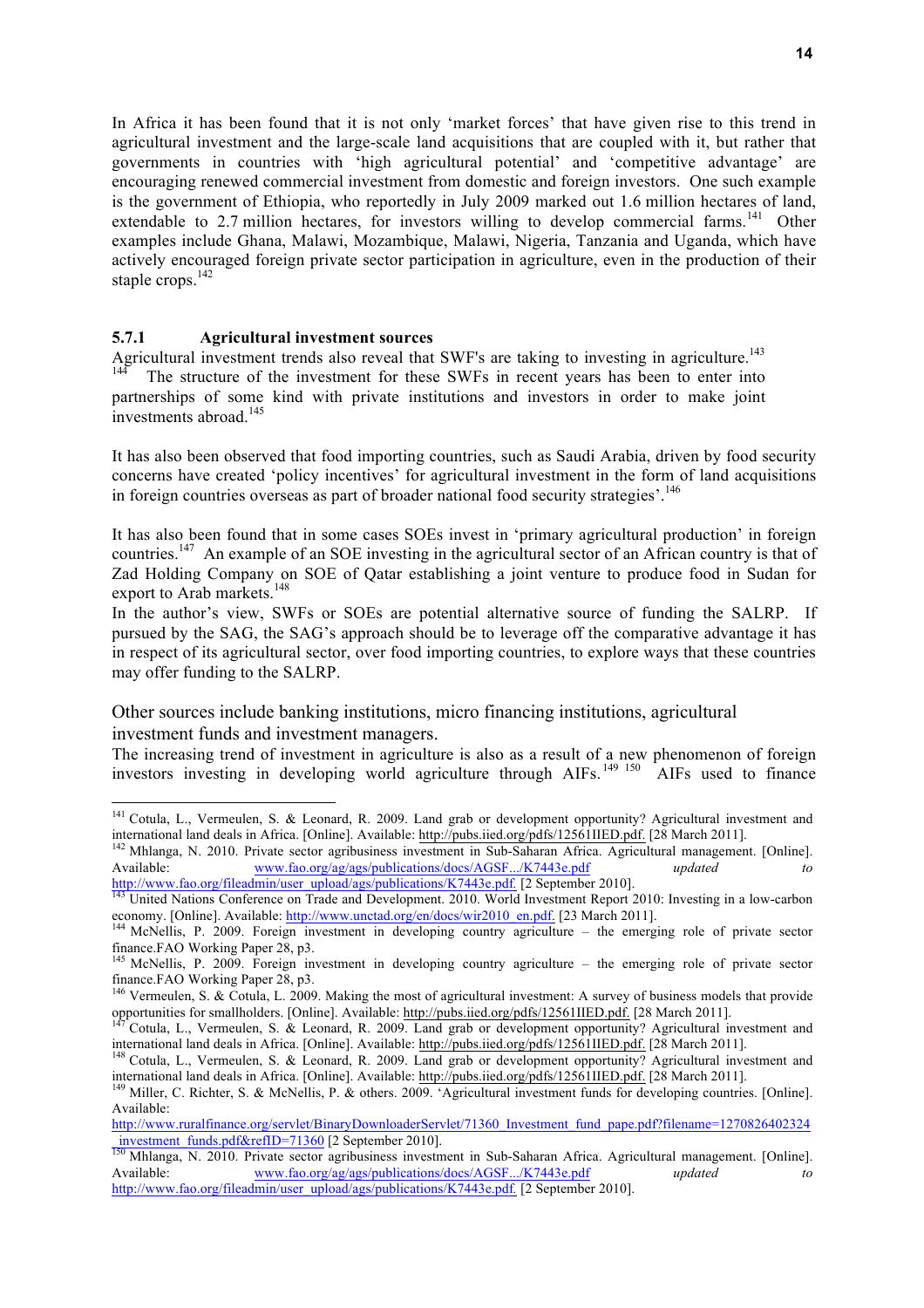agricultural projects include setting up of a 'whole scheme' that involves the purchase of land, equipment and storage facilities.<sup>151</sup> Some AIFs complement their finance with technical assistance (which includes training on business expertise, business management, expertise, technology training and transfer, financial literacy training for borrowers and corporate) to strengthen the business capacity of the projects they invest in.<sup>152</sup> This trend has been attributed to the macro-investment trend in the "emerging market asset class".<sup>153</sup>

Many AIFs are set up as public private partnerships (PPPs).<sup>154</sup>

Interestingly, there are about ten AIFs operating in SSA.<sup>155</sup> In order for AIFs to be a means of investing in agriculture and a potential alternative source of funding for the SALRP, AIFs that are not purely commercial and have a social or development focus for developing countries would need to be considered. Most AIFs have a return on investment focus; few have an 'altruistic focus'.<sup>156</sup> An indepth review of the various AIFs specifically targeting the SSA is beyond the scope of the paper, but three examples of AIFs that operate in Africa will be briefly introduced. These are the African Agricultural Capital (AAC) (the first agribusiness-focused investment fund), African Seed Investment Fund (ASIF) and Root Capital.

This entails investment by private sector and public sector. PPPs are not a new concept in South Africa at a national or local government level. However, it has mostly been used in relation to investment in the tourism sector. The combination of public and private funds is not new to the SALRP, the SAG is encouraging private investment, albeit it local private investment. Further, the notion of 'strategic partners' is also envisaged by the SAG. Thus the author is of the view that, subject to legislative and policy requirements, PPPs with public and foreign private sector funding could be a viable option for funding the SALRP.

Commentators and research organisations such as the United Nations Conference on Trade and Development (UNCTAD), the International Institute for Sustainable Development (IISD), Institute for Agriculture and Trade Policy (IATP), the IIED,  $^{157}$  IFAD,  $^{158}$  FAO,  $^{159}$  160 161 Swiss

<sup>&</sup>lt;sup>151</sup> Miller, C. Richter, S. & McNellis, P. & others. 2009. 'Agricultural investment funds for developing countries. [Online]. Available:

http://www.ruralfinance.org/servlet/BinaryDownloaderServlet/71360\_Investment\_fund\_pape.pdf?filename=1270826402324\_<br>investment\_funds.pdf&refID=71360 [2 September 2010].<br><sup>152</sup> Miller C. Biskter, S. & Miller U. S. S. A. Mille

Miller, C. Richter, S. & McNellis, P. & others. 2009. 'Agricultural investment funds for developing countries. [Online]. Available:

http://www.ruralfinance.org/servlet/BinaryDownloaderServlet/71360\_Investment\_fund\_pape.pdf?filename=1270826402324

mustment funds.pdf&refID=71360 [2 September 2010].<br><sup>153</sup> Miller, C. Richter, S. & McNellis, P. & others. 2009. 'Agricultural investment funds for developing countries. [Online]. Available:

http://www.ruralfinance.org/servlet/BinaryDownloaderServlet/71360\_Investment\_fund\_pape.pdf?filename=1270826402324

\_investment\_funds.pdf&refID=71360 [2 September 2010]. <sup>154</sup> Miller, C. Richter, S. & McNellis, P. & others. 2009. 'Agricultural investment funds for developing countries. [Online]. Available:

http://www.ruralfinance.org/servlet/BinaryDownloaderServlet/71360\_Investment\_fund\_pape.pdf?filename=1270826402324

\_investment\_funds.pdf&refID=71360 [2 September 2010]. <sup>155</sup> Miller, C. Richter, S. & McNellis, P. & others. 2009. 'Agricultural investment funds for developing countries. [Online]. Available:

http://www.ruralfinance.org/servlet/BinaryDownloaderServlet/71360\_Investment\_fund\_pape.pdf?filename=1270826402324 Investment\_funds.pdf&refID=71360 [2 September 2010].<br>
<sup>156</sup> Miller, C. Richter, S. & McNellis, P. & others. 2009. 'Agricultural investment funds for developing countries. [Online].

Available:

http://www.ruralfinance.org/servlet/BinaryDownloaderServlet/71360\_Investment\_fund\_pape.pdf?filename=1270826402324\_<br>investment\_funds.pdf&refID=71360 [2 September 2010].

Cotula L, Vermeulen S & Leonard R 'Land grab or development opportunity? Agricultural investment and international land deals in Africa' 19 Available: http://pubs.iied.org/pdfs/12561IIED.pdf. [28 March 2011].<br><sup>158</sup> Cotula, L., Vermeulen, S. & Leonard, R. 2009. Land grab or development opportunity? Agricultural investment and

international land deals in Africa. [Online]. Available:  $\frac{http://pubs.iied.org/pdfs/12561IED.pdf}{http://pubs.iied.org/pdfs/12561IED.pdf}.$  [28 March 2011].

finance.FAO Working Paper 28, p1.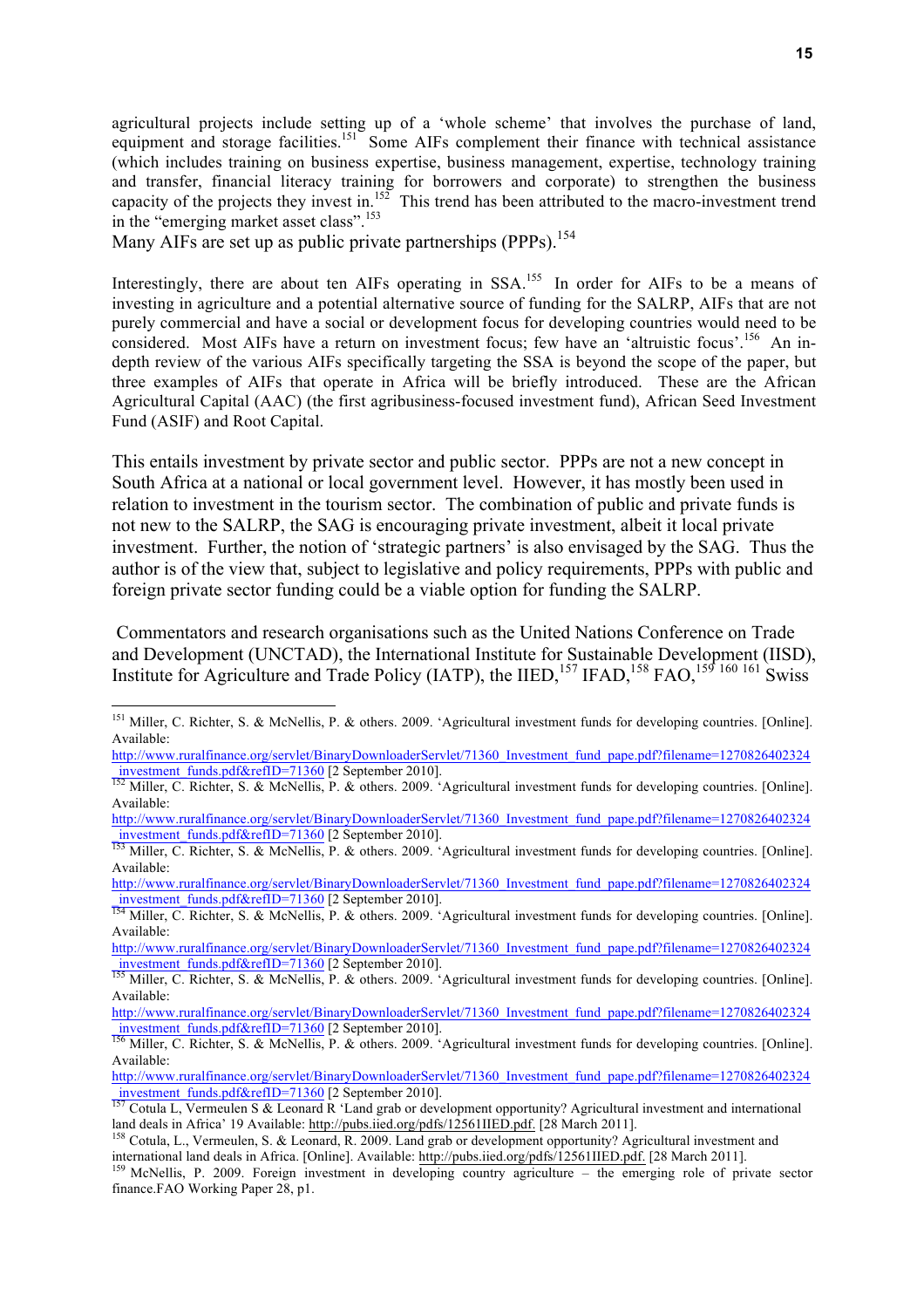Agency for Development and Cooperation  $(SDC)^{162}$ , OECD<sup>163</sup> and the World Bank<sup>164</sup> have noted that the geographic focus of agricultural investment interest has shifted to Africa and Brazil, with Brazil being recognised as the 'new frontier' for new farmland development in the world.<sup>165</sup> 166

South-South investment trends have also been noted in the agricultural investment sphere.<sup>167</sup> 168

The renewed interest in agricultural investment by private institutions, AIFs, SWFs and other types of investors has mainly focussed on purchasing farmland in lower- and middle-income countries or what the media has termed 'land grabbing'.<sup>169 170171 172 173 174 175</sup> Some commentators, such as the IIED, FAO, IFAD and SDC, have criticised these transactions as not being models that promote agricultural investment and 'maximise opportunities for local smallholders'.<sup>176</sup>

Various commentators have suggested that land rental within the context of land redistribution is an alternative to land purchases, but still has the effect of creating agricultural productivity and poverty alleviation.<sup>177</sup> This land lease model has been found to be the preferred mode of investment in Africa

ilibrary.org/docserver/download/fulltext/5km7nzpjlr8v.pdf?expires=1297145346&id=0000&accname=guest&checksum=c5 c94ce87d3687190b985f088decf8ec. [8 February 2011]. <sup>164</sup> United Nations Conference on Trade and Development. 2010. World Investment Report 2010: Investing in a low-carbon

<sup>!!!!!!!!!!!!!!!!!!!!!!!!!!!!!!!!!!!!!!!!!!!!!!!!!!!!!!!!!!!!!!!!!!!!!!!!!!!!!!!!!!!!!!!!!!!!!!!!!!!!!!!!!!!!!!!!!!!!!!!!!!!!!!!!!!!!!!!!!!!!!!!!!!!!!!!!!!!!!!!!!!!!!!!!!!!</sup> <sup>160</sup> Miller, C. Richter, S. & McNellis, P. & others. 2009. 'Agricultural investment funds for developing countries. [Online]. Available:

http://www.ruralfinance.org/servlet/BinaryDownloaderServlet/71360\_Investment\_fund\_pape.pdf?filename=1270826402324<br>investment\_funds.pdf&refID=71360 [2 September 2010].

 $\frac{10083 \text{m} \cdot \text{m}}{161 \text{ Mhlanga}}$ , N. 2010. Private sector agribusiness investment in Sub-Saharan Africa. Agricultural management. [Online]. Available: www.fao.org/ag/ags/publications/docs/AGSF.../K7443e.pdf *updated to to* http://www.fao.org/fileadmin/user\_upload/ags/publications/K7443e.pdf. [2 September 2010].<br><sup>162</sup> Cotula, L., Vermeulen, S. & Leonard, R. 2009. Land grab or development opportunity? Agricultural investment and

international land deals in Africa. [Online]. Available: http://pubs.iied.org/pdfs/12561IIED.pdf. [28 March 2011].<br><sup>163</sup> [Online]. Available: http://www.oecd-

economy. [Online]. Available: http://www.unctad.org/en/docs/wir2010\_en.pdf. [23 March 2011].<br><sup>165</sup> Highquest Partners United States. 2010. Private financial sector investment in farmland and agricultural infrastructure.

OECD Food, Agriculture and Fisheries Working Paper 33, p13.

<sup>166</sup> Hallam, D. 2009. International investments in agricultural production. (In Kugelman, M. & Levenstein, S. (eds.) *Land*  Grab? The Race for the Worlds' Farmland. Washington, D.C.: Woodrow Wilson International Center for Scholars, p30.<br><sup>167</sup> Spieldoch, A. & Murphy, S. 2009. Agricultural land acquisitions: Implications for food security and po

<sup>(</sup>In Kugelma,n M. & Levenstein, S. (eds.) *Land Grab? The Race for the Worlds' Farmland.* Washington, D.C.: Woodrow Wilson International Center for Scholars, p42.<br><sup>168</sup> Highquest Partners United States. 2010. Private financial sector investment in farmland and agricultural infrastructure.

OECD Food, Agriculture and Fisheries Working Paper 33, p5.<br><sup>169</sup> Vermeulen, S. & Cotula, L. 2009. Making the most of agricultural investment: A survey of business models that provide

opportunities for smallholders. [Online]. Available: http://pubs.iied.org/pdfs/12561IIED.pdf. [28 March 2011].<br><sup>170</sup> Vermeulen. S. & Cotula. L. 2009. Making the most of agricultural investment: A survey of business models

opportunities for smallholders. [Online]. Available: http://pubs.iied.org/pdfs/12561IIED.pdf. [28 March 2011].<br><sup>171</sup> McNellis, P. 2009. Foreign investment in developing country agriculture – the emerging role of private se

finance.FAO Working Paper 28, p1. <sup>172</sup> McNellis, P. 2009. Foreign investment in developing country agriculture – the emerging role of private sector

finance.FAO Working Paper 28.<br><sup>173</sup> Mhlanga, N. 2010. Private sector agribusiness investment in Sub-Saharan Africa. Agricultural management. [Online].

Available: www.fao.org/ag/ags/publications/docs/AGSF.../K7443e.pdf *updated to*<br>http://www.fao.org/fileadmin/user\_upload/ags/publications/K7443e.pdf. [2 September 2010].

Spieldoch, A. & Murphy, S. 2009. Agricultural land acquisitions: Implications for food security and poverty alleviation.

<sup>(</sup>In Kugelma,n M. & Levenstein, S. (eds.) *Land Grab? The Race for the Worlds' Farmland.* Washington, D.C.: Woodrow Wilson International Center for Scholars, p40.<br><sup>175</sup> McNellis, P. 2009. Foreign investment in developing country agriculture – the emerging role of private sector

finance.FAO Working Paper 28, p3.

<sup>&</sup>lt;sup>176</sup> Smaller, C. & Mann, H. 2009. A thirst for distant lands: Foreign investment in agricultural land and water. [Online]. Available: http://www.iisd.org/pdf/2009/thirst\_for\_distant\_lands.pdf. [28 March 2011]., pp5 - 11.<br><sup>177</sup> Deininger, K. 2004. Land Policies for Growth – poverty reduction: key issues and challenges ahead. Proceedings of the

UN, F19 PC Idea Inter-regional Special Forum on the Building of Land Information Policies in the Americas, Agila Scalientes, Mexico, 26 – 27 October 2004, p20.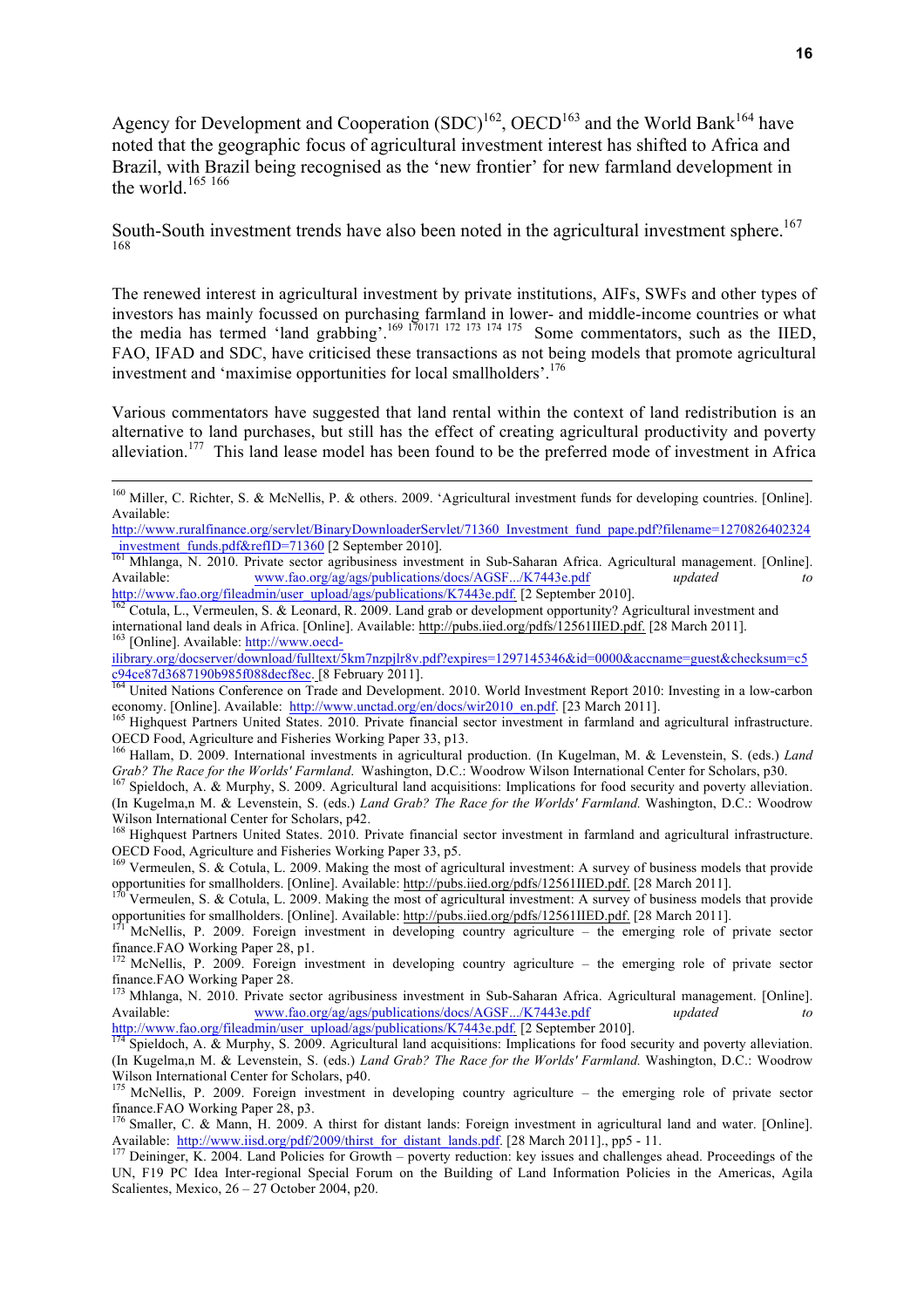because outright ownership is not necessarily possible due to various legalities involved. Accordingly, long term concessions with central governments, which include commitments by investors to provide financial support for social projects between five to 15 year periods, have emerged as an applied business model.<sup>178</sup>

Amidst this land purchase trend and because of issues and risks associated therewith, some commentators have turned their focus to researching alternative ways of structuring agricultural investments that do not involve land acquisitions by foreigners so that 'land rights remained vested with local farmers' but that may also achieve food security objectives.<sup>179 180 181</sup> This is not a new phenomenon and there has been a shift since as far back as the 1980s from pure land purchases to other modes, such as contract farming, to facilitate foreign investment.<sup>182</sup>

A combination of land purchases or long-term leases and contractual arrangements or 'mixed models' is also possible.<sup>183</sup> The IIED, FAO, IFAD and SDC also found that there were alternatives to land purchases, namely contract farming, management contracts, tenant farming and sharecropping, joint ventures and farmer-owned business.<sup>184</sup>

In South Africa, the manner in which the SALRP is funded in South Africa is tied to the manner in which the individual projects are designed and how it is structured, the so called 'business models'. The author submits that the business models are merely commercial legal principles applied to structure a commercial transaction; thus, a business model is the end product of a commercial structuring exercise. This is an important theme to bear in mind, as one considers the foreign agricultural investment options.

#### **5.7.2 Business models**

Although business models have almost been categorised as alternative sources of agricultural investment per se, and although the author agrees that they are alternatives to divesting local smallholders or farmers of their land rights, the author does not regard the IIED, FAO, IFAD and SDC's argument as innovative as they might want to suggest. First, because although not labelled as 'making the most of agricultural investment' or 'alternatives to land acquisition' business models are not new innovations and have been applied in the SALRP, this is how the private sector's contribution to land redistribution is currently facilitated. Second, although there is not a divestment of land rights, depending on the business model used to structure the commercial transaction, there could still be a divestment of ownership which could have the same net effect as a land acquisition. When private or institutional investors acquire major or controlling shareholdings in companies that may be land owning companies, they effectively acquire the land. Thus, the author is of the view that the business models *can be* alternative to land acquisitions because, depending on what the transaction variables are, the net result might be land acquisition.

What is new for South Africa is that there are business models that are not currently part of its suite of

<sup>&</sup>lt;sup>178</sup> Highquest Partners United States. 2010. Private financial sector investment in farmland and agricultural infrastructure.

OECD Food, Agriculture and Fisheries Working Paper 33, p11.<br><sup>179</sup> Vermeulen, S. & Cotula, L. 2009. Making the most of agricultural investment: A survey of business models that provide<br>opportunities for smallholders. [Onlin

Hallam, D. 2009. International investments in agricultural production. (In Kugelman, M. & Levenstein, S. (eds.) Land *Grab? The Race for the Worlds' Farmland*. Washington, D.C.: Woodrow Wilson International Center for Scholars, pp34 - 37.

 $181$  Cotula, L. & Leonard, R. 2010. Alternatives to land acquisitions: Agricultural investment and collaborative business models. [Online]. Available: http://pubs.iied.org/pdfs/12567IIED.pdf. [10 August 2010].<br><sup>182</sup> Smaller, C. & Mann, H. 2009. A thirst for distant lands: Foreign investment in agricultural land and water. [Online].

Available: http://www.iisd.org/pdf/2009/thirst\_for\_distant\_lands.pdf. [28 March 2011].<br><sup>183</sup> Hallam, D. 2009. International investments in agricultural production. (In Kugelman, M. & Levenstein, S. (eds.) *Land* <sup>183</sup>

*Grab? The Race for the Worlds' Farmland*. Washington, D.C.: Woodrow Wilson International Center for Scholars, pp34 – 35.

<sup>&</sup>lt;sup>184</sup> Vermeulen, S. & Cotula, L. 2009. Making the most of agricultural investment: A survey of business models that provide opportunities for smallholders. [Online]. Available: http://pubs.iied.org/pdfs/12561IIED.pdf. [28 March 2011].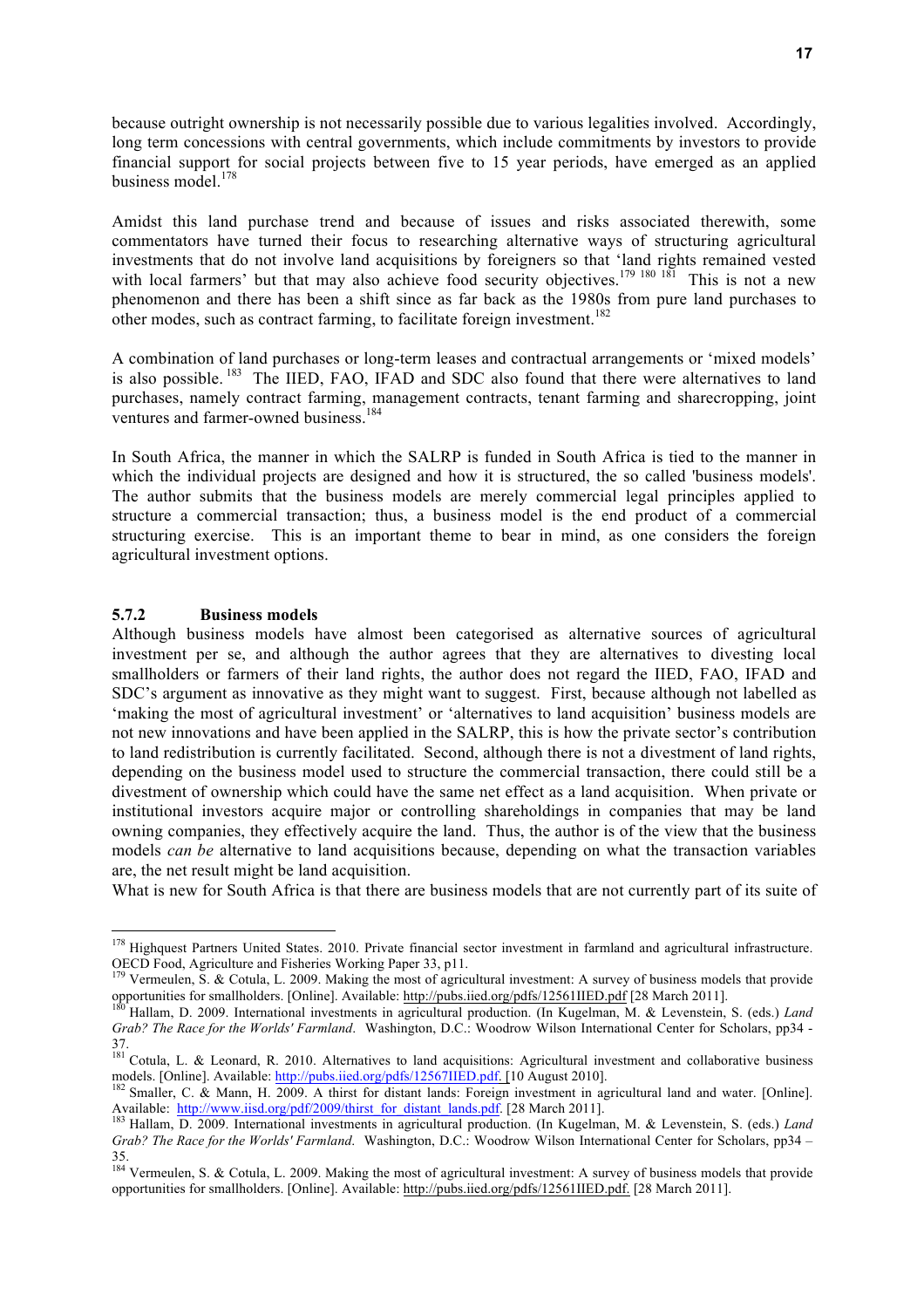business models.<sup>185</sup><sup>186</sup>

A high level review of the different models applied in each country reveals the following:

In the Ghanaian example<sup>187</sup> a co-operative model was shared, with ownership vesting in the members of the co-operative, being the farmers. Thus they have influence over management decisions and various participation forums. The members bear the risk, but also benefit from the rewards.<sup>188</sup> The members have to seek the necessary funding for the project as well as business and/or funding partners.

Although the model has various strengths, some of the weaknesses include: the high cost of maintaining the democratic participation structures; the costs associated with monitoring and the difficulty in organising members; and the joint liability of members meeting fair trade standards.<sup>189</sup>

The model applied in the Ugandan project<sup>190</sup> was that of a typical contract farming scheme or outgrower model.<sup>191</sup> Although the benefits appear to outweigh the problems, the outgrowers have little influence in how much they can benefit.<sup>192</sup> The weakness with this model applied to this particular project includes lack of competition, given that the company is the only legitimate buyer in the district. Thus the company can inflate the charges and, if the outgrowers do not make enough land available, the company may have to run the processing facility under capacity.<sup>193</sup>

In India one of the business models shared was that of a franchise model applied by Nandan Biomatrix Limited (NBL). Franchisees, who are locals, are appointed to assist in the management of contract farming and in buy-back of jatropha seed produce post-harvesting. The franchisee would also be responsible for providing and coordinating services to the farmers.<sup>194</sup> Thus it is a variation of the contract farming model. NBL also facilitates the provision of finance by public sector banks. NBL also provides insurance to cover the jatropha crop. NBL also gives the farmers training, technical know-how and knowledge, typical in a franchise arrangement.<sup>195</sup> Interestingly, the risks associated with the crop are borne by NBL (through the insurance cover). As for reward, the farmers received a performance-linked commission. Although the farmers own the land, they have no influence in the

<sup>&</sup>lt;sup>185</sup> Cotula, L. & Leonard, R. 2010. Alternatives to land acquisitions: Agricultural investment and collaborative business models. [Online]. Available: http://pubs.iied.org/pdfs/12567IIED.pdf. [10 August 2010]. These business models include the Ghanaian farmer owned business model, the contract farming model of Uganda, the joint venture business model of Mozambique, the National Smallholder Farmers Association of Malawi supporting smallholders in Malawi, India with its variations of franchisee/contract farming and joint venture and hybrid business models applied in India, the hybrid business model applied in Tanzania and the 'inclusive' business model of Madagascar. Interestingly, South Africa also participated in sharing its 'sale and leaseback' business model applied in the Mondi land restitution project.

<sup>&</sup>lt;sup>186</sup> Cotula, L. & Leonard, R. 2010. Alternatives to land acquisitions: Agricultural investment and collaborative business models. [Online]. Available: http://pubs.iied.org/pdfs/12567IIED.pdf. [10 August 2010].<br><sup>187</sup> Kuapa Kokoo Farmers Union.<br><sup>188</sup> Cotula, L. & Leonard, R. 2010. Alternatives to land acquisitions: Agricultural investment and c

models. [Online]. Available: http://pubs.iied.org/pdfs/12567IIED.pdf. [10 August 2010].<br><sup>189</sup> Cotula, L. & Leonard, R. 2010. Alternatives to land acquisitions: Agricultural investment and collaborative business<br>models. [On

<sup>&</sup>lt;sup>190</sup> Kinyara Sugar factory.<br><sup>191</sup> The land is owned by the outgrowers and the company owns the production equipment. The outgrower and company conclude and agreement regulating their relationship. Pursuant to this contractual arrangement, the company undertakes to support the outgrowers in production activities and other contractually agreed activities. The outgrowers undertake to sell all their products to the company, which pays the outgrowers the contractually agreed price. Cotula, L. & Leonard, R. 2010. Alternatives to land acquisitions: Agricultural investment and collaborative business models. [Online]. Available:

http://pubs.iied.org/pdfs/12567IIED.pdf. [10 August 2010].<br><sup>192</sup> Cotula, L. & Leonard, R. 2010. Alternatives to land acquisitions: Agricultural investment and collaborative business models. [Online]. Available: http://pubs.iied.org/pdfs/12567IIED.pdf. [10 August 2010].<br><sup>193</sup> Cotula, L. & Leonard, R. 2010. Alternatives to land acquisitions: Agricultural investment and collaborative business

models. [Online]. Available: http://pubs.iied.org/pdfs/12567IIED.pdf. [10 August 2010].<br><sup>194</sup> Cotula, L. & Leonard, R. 2010. Alternatives to land acquisitions: Agricultural investment and collaborative business

models. [Online]. Available: http://pubs.iied.org/pdfs/12567IIED.pdf. [10 August 2010].<br><sup>195</sup> Cotula, L. & Leonard, R. 2010. Alternatives to land acquisitions: Agricultural investment and collaborative business

models. [Online]. Available: http://pubs.iied.org/pdfs/12567IIED.pdf. [10 August 2010].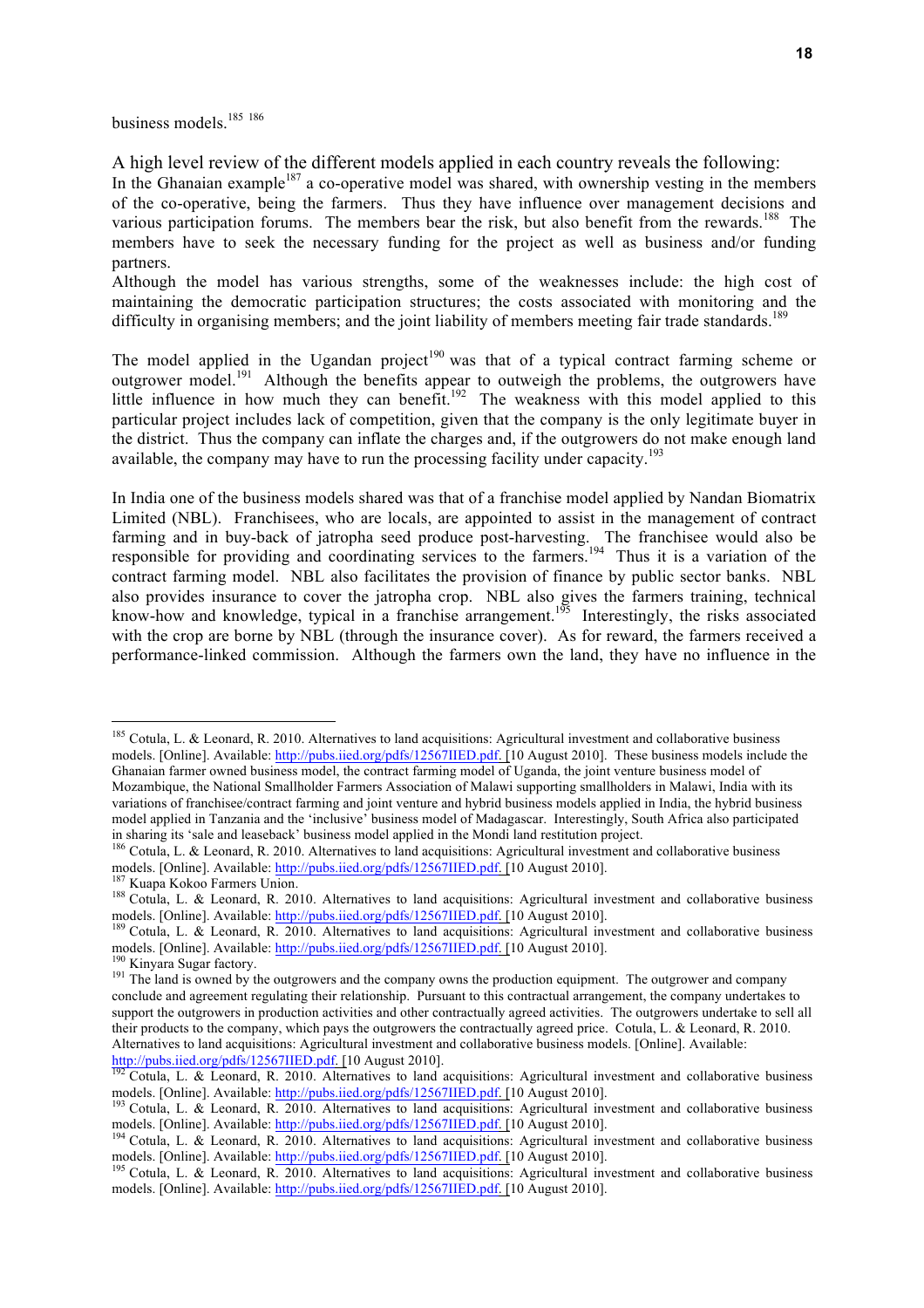business operations of NBL and this is perhaps the main weakness of this model.<sup>196</sup>

The Malawian example shared was not a business model as such, but rather explained the role of the National Smallholder Farmers Association of Malawi (NASFAM). NASFAM is a private company wholly owned by over 100,000 smallholders and essentially provides lobbying and other support services to its 'members'.<sup>197</sup>

The Tanzanian business model shared was that of a combination of the combined large-scale farming with outgrower scheme, what is referred to as a "hybrid", applied in its sugar industry.<sup>198</sup> Challenges associated with this hybrid model include the lack of influence by the outgrowers in the business of the company and so called "land grabbing" by foreign land owners.<sup>199</sup>

The Madagascan examples were essentially contract farming schemes, but with a land purchase or lease component. As a result of various challenges, the projects were not implemented.<sup>200</sup>

The Mozambican business model involved investor community partnerships, but is specific to Mozambique because of its "land use and benefit right" system.<sup>201</sup> Although the principles of negotiating with local communities are good, given the dependency on the land policy, the author is of the view that it may not necessarily be a model that can be easily replicated.

A high level review of these models, however, does not do justice to the subject matter. An in-depth review into the business operations, land rights policies and other transaction variables would need to be conducted in respect of these business models in order to determine whether they could be replicated for purposes of the SALRP.

In the same way that the manner in which the SALRP is structured is closely linked to how it is funded, the manner in which agricultural investment is funded determines how it is structured. The investigation into different business models does give rise to different ways to structure investments in land deals, which could attract different potential investors. However, these business models are merely commercial legal tools of structuring commercial transactions in general and not potential alternative sources of funding for land redistribution.

#### **6 Foreign Agricultural Investment: Problems and Opportunities**

#### **6.1 South Africa's position regarding foreign land ownership**

Commentators such as Cotula have observed that very large land deals inevitably impact on existing land rights of the local people.<sup>202</sup> This could be no different for South Africa and a potentially big

<sup>&</sup>lt;sup>196</sup> Cotula, L. & Leonard, R. 2010. Alternatives to land acquisitions: Agricultural investment and collaborative business models. [Online]. Available: http://pubs.iied.org/pdfs/12567IIED.pdf. [10 August 2010].

<sup>&</sup>lt;sup>197</sup> Cotula, L. & Leonard, R. 2010. Alternatives to land acquisitions: Agricultural investment and collaborative business models. [Online]. Available: http://pubs.iied.org/pdfs/12567IIED.pdf. [10 August 2010].

<sup>&</sup>lt;sup>198</sup> Cotula, L. & Leonard, R. 2010. Alternatives to land acquisitions: Agricultural investment and collaborative business models. [Online]. Available: http://pubs.iied.org/pdfs/12567IIED.pdf. [10 August 2010].<br><sup>199</sup> Cotula, L. & Leonard, R. 2010. Alternatives to land acquisitions: Agricultural investment and collaborative business

models. [Online]. Available: http://pubs.iied.org/pdfs/12567IIED.pdf. [10 August 2010].<br><sup>200</sup> Cotula, L. & Leonard, R. 2010. Alternatives to land acquisitions: Agricultural investment and collaborative business

models. [Online]. Available: http://pubs.iied.org/pdfs/12567IIED.pdf. [10 August 2010].<br><sup>201</sup> Cotula, L. & Leonard, R. 2010. Alternatives to land acquisitions: Agricultural investment and collaborative business

models. [Online]. Available: http://pubs.iied.org/pdfs/12567IIED.pdf. [10 August 2010]<br><sup>202</sup> Cotula, L. 2010. Why it makes more sense to invest in farmers than farmland. [Online]. Available:

https://www.iied.org/pubs/display.php?o=17082IIED. [10 August 2010].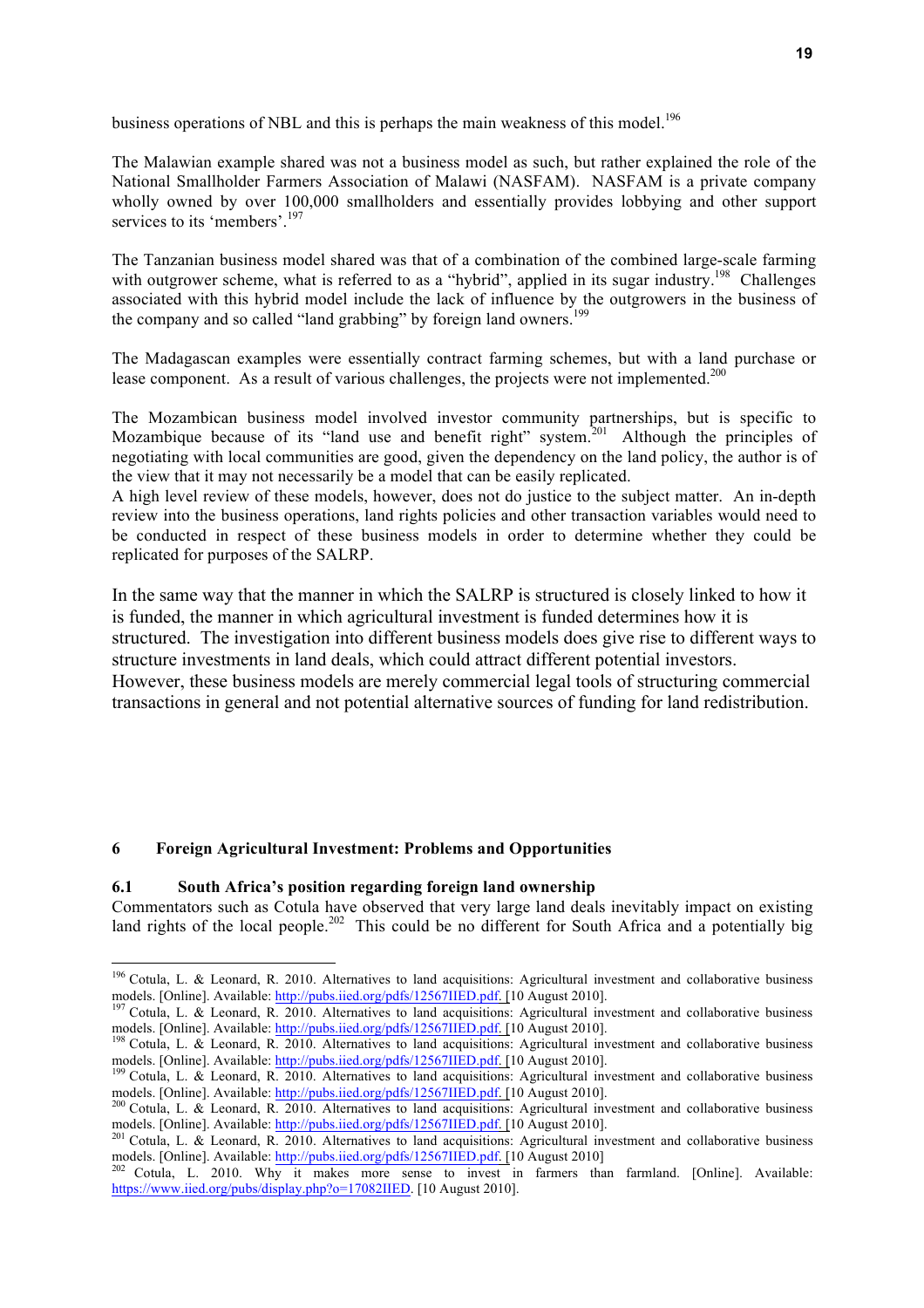hurdle for the SALRP.

!!!!!!!!!!!!!!!!!!!!!!!!!!!!!!!!!!!!!!!!!!!!!!!!!!!!!!!

In 2007 the then Minister of the DRDLR commissioned the Panel of Experts on the Development of Policy Regarding Land Ownership by Foreigners in South Africa (Panel) to investigate and examine the question of foreign ownership of land in South Africa. The panel raised several concerns some of which apply to land redistribution and made several recommendations<sup>203</sup> <sup>204</sup>

The concerns raised regarding the pitfalls of foreign ownership of land are not unfounded. The author is of the view that it would be prudent for South Africa to prepare for the risks that could unfold. However, not all investments in agriculture by foreigners are 'illegitimate' and it has been suggested that it can result in positive benefits for rural communities.<sup>205</sup>

This report and the recommendations seemed to have been suspended for some time, but has resurfaced; is receiving increasing attention in South Africa and has progressed to the point where the SAG are contemplating placing restrictions on foreign ownership of land in South Africa.<sup>206 207 208</sup> The author submits that it is this pending reality that could make foreign agricultural investment by means of land acquisition quite controversial and make the SALRP more complex than it is.

The SAG has taken a stance that 'deepening of capitalist relations within the agricultural sector and its deracialisation, together with foreign investment, is to pave the way for economic growth'.<sup>209</sup>

The challenge would be to find alternatives to land ownership by foreigners while still attracting foreign agricultural investment into South Africa's agriculture sector that could also present potential alternative sources of funding the SALRP and not perpetuate South Africa's history of dispossession.<sup>210</sup> This would be subject to upholding the beneficiaries' land rights, public interest and the SALRP objectives.

<sup>&</sup>lt;sup>203</sup> Report and Recommendations by the Panel of Experts on the Development of Policy Regarding Land Ownership by Foreigners in South Africa presented to the Minister of Agriculture and Land Affairs, Hon. Lulu Xingwana, August 2007 7. The panel found inter alia that foreign natural persons own around 3 per cent of land in the categories of erven (land used for residential housing), agricultural holdings, farm land and sectional titles. They noted that the percentage was 'significantly higher' in coastal and game farming areas.<br><sup>204</sup> Report and Recommendations by the Panel of Experts on the Development of Policy Regarding Land Ownership by

Foreigners in South Africa presented to The Minister of Agriculture And Land Affairs, Hon. Lulu Xingwana, August 2007 8 -11. These include: i) compulsory disclosure of nationality, race and gender and other information so that the SAG is able to keep better records of foreign ownership; ii) special ministerial approval (with or without conditions) for certain changes in land use in general and for disposal of certain categories of land to foreigners – 'especially where such change of use or disposal to foreigners have the potential to negatively impact on the state's constitutional obligations to effect land reform…'; iii) the establishment of a permanent Inter-Ministerial/-Departmental Oversight Committee should be established to monitor trends in foreign ownership of land and changes in land use, and to recommend appropriate corrective interventions to the SAG; iv) outright prohibition on foreign ownership in classified/protected areas; v) limited temporary moratorium on the disposal of state land to foreigners; vi) the SAG and all organs of state ought to lead by example in implementing the regulatory regime on foreign land ownership and a general prohibition on disposal or change in land ownership which may undermine land reform and compromise the sovereignty of the state; and vii) the SAG may consider medium- and long-term leases of public land as a viable mechanism for acquisition of land use by foreigners.<br><sup>205</sup> Liversage, H. Responding to 'land grabbing' and promoting responsible investment in agriculture. [Online].

http://us-cdn.creamermedia.co.za/assets/articles/attachments/31891\_land\_grabbing\_ifad.pdf. [23 April 2011].<br><sup>206</sup> SAPA. 2010. Changes in Foreign Ownership of SA Land. Mail & Guardian Online. [Online]. Available:

http://www.mg.co.za/article/2010-08-17-changes-in-foreign-ownership-of-sa-land. [30 March 2011]. The DRDLR was The DKDLK was<br>reported as saying that foreigners would not be able to own land without the consent of local communities.<br><sup>207</sup> Isaac, H. 2011. South Africa Could Curb Foreign Land Ownership President Zuma Says Measure Like

Transfer Reforms to Black Majority. African Business Review. [Online]. Available: http://www.africanbusinessreview.co.za/tags/south-african-president-jacob-zuma/south-africa-could-curb-foreign-land-

ownership. [1 April 2011].<br><sup>208</sup> Overseas Property Mall 'South Africa moves to ban foreign property ownership' IB Times 1 March 2011 Available: http://www.ibtimes.com/articles/117410/20110301/south-africa-moves-to-ban-foreign-property-ownership.htm [1 April 2011].<br><sup>209</sup> Hall, R. 2004. A political economy of land reform in South Africa. *Review of African Political Economy*. 31, p221.

<sup>&</sup>lt;sup>210</sup> Makunike, C. 2009. Large-scale agricultural investment in Africa: Points to ponder. (In Kugelman, M. & Levenstein, S. (eds.) *Land Grab? The Race for the Worlds' Farmland*. Washington, D.C.: Woodrow Wilson International Center for Scholars, pp86 - 89.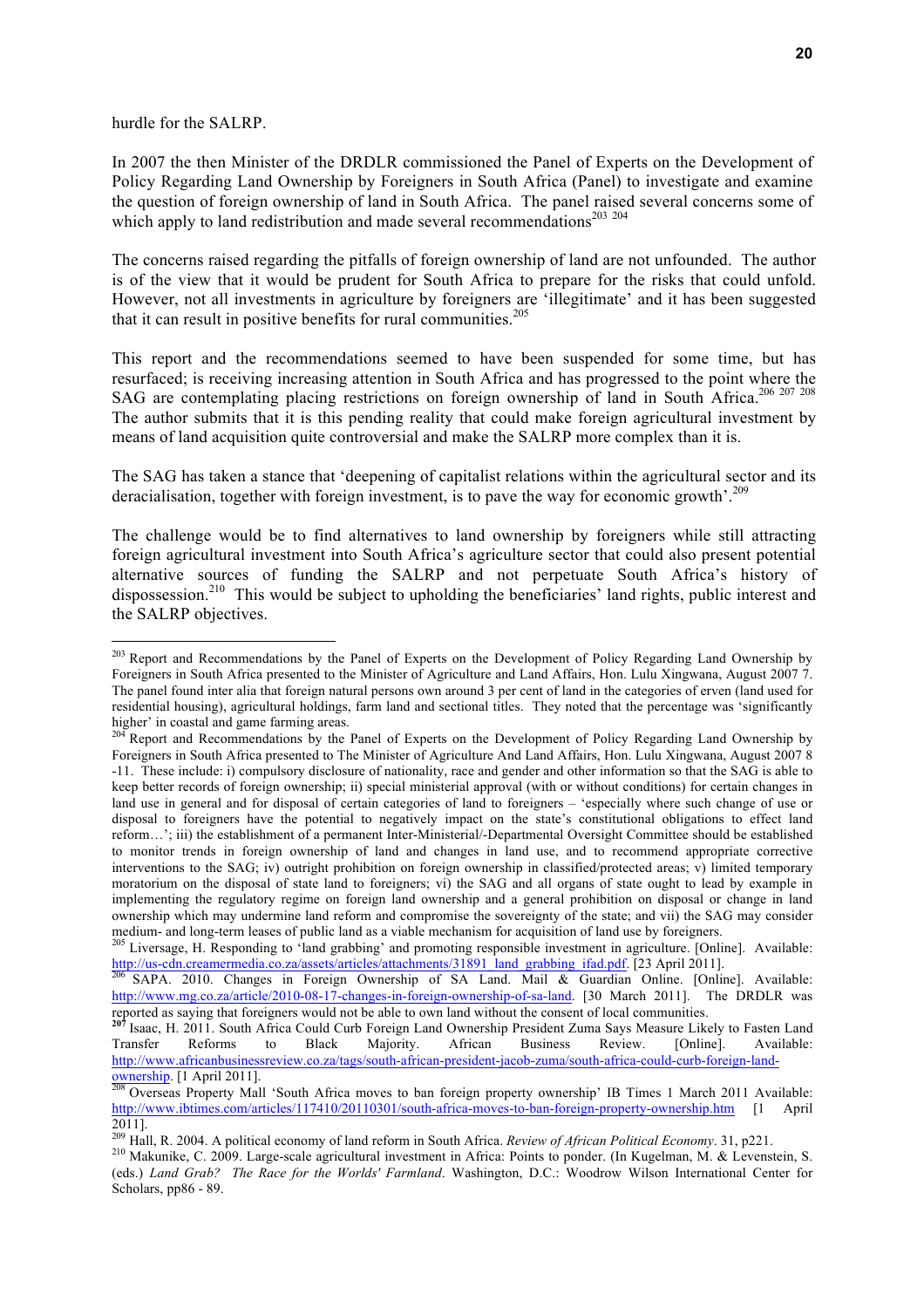It has been suggested that foreign agricultural investments facilitated by business models are alternatives to outright land purchases.<sup>211</sup>

In advancing their argument for more inclusive business models for promoting investment in agriculture, the IIED, FAO, IFAD and SDC made three broad recommendations, namely that: i) there should be improved understanding of the business models that can be used to structure agricultural investment; ii) national and local policies should be improved so that it can support the local smallholders and promote the inclusive business models and iii) 'action' is required at an international level for more guidance on agricultural investment on how to apply the business models to maximise agricultural investment.<sup>212</sup>

The author agrees with this line of reasoning and submits that one of the key elements in overcoming the foreign ownership of land restrictions, while at the same time attracting foreign agricultural investment, lies in the use of the correct business model, that is this requires applying the applicable commercial principles skilfully. Careful consideration would need to be given to the various business model options vis-á-vis the transaction variables to structure a suitable and appropriately designed business model (whether a single or hybrid model). It has been pointed out that inappropriately designed business models can fail because 'the local farmer only has "nominal influence" over key decisions and little profit or dividends to show for their efforts'.<sup>213</sup> Thus this would also have to be taken into account in structuring the transaction.

Leases are one type of business model. Although this has been criticised,  $2^{14}$  South Africa has been promoting lease agreements as part of the SALRP. One way of addressing this would be to redistribute land to the beneficiaries and allow the beneficiaries to lease the land to foreign investors.

It has been observed that another business model that has become popular, as an alternative to land acquisition in the small scale farming sector, is the contract grower model. Makunike maintains that some of the challenges in respect of this business model are that: i) it does not suit all crops; ii) investors do not have the patience to commit to this type of model in the long term because of the 'indepth' research required; iii) the 'paradigm shift' that investors have to undergo when partnering with small scale farmers; and iv) working closely with the community that cannot simply be employed and dismissed at will and who may also requiretraining and related technical other support.<sup>215</sup> Aside from these challenges, which the author submits can manifest in local private sector investments as well, the author would add compliance with local legislation as another challenge.

The author has herself been involved in land redistribution projects with a foreign investment component. The author is also aware of other land redistribution projects, such as the Solms-Delta land redistribution project.<sup>216</sup> <sup>217</sup> <sup>218</sup> These projects were all structured as share-equity schemes with

 $\frac{1}{214}$  Kleinbooi, K. 2010. What is happening with land reform? [Online]. Available:

<sup>&</sup>lt;sup>211</sup> Cotula, L. 2009. Why it make more sense to invest in farmers than in farmland. [Online]. Available: https://www.iied.org/pubs/display.php?o=17082IIED. [10 August 2010].<br><sup>212</sup> Vermeulen, S. & Cotula, L. 2009. Making the most of agricultural investment: A survey of business models that provide

opportunities for smallholders. [Online]. Available: http://pubs.iied.org/pdfs/12561IIED.pdf. [28 March 2011].<br><sup>213</sup> Cotula, L. 2009. Why it make more sense to invest in farmers than in farmland. [Online]. Available:<br>https

http://anothercountryside.wordpress.com/2010/10/27/%E2%80%98i%E2%80%99m-losing-my-land-to-the-department-ofland-affairs%E2%80%99/. [5 May 2011]. <sup>215</sup> Makunike, C. 2009. Large-scale agricultural investment in Africa: Points to ponder. (In Kugelman, M. & Levenstein, S.

<sup>(</sup>eds.) *Land Grab? The Race for the Worlds' Farmland*. Washington, D.C.: Woodrow Wilson International Center for Scholars, p92.

 $^{216}$  Due to the limited nature of this paper the author adopted a literature based research methodology. As a result, the author has not conducted interviews and case studies and has not personally verified the exact details of the transaction. Solms-delta community development in the cape winelands. [Online]. Available: http://www.solms-delta.co.za/2010/01/communitydevelopment-in-the-cape-winelands/. [14 November 2010].<br><sup>217</sup> Carte Blanche: Solms-Delta Community' [Online]. Available: http://winetimes.co.za/2010/11/14/carte-blanche-solms-

delta-community/. [22 April 2011].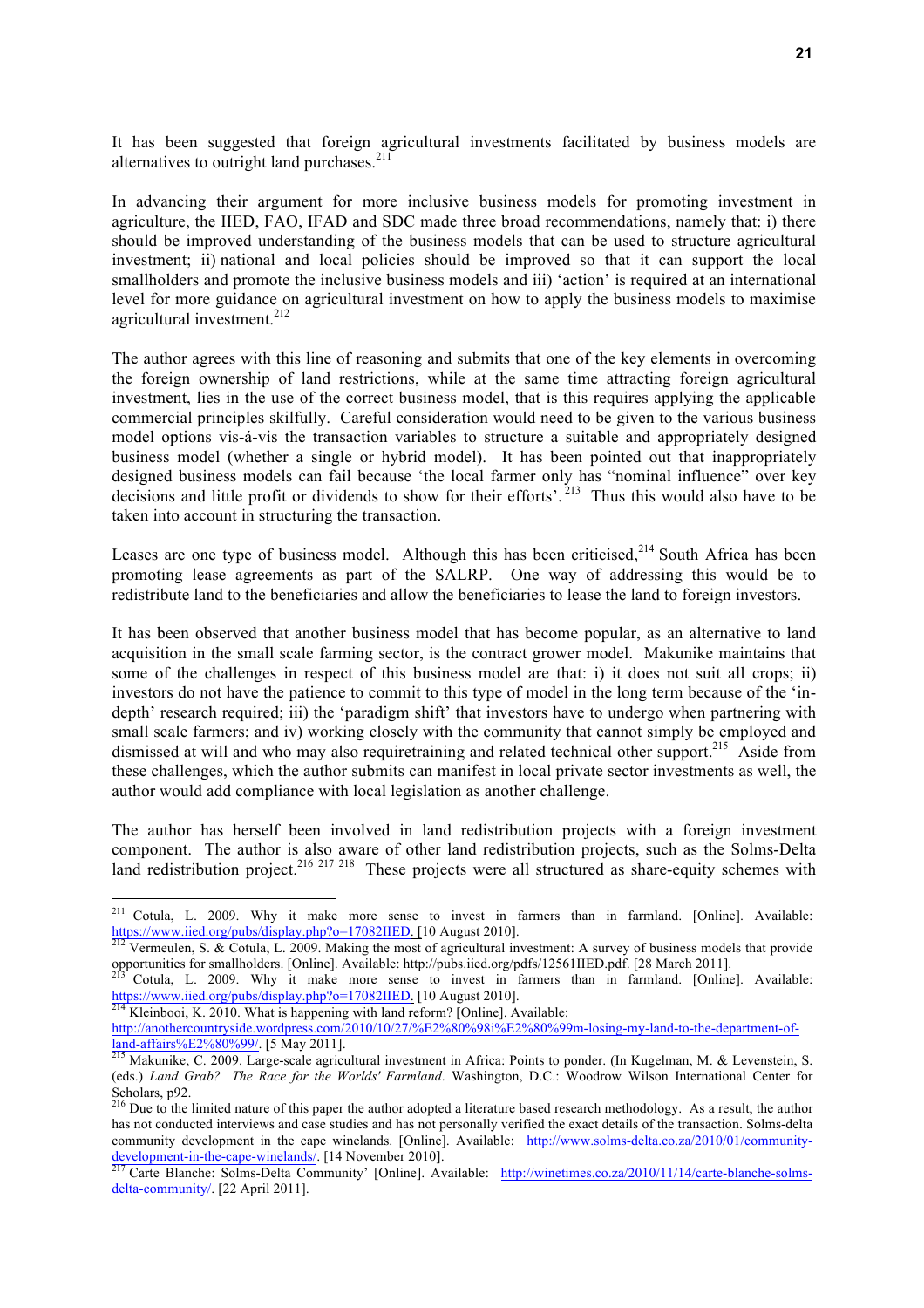the investor acquiring a minority shareholding. The author has also found that this business model, with slight modifications, suits most types of agriculture and private investors are more amenable to this type of business model.

The author submits that a further key element to overcoming the challenge would be the type of investor. The type of investor ultimately determines the type of investment that will be made.

The author submits further that finding agricultural investors that: are socially responsible; would want to play a role in the SALRP; would want to provide capital to programmes such as the SALRP and are amenable to business models such as outgrower models or business models where they acquire shareholding that is not equal or more than majority shareholding in an entity without compromising the commercial sense, ultimately drives the investment.

The SAG would do well to keep this in mind while it refines its position on foreign land ownership and it may consider embarking on an exercise of assessing the different business models in detail. It should analyse: 'contractual arrangements and economic and financial structure; how a particular business model came to be chosen compared with alternative options; what conditions made the operation of that business model possible; what factors constrained it and how they were addressed by the company and smallholders; socio-economic performance and outcomes, including economic performance and the actual impacts on local livelihoods, incomes and empowerment'.219

In doing so, it would hopefully ensure that agricultural investment is not hamstrung but rather creates an opportunity for attracting foreign agricultural investment to serve as a potential alternative source of funding for the SALRP.

#### **6.2 FDI Regulatory framework**

No investment, in particular FDI, operates outside of a regulatory environment. Investment in agriculture or agricultural land is no exception. Land acquisition transactions fall into the bilateral and regional investment agreements framework.<sup>220</sup> Serious consideration must be given to the legal implications before embarking on foreign agricultural investments.<sup>221</sup>

According to the IISD, host states usually have 'insufficient or unclear' domestic law concerning, inter alia, land rights and the international law framework provides 'hard rights' for foreign investors. They contend that this 'layering' has significant impacts.<sup>222</sup>

The sources of law that would relate to foreign investment in land redistribution would be South African domestic law, international investment contracts and the international treaty law on investment.<sup>223</sup> Generally, the latter takes the form of bilateral investment treaties (BITs).

<sup>&</sup>lt;sup>218</sup> Van Wyk, M. Picking the fruits of our labour: Equity-sharing schemes on wine farms in South Africa. [Online]. Available: http://www.consultancyafrica.com/index.php?option=com\_content&view=article&id=470:picking-the-fruits-ofour-labour-equity-sharing-schemes-on-wine-farms-in-south-africa&catid=90:optimistic-africa&Itemid=295. [14 November 2010].

<sup>&</sup>lt;sup>219</sup> Vermeulen, S. & Cotula, L. 2009. Making the most of agricultural investment: A survey of business models that provide opportunities for smallholders. [Online]. Available: http://pubs.iied.org/pdfs/12561IIED.pdf [28 March 2011].<br><sup>220</sup>Smaller, C. & Mann, H. 2009. A thirst for distant lands: Foreign investment in agricultural land and water.

Available: http://www.iisd.org/pdf/2009/thirst\_for\_distant\_lands.pdf. [28 March 2011].<br><sup>221</sup> Smaller, C. & Mann, H. 2009. A thirst for distant lands: Foreign investment in agricultural land and water. [Online].

Available: http://www.iisd.org/pdf/2009/thirst\_for\_distant\_lands.pdf. [28 March 2011]. <sup>222</sup> Smaller, C. & Mann, H. 2009. A thirst for distant lands: Foreign investment in agricultural land and water. [Online].

Available: http://www.iisd.org/pdf/2009/thirst\_for\_distant\_lands.pdf. [28 March 2011].<br><sup>223</sup> Smaller, C. & Mann, H. 2009. A thirst for distant lands: Foreign investment in agricultural land and water. [Online].

Available: http://www.iisd.org/pdf/2009/thirst\_for\_distant\_lands.pdf. [28 March 2011].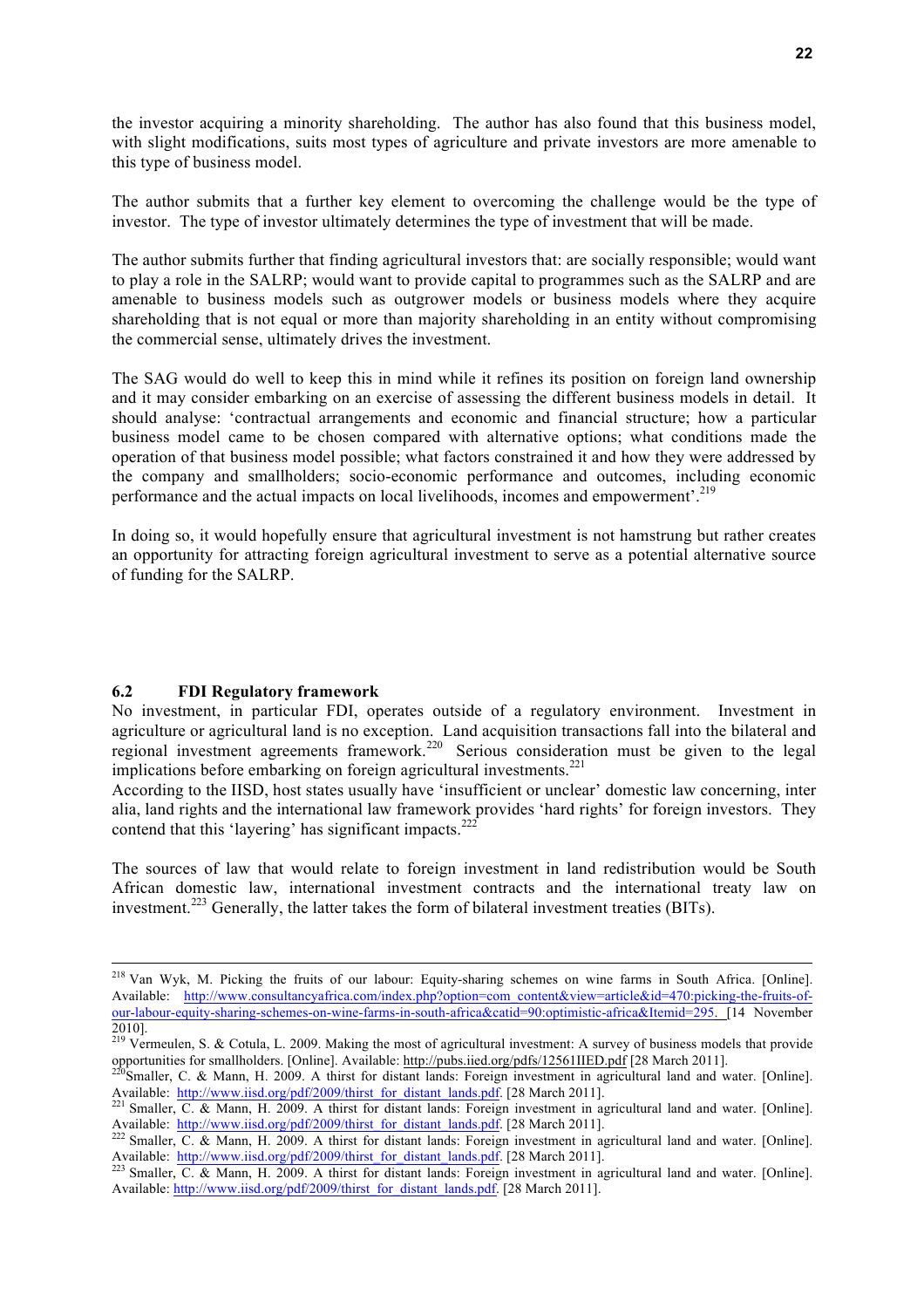South Africa has adequate legislation dealing with land redistribution. Although South Africa has signed several BITs with various potential investor countries, it has limited local investment law legislation and the rules are recorded in several pieces of legislation.<sup>224</sup>

The IISD highlight that, although domestic law would be the primary law, international investment contracts and BITs would prevail over domestic law, unless the BIT was silent on certain provisions.225

BITs typically include provisions protecting the investor against expropriation; non-discrimination provisions which require host countries to treat foreign investors no less favourably from their domestic counterparts (the so-called principle of 'national-treatment' (NT)) and which preclude host countries from discriminating between its foreign trading partners (the so-called principle of 'mostfavoured-nation treatment' (MFN)); and on treatment standards like 'fair and equitable treatment', 'full protection and security', rights to export the products produced, safeguards, national security and dispute settlement.<sup>226</sup><sup>227</sup>

In considering different cases in South Africa, Zimbabwe and Namibia, Peterson and Garland argue that foreign agricultural investment by way of land acquisition subject to BITs may actually complicate efforts by the SAG to pursue the SALRP objectives.<sup>228</sup> In support of their argument, they point out that BITs signed by South Africa do not contain a reference to the importance of land reform. Thus there is no congruency between the two legislative frameworks.

Peterson and Garland also allude to another risk being the possibility of local agricultural investment vehicles transacting with foreign investors, and structuring their investments in such a manner that such investment vehicles are regarded as FDI, which means that such investment vehicle would be afforded protection under a BIT. $^{229}$  This is a bit of a jaundiced view, but admittedly it cannot be ruled out as a risk completely.

The author submits that of the non-discrimination principles, the NT principle could be most problematic for foreign agricultural investment in the SALRP. The rationale behind this is that compliance with the NT principle could restrict the SAG from imposing conditions on foreign investors to further its land redistribution targets.<sup>230</sup>

International investment contracts also contain inter alia provisions relating to local procurement and other clauses which are aimed at addressing changes in domestic law for the duration of an investment. The local procurement provisions require the investor to contribute to the local community in 'economic terms'.<sup>231</sup> The IISD also point out that BITs often also include 'preestablishment rights', which are an extension of the NT provisions. It essentially requires foreign investors to invest in agricultural land on the same terms and conditions as local investors,

 $^{224}$  The Bilateral Investment Treaty Policy Framework Review (GN 961 in GG 32386 of 7 July 2009) 6 referred to South Africa's investment approach to both inward and outward Foreign Direct Investment (FDI) as being informed by a 'patchwork of general policy considerations'.

<sup>&</sup>lt;sup>225</sup> Smaller, C. & Mann, H. 2009. A thirst for distant lands: Foreign investment in agricultural land and water. [Online]. Available: http://www.iisd.org/pdf/2009/thirst for distant lands.pdf. [28 March 2011].

 $\frac{226}{8}$  Smaller, C. & Mann, H. 2009. A thirst for distant lands. Foreign investment in agricultural land and water. [Online]. Available: http://www.iisd.org/pdf/2009/thirst\_for\_distant\_lands.pdf. [28 March 2011].<br><sup>227</sup> Cotula, L., Vermeulen, S. & Leonard, R. 2009. Land grab or development opportunity? Agricultural investment and

international land deals in Africa. [Online]. Available: http://pubs.iied.org/pdfs/12561IIED.pdf. [28 March 2011].<br><sup>228</sup> Peterson, L.E. & Garland, R. 2010. Bilateral Investment Treaties and Land Reform in Southern Africa.

Available: http://www.dd-rd.ca/site/\_PDF/publications/BITS\_land\_reform\_en.pdf. [27 August 2010].<br><sup>229</sup> Peterson, L.E. & Garland, R. 2010. Bilateral Investment Treaties and Land Reform in Southern Africa. [Online].

Available: http://www.dd-rd.ca/site/\_PDF/publications/BITS\_land\_reform\_en.pdf. [27 August 2010].<br><sup>230</sup> This has been observed in the land tenure context. Spieldoch, A. & Murphy, S. 2009. Agricultural land acquisitions:

Implications for food security and poverty alleviation. (In Kugelman, M. & Levenstein, S. (eds.) *Land Grab? The Race for* 

*the Worlds' Farmland* Washington, D.C.: Woodrow Wilson International Center for Scholars, p45.<br><sup>231</sup> Smaller, C. & Mann, H. 2009. A thirst for distant lands: Foreign investment in agricultural land and water. [Online]. Available: http://www.iisd.org/pdf/2009/thirst\_for\_distant\_lands.pdf. [28 March 2011].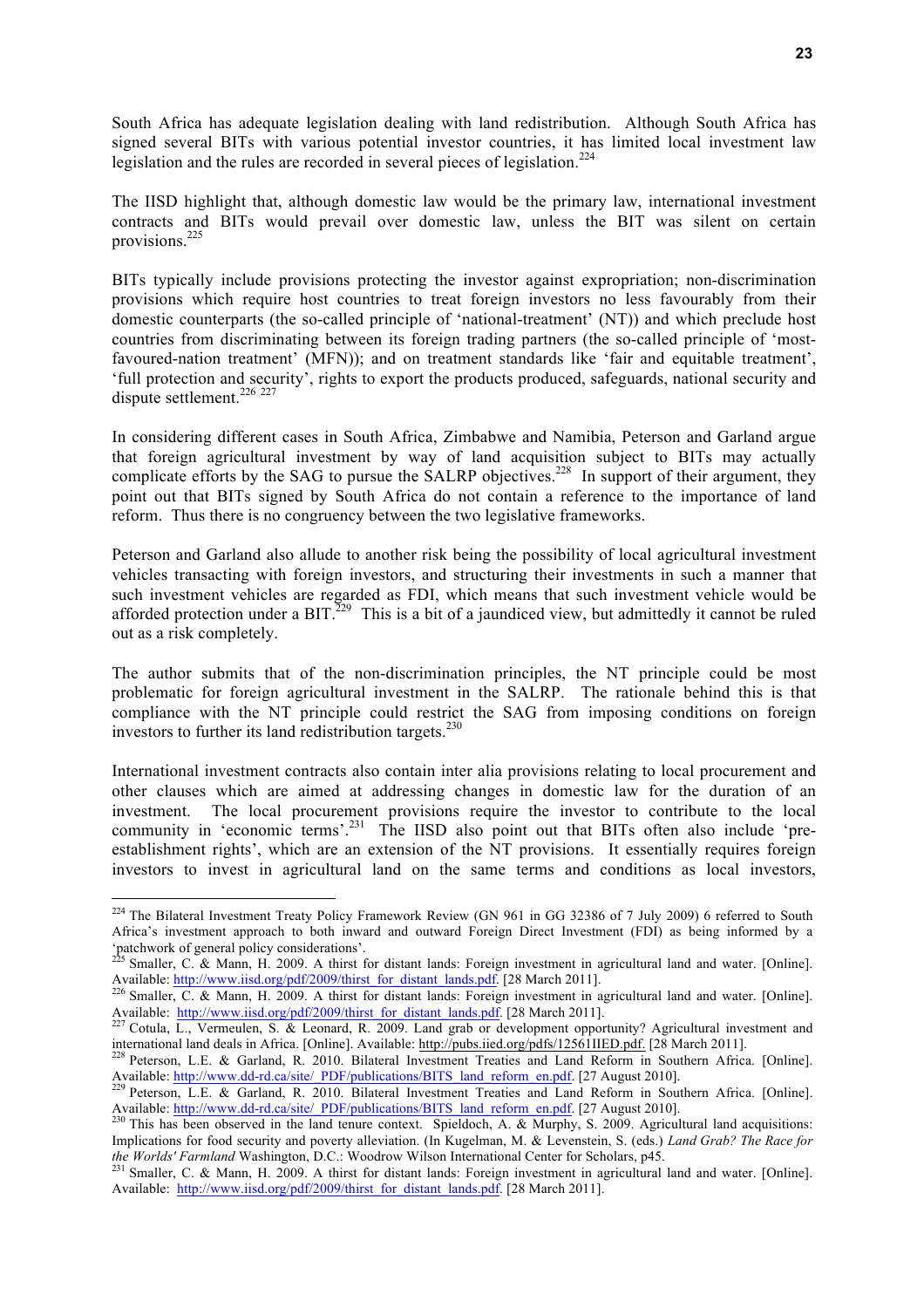accompanied by provisions prohibiting governments from imposing 'performance requirements' on investors.<sup>232</sup> This could pose a problem for agricultural investment in the SALRP because it potentially restricts the SAG from imposing targets such as procurement or local employment targets on foreign investors, which can have a more far-reaching impact on the livelihoods of the beneficiaries and the local communities.

Where local procurement targets are set, it would be governed by domestic law. However, there is also the issue whether the local community would be able to enforce them or whether it would only be the contracting government that would have that right.<sup>233</sup> The author proposes that in the South African context the answer to this issue may be the privity of contract rule, which in essence provides that the terms of a contract can only be enforced by the parties thereto. Thus, if the SAG wanted to extend these rights to the local community, the local communities would have to be parties to the relevant international investment agreement or these provisions could be extended to the beneficiaries by accepting these provisions as benefits to a third party, what is also known as a stipulatio alteri. Unfortunately, given the nature of these agreements, this may not be simple to achieve and due consideration would have to be given to all the implications and legal rules at play.

The inclusion of stabilisation clauses could mean that the SAG would be precluded from introducing legislation that may emphasise the importance of land redistribution or land reform as a whole. This is a real risk for South Africa because of its fragmented investment legislation and would defeat the purpose of exploring foreign agricultural investment opportunities for the SALRP. It also means that the SAG would need to keep a close eye on all its other legislation incorporating investment provisions, including the BBBEE Act, so as to avoid finding itself in a situation of breach.<sup>234</sup> The IISD maintain that identifying the linkages and addressing it expressly, including by limiting any stabilisation clauses, are 'essential ingredients' to address this.<sup>235</sup> Although this recommendation is reasonable, it may prove more difficult to implement, considering certain the institutional capacity challenges experienced in the DRDLR.

The NT principle vis-á-vis the BBBEE Act has been tested. In the matter between Italy mining investors and South Africa, a group of Italian mining investors challenged South Africa's BEE legislation on the basis that it breached the South Africa – Italy BIT.<sup>236</sup> This matter gives an indication of how the FDI disputes could be handled within the South Africa land reform context.<sup>237</sup>

Another issue arising from the FDI legal framework is the concern that it gives rise to a situation of unequal bargaining power between (wealthy) investor multinational corporations, (wealthy) investor countries and host country governments and the host country people.<sup>238</sup> The concern is that it reinforces the disadvantages suffered by smallholder producers who lack bargaining power access to markets, resources and land rights. This is compounded by the fact that communities are divided and there are differing class levels within the local communities themselves.<sup>239</sup> This concern is not

 $^{232}$  Smaller, C. & Mann, H. 2009. A thirst for distant lands: Foreign investment in agricultural land and water. [Online]. Available: http://www.iisd.org/pdf/2009/thirst\_for\_distant\_lands.pdf. [28 March 2011].<br>
<sup>233</sup> Smaller, C. & Mann, H. 2009. A thirst for distant lands: Foreign investment in agricultural land and water. [Online].

Available: http://www.iisd.org/pdf/2009/thirst\_for\_distant\_lands.pdf. [28 March 2011].<br><sup>234</sup> Smaller, C. & Mann, H. 2009. A thirst for distant lands: Foreign investment in agricultural land and water. [Online].

Available: http://www.iisd.org/pdf/2009/thirst\_for\_distant\_lands.pdf. [28 March 2011].<br><sup>235</sup> Smaller, C. & Mann, H. 2009. A thirst for distant lands: Foreign investment in agricultural land and water. [Online].

Available: http://www.iisd.org/pdf/2009/thirst\_for\_distant\_lands.pdf. [28 March 2011].<br><sup>236</sup> Peterson, L.E. & Garland, R. 2010. Bilateral Investment Treaties and Land Reform in Southern Africa. [Online].

Available: http://www.dd-rd.ca/site/\_PDF/publications/BITS\_land\_reform\_en.pdf. [27 August 2010].<br><sup>237</sup> Peterson, L.E. & Garland, R. 2010. Bilateral Investment Treaties and Land Reform in Southern Africa. [Online].

Available: http://www.dd-rd.ca/site/\_PDF/publications/BITS\_land\_reform\_en.pdf. [27 August 2010].<br><sup>238</sup> Spieldoch, A. & Murphy, S. 2009. Agricultural land acquisitions: Implications for food security and poverty alleviation

<sup>(</sup>In Kugelman, M. & Levenstein, S. (eds.) *Land Grab? The Race for the Worlds' Farmland* Washington, D.C.: Woodrow Wilson International Center for Scholars, p43.<br><sup>239</sup> Spieldoch, A. & Murphy, S. 2009. Agricultural land acquisitions: Implications for food security and poverty alleviation.

<sup>(</sup>In Kugelman, M. & Levenstein, S. (eds.) *Land Grab? The Race for the Worlds' Farmland* Washington, D.C.: Woodrow Wilson International Center for Scholars, p43.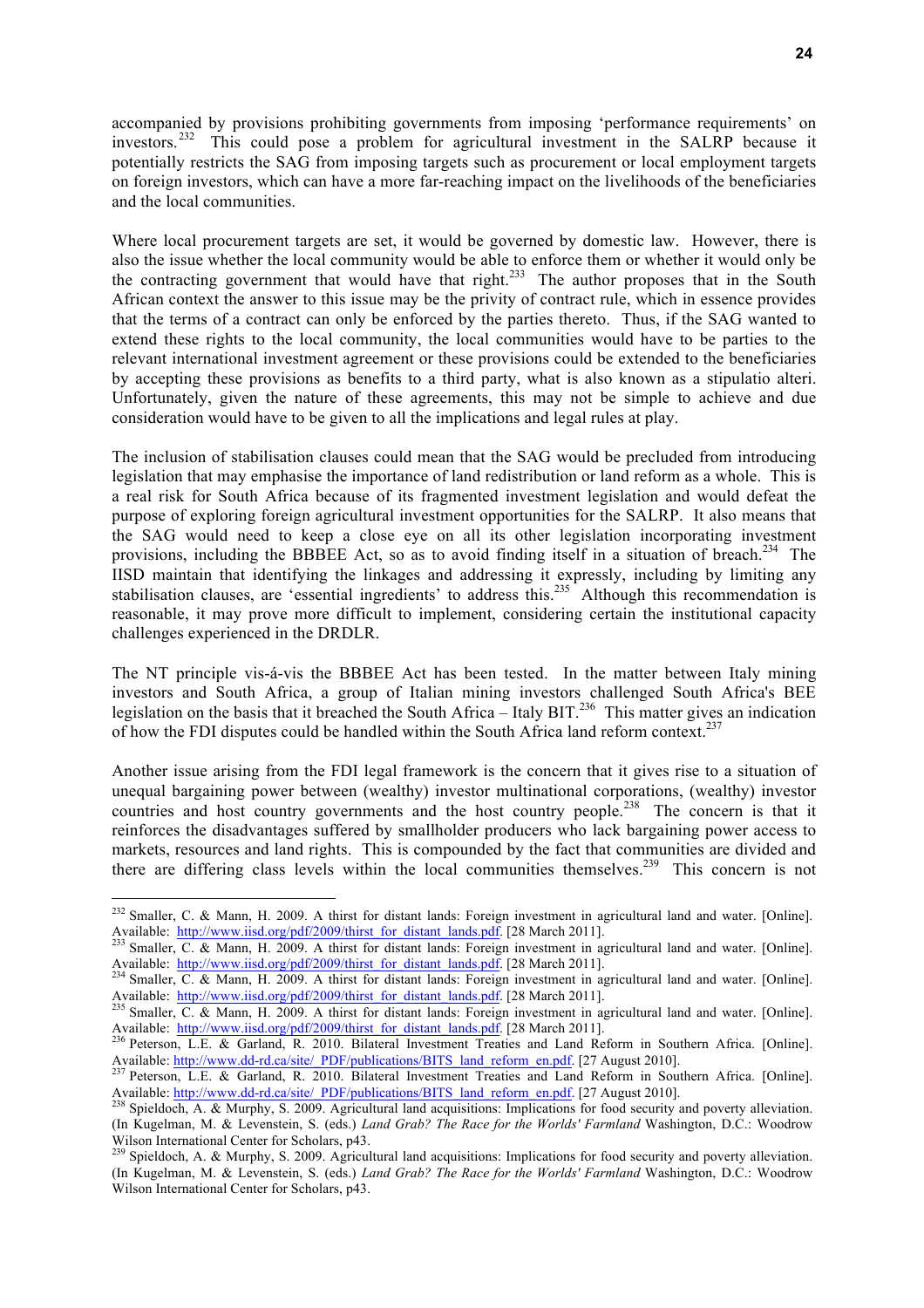unfounded and the Daewoo Affair serves as an example of what can happen if this situation is allowed.

A further problem identified by the IISD is that BITs may actually provide investors with additional rights in respect of securing its operations, such as providing water in the agricultural investment space. $240$ 

The challenge for South Africa would thus be to carefully manage the problems that the FDI regulatory framework presents in order to facilitate agricultural investment for its agricultural sector and the SALRP.

Arising from, inter alia, the need to conduct an assessment of the risks posed by the BITs, $^{241}$  the most promising development in addressing the FDI regulatory issues lies in the fact that South Africa has initiated a process of reviewing its BITs.<sup>242 243</sup> The objective of the review is to '... make recommendations to Cabinet in respect of the policy and legal considerations which will impact on any future decisions taken by the executive in respect of the protection and promotion of investments, both from an inward and outward foreign direct investment perspective'.<sup>244</sup>

The Bilateral Investment Treaty Policy Framework Review notice notes, soberly, that the outcome of the review will not necessarily be a 'panacea for all other FDI problems'.<sup>245</sup> The author approves of this cautious approach and regards this as a positive step towards addressing the FDI regulatory problems. This indicates that the SAG has become vigilant when negotiating international investment agreements and is ensuring that its domestic law contains clear provisions regarding these issues.

An instructive finding by the IISD is that generally international law does not give foreign investors (automatic) rights to invest in land in another state; it is a matter of domestic law.<sup>246</sup> This is quite important in the South African context and could address the issue raised by Peterson and Garland that BITs signed by South Africa do not contain a reference to the importance of land reform as it would enable the SAG to apply its domestic law in a controlled manner, keeping land rights issues of the SALRP at the forefront and, so doing, ensure that the significance of land redistribution is maintained vis-á-vis foreign agricultural investment.

Two of the major recommendations of Kugelman, Lovenstein, Hallam, Spieldoch, Murphy, Makunike, Meinzen-Dick, Markelova and Montemayor include: i) developing a clear and comprehensive farmland investment framework that reflects national and local interests; and ii) not outsourcing ultimate responsibility for rural development policies to foreign investors.<sup>247</sup> Coupled with the farmland investment framework is monitoring and governments should ensure that local land rights are protected, especially against dispossession.<sup>248</sup>

South Africa currently has an investment framework regulating private sector investment into land reform, but it does not currently include a foreign investment component. Expanding the investment framework to include foreign investment may be a way of addressing some issues in the BITs.

<sup>&</sup>lt;sup>240</sup> Smaller, C. & Mann, H. 2009. A thirst for distant lands: Foreign investment in agricultural land and water. [Online]. Available: http://www.iisd.org/pdf/2009/thirst for distant lands. I vives in westure in agricultural rand water. [Online].<br>
<sup>241</sup> The Bilateral Investment Treaty Policy Framework Review (GN 961 in GG 32386 of 7 July 2009)

Available: http://www.iisd.org/pdf/2009/thirst\_for\_distant\_lands.pdf. [28 March 2011].<br><sup>247</sup> Kugelman, M. & Levenstein, S.L. & others. 2009. *Land Grab? The Race for the World's Farmland*. Washington, D.C.:

Woodrow Wilson International Center for Scholar, pp18 – 19.<br><sup>248</sup> Kugelman, M. & Levenstein, S.L. & others. 2009. *Land Grab? The Race for the World's Farmland*. Washington, D.C.:

Woodrow Wilson International Center for Scholar, pp20 – 21.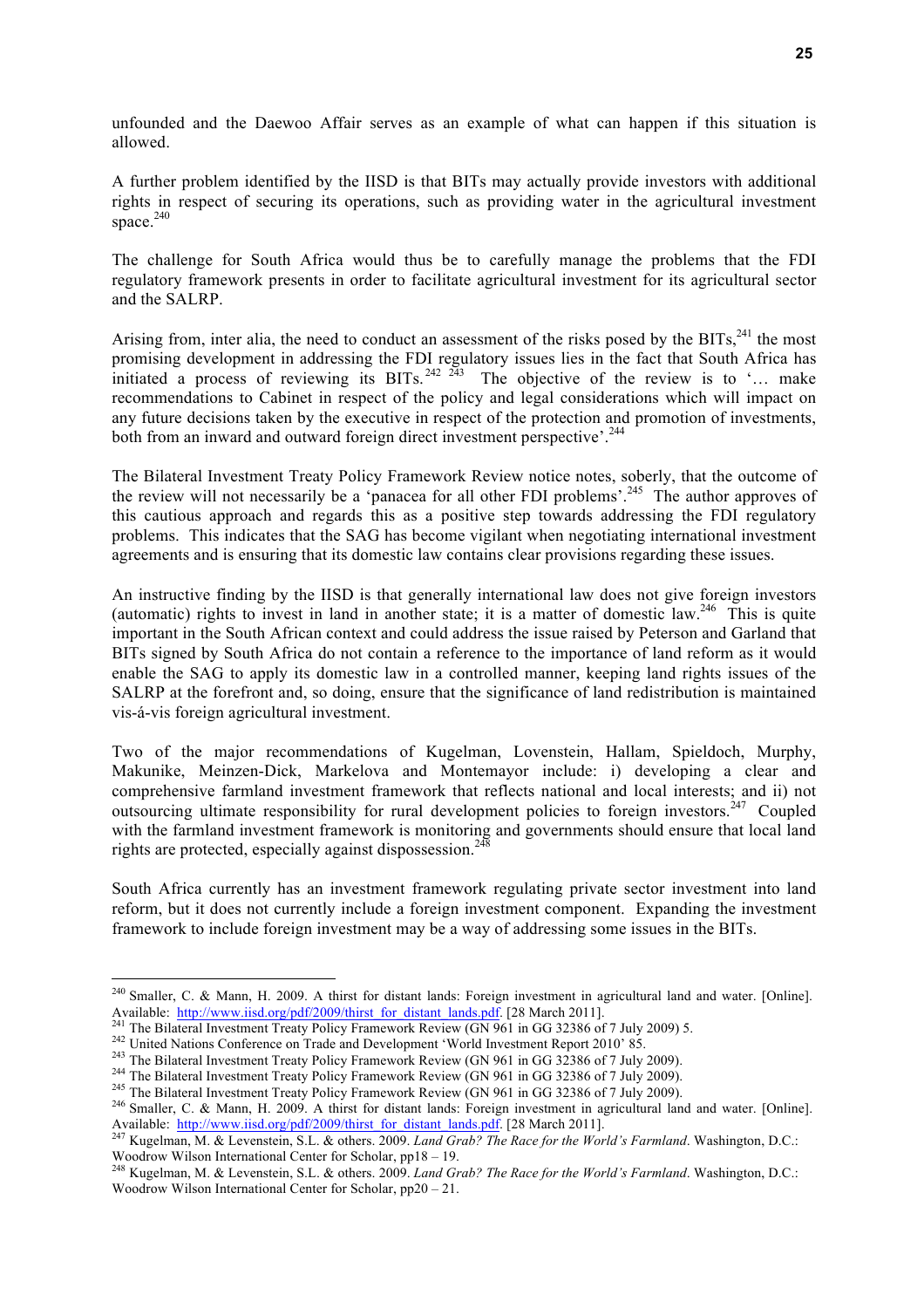The IISD cautions that the host government must ensure that 'legitimate expectations' should not be created and periodic reviews of 'additional rights' granted to foreign investors should be undertaken to ensure that additional protection is not given to the foreign investors that may conflict with the rights of locals.<sup>249</sup> This links in with the Bilateral Investment Treaty Policy Framework Review undertaken by the SAG and the author would endorse this advice for periodic reviews.

Although, the Principles for Responsible Agricultural Investment that Respects Rights, Livelihoods and Resources (the Principles), have been criticised,<sup>250 251</sup> the SAG may also wish to leverage off the work done in respect of these Principles, in an effort to mitigate risks associated with agricultural investment.<sup>252 253</sup>

#### **7 Conclusion and recommendations**

With a view to addressing the budgetary constraints that have plagued the SALRP since 1994, the objective of the paper was to explore whether there are potential alternative funding methods, mechanisms or approaches available, as alternatives or complementary to government grant funding, as a means of funding the SALRP in the agricultural sector.

Finding potential alternative sources of funding a land redistribution programme is a complex issue. There are various issues and challenges that would need to be considered and addressed. This paper has not dealt with those issues.

Drawing on the relationship between agriculture and land redistribution, it was shown that there has been an increase in agricultural investment, with a renewed focus on Africa internationally and regionally. The main driver behind these investments is food security concerns; poverty alleviation, return on investment, population growth and increasing rates of urbanisation being secondary drivers.

Amidst other sources of alternative funding, such as subsidies, and taxes, subdivision, donor funding, (private) foreign agricultural investment was identified as a potential alternative source of funding for the SALRP.

Land acquisition emerged as the trend for making these investments in agriculture. Land acquisition transactions by means of land purchases are not always implemented due to sensitivities and complexities around divesting local land owners, in particular smallholders, of their land rights.

There are alternatives that do not divest the land owner of its land rights. In the absence of outright land purchases, the type of capital deployed includes equity and loan funding to acquire shareholding. The alternatives involve the use of business models to structure the agricultural investment and the injection of funding but with locals retaining the agricultural land ownership. The alternatives are by and large the business models employed by the SALRP involving private sector or other funding.

<sup>&</sup>lt;sup>249</sup> Smaller, C. & Mann, H. 2009. A thirst for distant lands: Foreign investment in agricultural land and water. [Online]. Available: http://www.iisd.org/pdf/2009/thirst\_for\_distant\_lands.pdf. [28 March 2011].<br><sup>250</sup> La Via Campesina FIAN Land Research Action Network GRAIN. Stop land grabbing now!! Say NO to the principles of

<sup>&</sup>quot;responsible" agro-enterprise investment promoted by the World Bank. [Online]. Available:

http://www.landaction.org/spip/spip.php?article499. [17 March 2011].<br><sup>251</sup> La Via Campesina FIAN Land Research Action Network GRAIN. Stop land grabbing now!! Say NO to the principles of "responsible" agro-enterprise investment promoted by the World Bank. [Online]. Available:<br>  $\frac{http://www.landaction.org/spip/spip.php?article499}{222 \text{ FAO} With INIST (Fig. 201)}$ .

<sup>&</sup>lt;sup>252</sup> FAO, IFAD, UNCTAD & the World Bank Group. 2010. Principles f. [17 March 2011].<br><sup>252</sup> La Via Campesina FIAN Land Research Action Network GRAIN. Stop land grabbing now!! Say NO to the principles of "responsible" agro-enterprise investment promoted by the World Bank. [Online]. Available: http://www.landaction.org/spip/spip.php?article499. [17 March 2011].

or responsible agricultural investment that respects rights, livelihoods and resources. [Online]. Available:<br>http://siteresources.worldbank.org/INTARD/214574-1111138388661/22453321/Principles Extended.pdf. [17 March 2011].

<sup>&</sup>lt;sup>253</sup> United Nations Conference on Trade and Development. 2010. World Investment Report 2010: Investing in a low-carbon economy. [Online]. Available: http://www.unctad.org/en/docs/wir2010\_en.pdf. [23 March 2011].